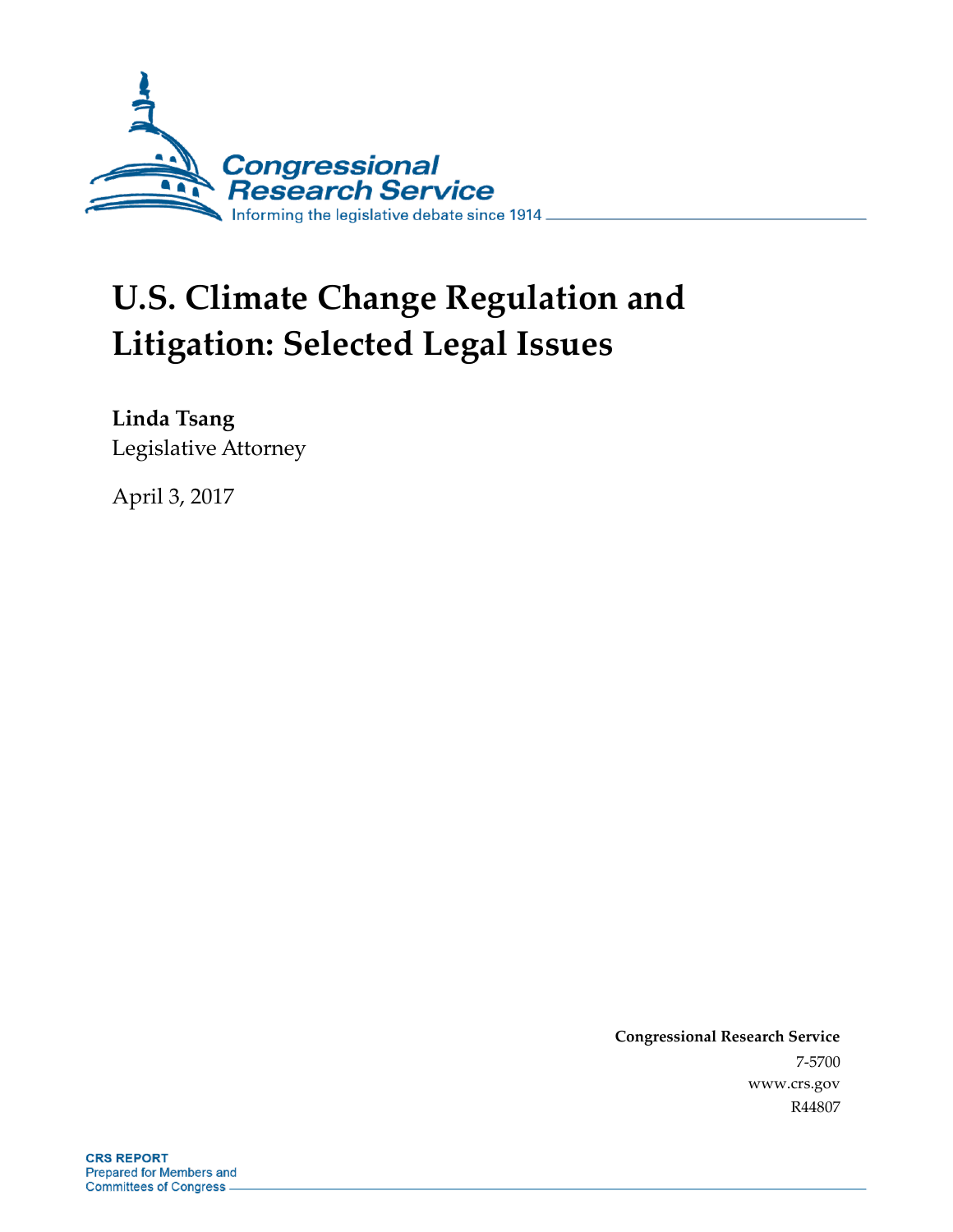## **Summary**

On March 28, 2017, President Trump signed an executive order to encourage and promote energy development by modifying climate change policies. As the Trump Administration implements its environmental policies, various legal challenges to Obama Administration climate change regulations remain pending before courts. During the last term of the Obama Administration, the Environmental Protection Agency (EPA) and the National Highway and Traffic Safety Administration finalized a series of regulations to address emissions from cars, trucks, and their engines that may contribute to climate change. In addition, EPA finalized regulations pursuant to its authority under the Clean Air Act (CAA) to reduce GHG emissions from stationary sources such as power plants, GHG-emitting oil and gas sources, and landfills. Various stakeholders have challenged a majority of these rules generally contesting the scope of EPA's authority and its methods for regulating GHG emissions.

In addition to the CAA, other environmental statutes such as the Endangered Species Act and the National Environmental Policy Act require federal agencies to consider climate change in their actions and decisions. The extent to which agencies may consider climate change effects and rely on predictive models, studies, and assumptions, however, has been challenged in court. Federal agencies are also required to consider the cost of GHG emissions in their rulemakings and environmental reviews. As the Trump Administration implements its policies on climate change, stakeholders may sue to ensure compliance with laws and judicial precedent that require consideration of climate change effects or costs.

Climate change litigation may potentially increase as some stakeholders seek to reduce GHG emissions and address climate change effects. In the past, plaintiffs have had little success in using federal common law nuisance claims to force private entities to reduce their GHG emissions or pay damages for alleged injuries caused by their emissions. In 2011, the Supreme Court determined that these claims were displaced when Congress granted EPA authority to regulate GHG emissions under the CAA. If Congress amends the CAA to remove EPA's authority, plaintiffs may seek to reintroduce these common law nuisance claims. However, they will likely face jurisdictional barriers that may be difficult to overcome.

Federal courts often do not reach the merits of climate change suits due to threshold procedural and jurisdictional barriers, such as whether a plaintiff or petitioner has the right to bring a lawsuit in the first place or whether the court has jurisdiction over a type of claim. These difficult procedural and jurisdictional barriers are at the center of a recent case claiming that the government has a duty to safeguard certain natural resources for the benefit of the public and that duty compels the government to address climate change.

This report will cover a brief history of U.S. climate change regulation; review the different types of regulation and legal actions that have been pursued in the national debate over GHGs; examine selected legal issues and next steps in related litigation; and address what these legal and regulatory developments mean for Congress.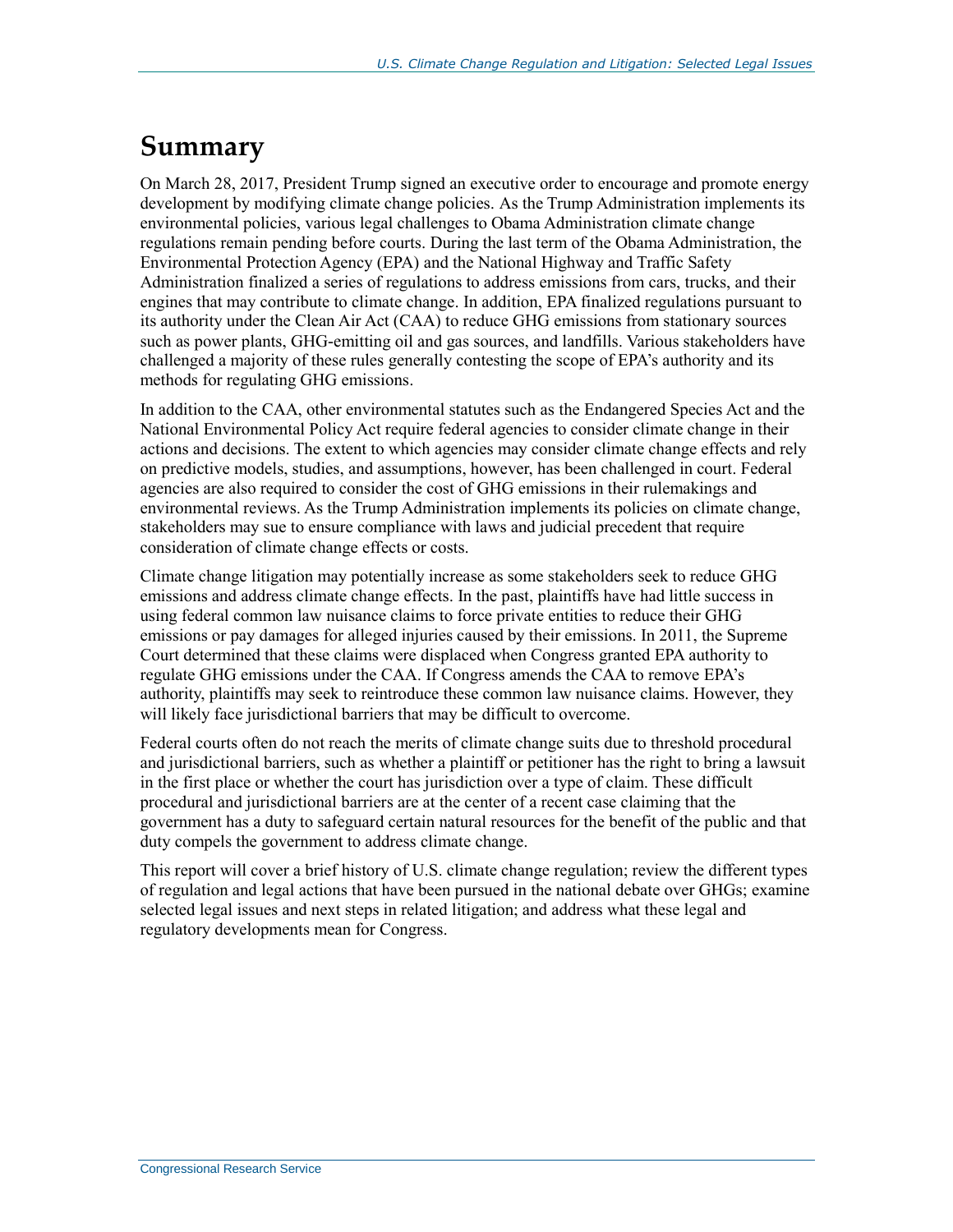## **Contents**

## Contacts

|--|--|--|--|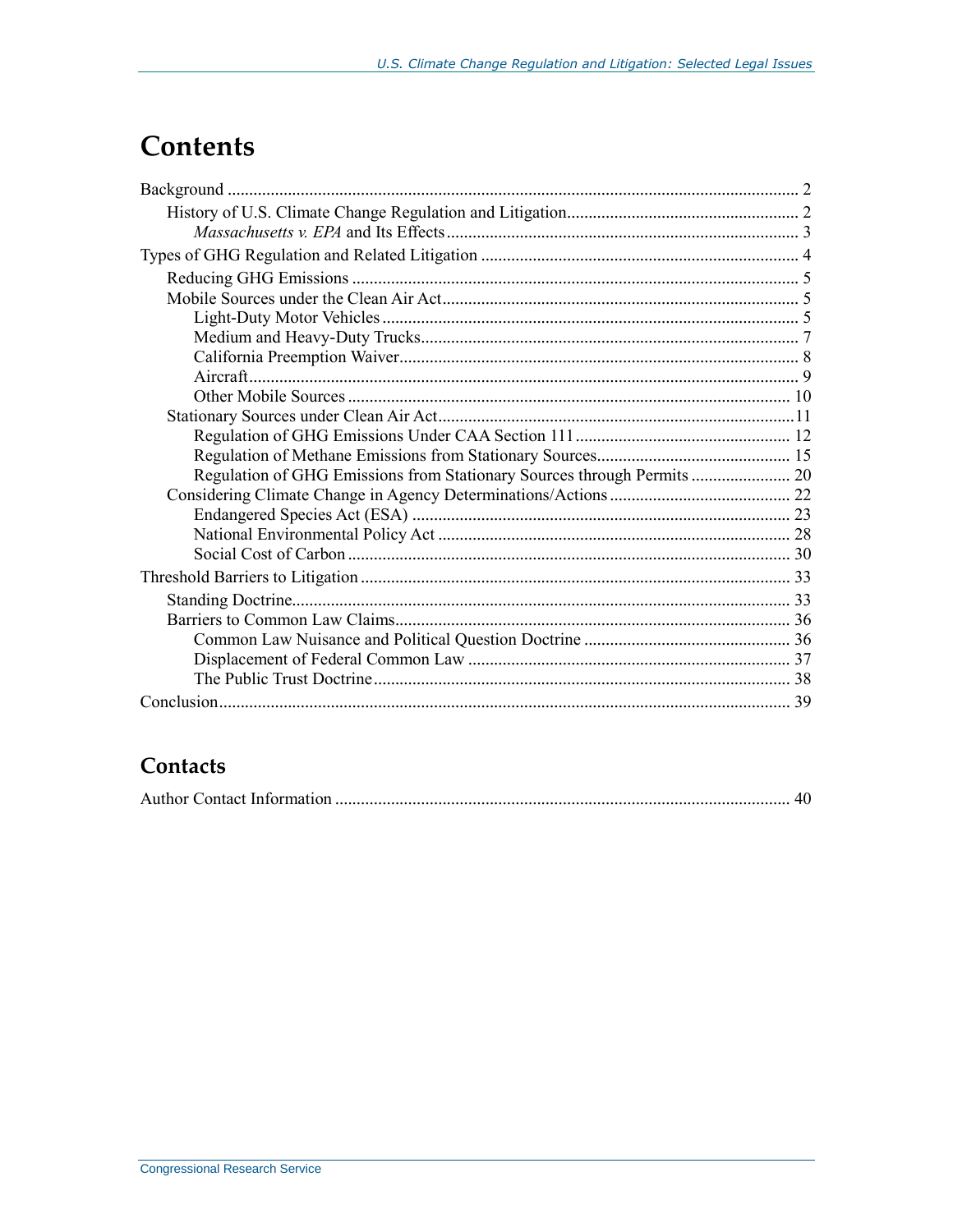n 2013, President Obama released a Climate Action Plan (CAP) to reduce greenhouse gases  $(GHG)$  emissions and to encourage adaptation to expected climate change.<sup>1</sup> Subsequently, the Obama Administration implemented the CAP pursuant to presidential powers and existing In 2013, President Obama released a Climate Action Plan (CAP) to reduce greenhouse gases (GHG) emissions and to encourage adaptation to expected climate change.<sup>1</sup> Subsequently, the Obama Administration implemented the CAP agencies issued various executive orders, guidance, and regulations to reduce GHG emissions from motor vehicles,<sup>2</sup> new and existing power plants,<sup>3</sup> facilities in the oil-and-gas sector,<sup>4</sup> and other GHG-emitting sources and federal facilities.<sup>5</sup>

On March 28, 2017, President Trump signed an executive order that rescinds the CAP and requires agencies to review their existing regulations and "appropriately suspend, revise, or rescind those that unduly burden" domestic energy production and use. <sup>6</sup> The executive order rescinds or withdraws various Obama Administration orders and directions that were intended to address climate change and regulating carbon emissions, including:<sup>7</sup>

#### **Presidential Orders/Reports**

- Executive Order 13653, Preparing the United States for the Impacts of Climate Change (Nov. 1, 2013)
- Power Sector Carbon Pollution Standards, Pres. Memo. (June 25, 2013)
- Mitigating Impacts on Natural Resources from Development and Encouraging Related Private Investment, Pres. Memo. (Nov. 3, 2015)
- Climate Change and National Security, Pres. Memo. (Sept. 21, 2016)
- The President's Climate Action Plan (June, 2013)
- Climate Action Plan Strategy to Reduce Methane Emissions (March 2014)
- **Agency Guidance**
	- "Final Guidance for Federal Departments and Agencies on Consideration of Greenhouse Gas Emissions and the Effects of Climate Change in National Environmental Policy Act Reviews," 81 Fed. Reg. 51,866 (Aug. 5, 2016)
	- All technical documents related to the Social Cost of Carbon
- **Agency Orders**
	- All moratoria on federal land coal leasing activities related to Order 3338, Discretionary Programmatic Environmental Impact Statement (PEIS) to Modernize the Federal Coal Program (Jan. 15, 2016)

<sup>1</sup> Exec. Off. of the President, The President's Climate Action Plan (2013), *available at* https://obamawhitehouse.archives.gov/sites/default/files/image/president27sclimateactionplan.pdf. For additional background on the Climate Action Plan, see CRS Report R43120, *President Obama's Climate Action Plan*, coordinated by Jane A. Leggett.

<sup>&</sup>lt;sup>2</sup> See infra ["Mobile Sources under the Clean Air Act"](#page-7-0) section.

<sup>&</sup>lt;sup>3</sup> See infra ["Power Plants"](#page-15-0) section.

<sup>&</sup>lt;sup>4</sup> See infra ["Regulation of Methane Emissions from Stationary Sources"](#page-17-0) section.

<sup>5</sup> *See, e.g.*, Exec. Order No. 13693, 80 Fed. Reg. 15,871 (Mar. 25, 2015).

<sup>6</sup> *See* Exec. Order, Promoting Energy Independence and Economic Growth, 82 Fed. Reg. 16, 093 (Mar. 31, 2017) (signed on Mar. 28, 2017), https://www.federalregister.gov/d/2017-06576. Michael Phillis, Trump Orders EPA To Undo Clean Power Plan, LAW360, Mar. 28, 2017, https://www.law360.com/energy/articles/906980/breaking-trumporders-epa-to-undo-clean-power-plan.

<sup>7</sup> *Id.*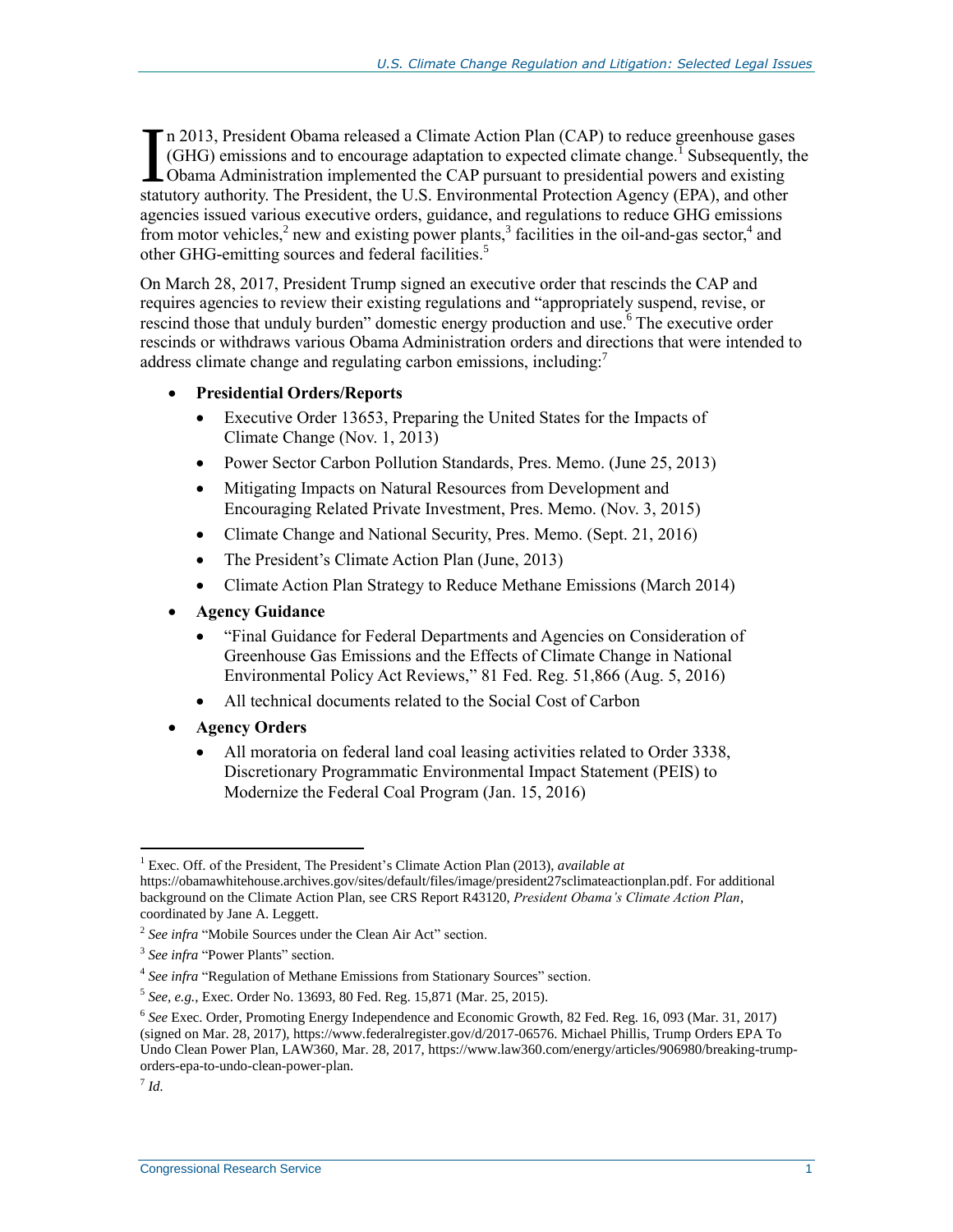The executive order also directs EPA to review GHG regulations for power plants and methane regulations for existing oil and gas sources, and "as soon as practicable, suspend, revise, or rescind the guidance, or publish for notice and comment proposed rules suspending, revising, or rescinding those rules."<sup>8</sup>

Because the evolution and scope of U.S. climate change regulation and litigation are extensive, this report will focus on existing federal laws and regulations and will not address international agreements or legislation related to climate change.<sup>9</sup> This report will provided a brief history of U.S. climate change regulation; review the different types of regulation and legal actions that have been pursued in the national debate over GHGs; examine selected legal issues and related litigation; and address what these legal and regulatory developments mean for Congress.

## **Background**

## **History of U.S. Climate Change Regulation and Litigation**

Since the late 1970s, Congress has provided authority and funds for federal agencies to research and better understand climate science. In 1978, Congress passed the National Climate Program Act (NCPA) that created the National Climate Program in the Department of Commerce.<sup>10</sup> The NCPA required the program it established to assess climate change effects, improve understanding of climate change science, and collect global and domestic climate data.<sup>11</sup> Congress subsequently passed additional legislation authorizing federal climate change research, interagency collaboration, and collection of GHG emissions data.<sup>12</sup> These statutes authorized federal agencies to investigate climate change and its potential impacts, but did not direct agencies to reduce GHG emissions.

Various executive orders and environmental, energy, and natural resources statutes address climate change in different ways. For example, under the Clean Air Act (CAA), EPA has sought to reduce GHG emissions from stationary and mobile sources. <sup>13</sup> Similarly, the Department of Energy has established efficiency standards for certain consumer products to reduce energy consumption,<sup>14</sup> while the Council on Environmental Quality has issued guidance on how agencies should consider potential GHG impacts resulting from proposed federal actions under the National Environmental Policy Act.<sup>15</sup>

 $\overline{a}$ 

<sup>13</sup> See infra ["Stationary Sources under Clean Air Act"](#page-13-0) and ["Mobile Sources under the Clean Air Act"](#page-7-0) sections.

<sup>8</sup> *Id.* §§4, 7.

<sup>9</sup> For information related to international climate change agreements, see CRS Report R44609, *Climate Change: Frequently Asked Questions about the 2015 Paris Agreement*, by Jane A. Leggett and Richard K. Lattanzio, and CRS Report R44761, *Withdrawal from International Agreements: Legal Framework, the Paris Agreement, and the Iran Nuclear Agreement*, by Stephen P. Mulligan.

<sup>&</sup>lt;sup>10</sup> National Climate Program Act of 1978, P.L. 95-367, 92 Stat. 601 (1978) (as amended at 15 U.S.C. §§29.1-2908); 15 U.S.C. §2904(c).

 $11$  15 U.S.C. §2904(d).

<sup>&</sup>lt;sup>12</sup> *See, e.g.*, Global Change Research Act of 1990, 15 U.S.C. §§2921-2938 (establishing the Global Change Research Program to coordinate federal climate research to aid in "understand[ing] . . . human-induced and natural processes of climate change"); Global Climate Change Prevention Act of 1990, 7 U.S.C. §6701 (directing the Dept. of Agriculture to study the effects of climate change on forestry and agriculture); Energy Policy Act of 1992, 42 U.S.C. §§13381-13388 (requiring the Secretary of Energy to prepare an annual inventory of GHG emissions).

<sup>&</sup>lt;sup>14</sup> See infra ["Social Cost of Carbon"](#page-32-0) section.

<sup>&</sup>lt;sup>15</sup> See infra ["National Environmental Policy Act"](#page-30-0) section.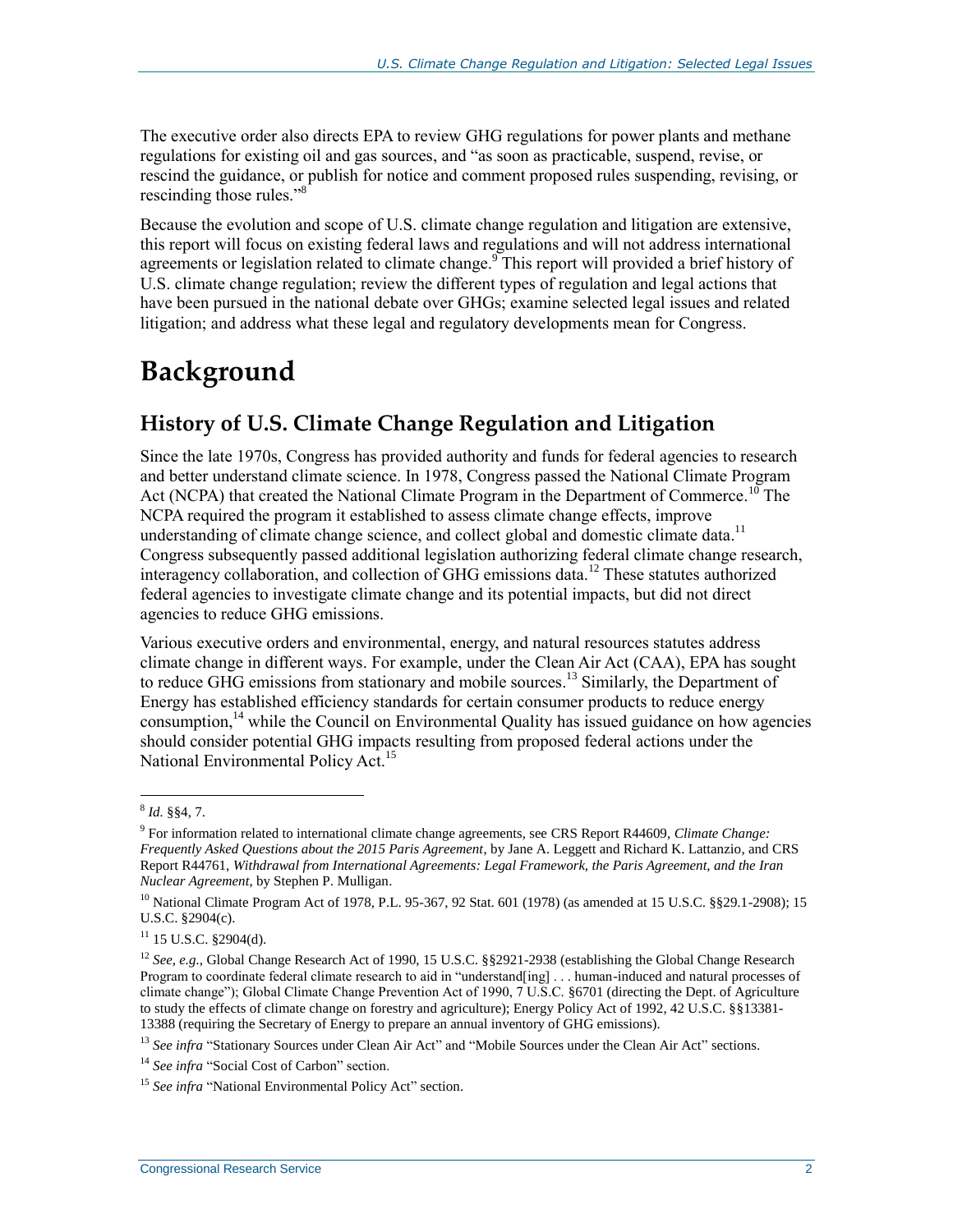Federal authority to regulate GHGs under existing law and policies has been challenged in court. Many of these challenges have focused on EPA's authority to regulate GHGs under the CAA. In 1998, EPA General Counsel Jonathan Cannon concluded in a memorandum that GHGs were air pollutants within the CAA definition of the term, and therefore could be regulated under the  $\text{CAA}$ .<sup>16</sup> On October 20, 1999, relying on the Cannon memorandum as well as on the CAA, a group of 19 organizations petitioned EPA to regulate GHG emissions from new motor vehicles under CAA Section  $202$ ,<sup>17</sup> which directs EPA to develop emission standards for "any air pollutant" from new motor vehicles "which, in his judgment cause[s], or contribute[s] to air pollution which may reasonably be anticipated to endanger public health or welfare.<sup>"18</sup>

On August 28, 2003, EPA denied the petition<sup>19</sup> based on a new General Counsel memorandum that concluded that the CAA does not grant EPA authority to regulate carbon dioxide  $(CO<sub>2</sub>)$  and other GHG emissions based on their climate change impacts.<sup>20</sup> Massachusetts, 11 other states, and various other petitioners challenged EPA's denial of the petition in a case that ultimately reached the Supreme Court.<sup>21</sup>

#### *Massachusetts v. EPA* **and Its Effects**

In 2007, the Supreme Court defined the contours of EPA's authority to regulate GHGs under the Clean Air Act in *Massachusetts v. EPA*.<sup>22</sup> In its 5-4 decision, the Supreme Court held that EPA has authority to regulate GHGs as "air pollutants" under the CAA.<sup>23</sup> The Court determined that the CAA authorized EPA to regulate GHG emissions from new motor vehicles because  $CO<sub>2</sub>$  and other GHGs "fit well within the CAA's capacious [and unambiguous] definition of 'air pollutant.<sup>"24</sup> Rejecting EPA's argument that the agency could not regulate vehicle GHG emissions because to do so would conflict with the Department of Transportation's (DOT's) fuel economy standards, the Court explained that EPA's statutory obligation to protect public health

<sup>&</sup>lt;sup>16</sup> Memorandum from Jonathan Z. Cannon, EPA Gen. Counsel, on EPA's Authority to Regulate Pollutants Emitted by Electric Power Generation Sources, to Carol M. Browner, Admin., EPA (Apr. 10, 1998),

http://www.law.umaryland.edu/environment/casebook/documents/epaco2memo1.pdf.

<sup>&</sup>lt;sup>17</sup> The lead petitioner was the International Center for Technology Assessment (ICTA). The petition may be found at http://www.ciel.org/Publications/greenhouse\_petition\_EPA.pdf.

<sup>18</sup> *Id.*

<sup>&</sup>lt;sup>19</sup> Control of Emissions From New Highway Vehicles and Engines, 68 Fed. Reg. 52,922 (Sept. 8, 2003). The agency argued that it lacked statutory authority to regulate GHGs: Congress "was well aware of the global climate change issue" when it last comprehensively amended the CAA in 1990, according to the agency, but "it declined to adopt a proposed amendment establishing binding emissions limitations." Massachusetts v. EPA, 549 U.S. 497 (2007).

<sup>&</sup>lt;sup>20</sup> Memorandum from Robert E. Fabricant, Gen. Counsel, EPA, on EPA's Authority to Impose Mandatory Controls to Address Global Climate Change Under the Clean Air Act, to Marianne L. Horinko, Acting Admin., EPA (Aug. 28, 2003, http://bit.ly/2nMx5Dy.

<sup>21</sup> The D.C. Circuit, in a split decision, rejected the suit. *See* Massachusetts v. EPA, 415 F.3d 50, 56, 59-60 (2005) (Randolph, J., dissenting) (holding that EPA reasonably denied the petition based on scientific uncertainty and policy considerations).

<sup>22</sup> Massachusetts v. EPA, 549 U.S. 497 (2007). For additional discussion of this case, see CRS Report RS22665, *The Supreme Court's First Climate Change Decision: Massachusetts v. EPA*, by Alexandra M. Wyatt. Issues related to standing addressed by the Court are discussed in the ["Standing Doctrine"](#page-35-0) section.

<sup>23</sup> *Id.*

<sup>&</sup>lt;sup>24</sup> Massachusetts v. EPA, 549 U.S. at 529, 532. The majority held that "The Clean Air Act's sweeping definition of 'air pollutant' includes '*any* air pollution agent or combination of such agents, including *any* physical, chemical ... substance or matter which is emitted into or otherwise enters the ambient air.... ' ... Carbon dioxide, methane, nitrous oxide, and hydrofluorocarbons are without a doubt 'physical [and] chemical ... substances[s] which [are] emitted into ... the ambient air.' The statute is unambiguous." *Id.* at 528-29.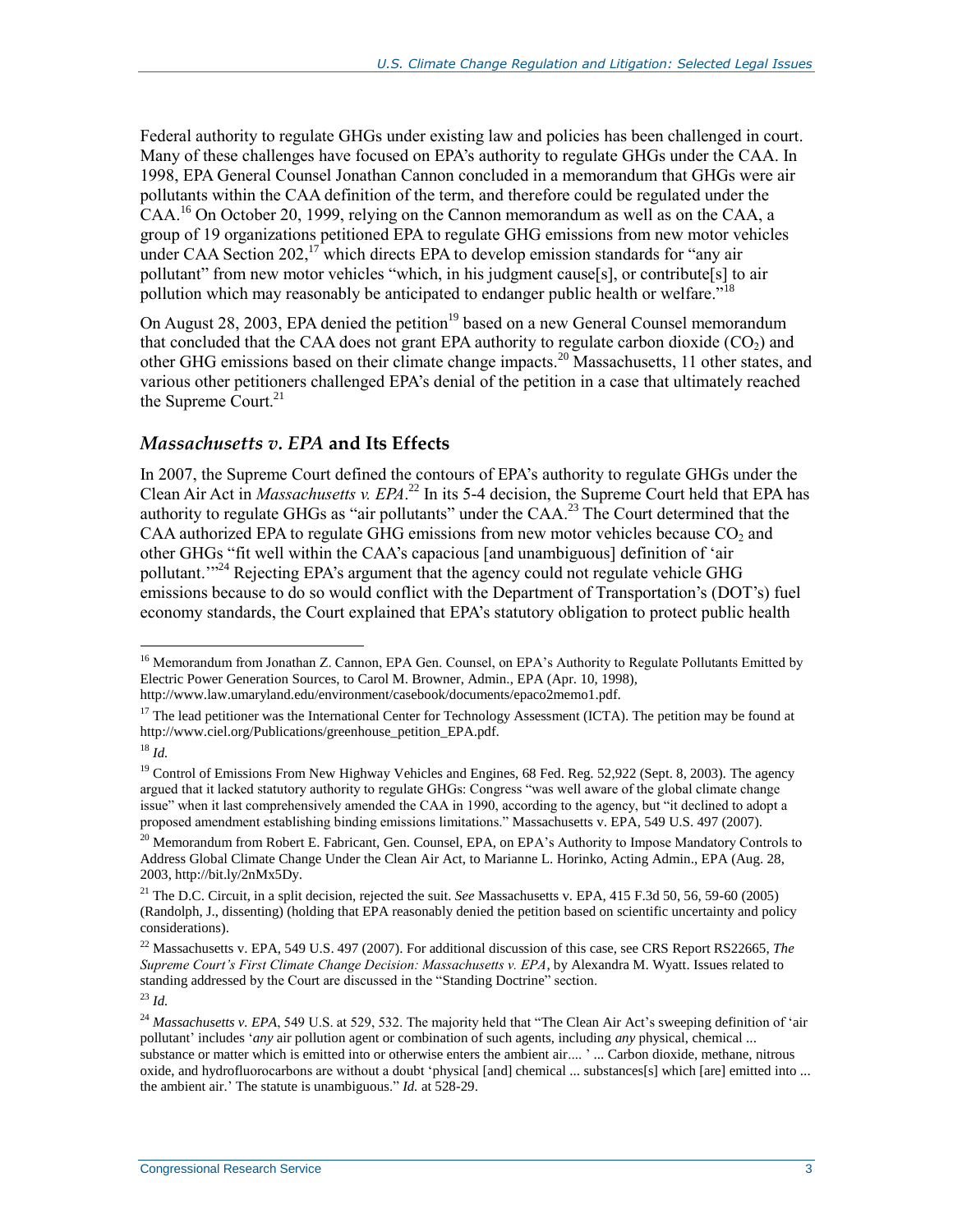and welfare under the CAA is "wholly independent of DOT's mandate to promote energy efficiency."<sup>25</sup> In addition, the Court held that CAA Section 202 does not allow EPA to refuse to regulate GHG emissions from new motor vehicles based on policy considerations, but that EPA must regulate GHG emissions if EPA finds that GHGs "cause or contribute to air pollution that may reasonably be anticipated to endanger public health or welfare."<sup>26</sup>

Based on this reasoning, the Court identified three ways EPA could respond to the rulemaking petition: (1) make a finding that motor vehicle GHG emissions may "endanger public health or welfare" and issue emissions standards; (2) make a finding that there is no endangerment from these emissions; (3) or provide a "reasonable explanation" as to why the Agency cannot or will not make an endangerment finding.<sup>27</sup> Because EPA "offered no reasoned explanation for its refusal to decide whether greenhouse gases cause or contribute to climate change," the Court held that EPA's denial of the petition for rulemaking was arbitrary and capricious, reversed the D.C. Circuit opinion, and remanded the case to that court for further proceedings.<sup>28</sup>

Following the Supreme Court's decision in *Massachusetts v. EPA,* EPA found that GHG emissions from motor vehicles endanger public health and welfare<sup>29</sup> and subsequently issued a series of regulations under the CAA to reduce GHG emissions from both mobile and stationary sources. EPA has consequently regulated GHG emissions from new motor vehicles under CAA Section 202.<sup>30</sup> EPA has also regulated GHG emissions from various stationary sources, including new and existing fossil fuel-fired power plants and GHG-emitting sources from municipal landfills, and the oil and gas sector under other CAA sections.<sup>31</sup>

Most of EPA's GHG regulatory actions have been challenged in court. These challenges generally concern the scope of EPA's authority and its methods for regulating GHG emissions—not whether EPA has authority to regulate GHG emissions under the CAA, which the Supreme Court held in *Massachusetts v. EPA*. Although the Supreme Court has clarified EPA's authority to regulate GHGs under specific CAA programs in subsequent cases, <sup>32</sup> *Massachusetts v. EPA* remains the governing law.

## **Types of GHG Regulation and Related Litigation**

This report will focus on two types of GHG regulations: (1) laws that seek to reduce GHG emissions from stationary and mobile sources, and (2) laws that require that climate change

<sup>29</sup> *See infra* ["Reducing GHG Emissions"](#page-7-1) section.

<sup>30</sup> See infra ["Mobile Sources under the Clean Air Act"](#page-7-0) section.

<sup>31</sup> See infra ["Stationary Sources under Clean Air Act"](#page-13-0) section.

<sup>32</sup> *See, e.g.*, Util. Air Regulatory Group v. EPA, --- U.S. ---, 134 S. Ct. 2427, 2439-46 (2014); Am. Elec. Power Co. v. Connecticut, 564 U.S. 410 (2011). These cases are discussed in ["Regulation of GHG Emissions from Stationary](#page-22-0)  [Sources through Permits"](#page-22-0) and ["Common Law Nuisance and Political Question Doctrine"](#page-38-0) sections.

 $\overline{a}$ <sup>25</sup> *Id.*

<sup>26</sup> *Id.* at 532-33.

<sup>27</sup> *Id.* at 533.

<sup>28</sup> *Id.* at 534-35. A four-justice dissent by Chief Justice Roberts in *Massachusetts v. EPA* disputed the majority's holding of standing. *Id.* at 535-49 (Roberts, C.J., dissenting). Justice Scalia, for the same four justices, issued a dissent, arguing that EPA may appropriately consider agency policy preferences in determining whether to issue or defer an endangerment finding. *Id.* at 535-49 (Scalia, J., dissenting). Justice Scalia also disputed the majority's holding that "air pollutant" in Clean Air Act §202 includes GHGs. *Id.* at 559-60. For further discussion of the standing issues in *Massachusetts v. EPA*, see ["Standing Doctrine"](#page-35-0) section.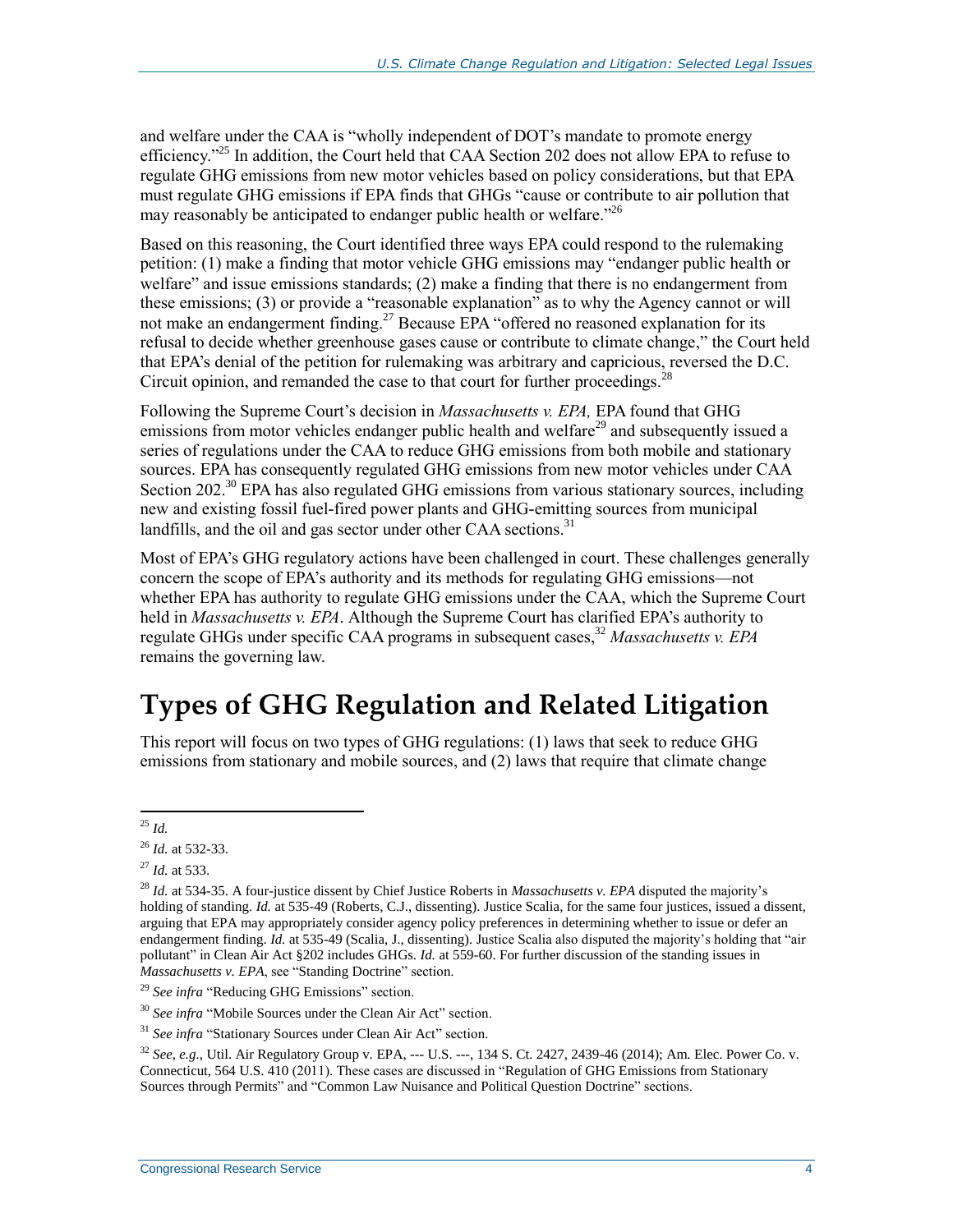effects be considered when the federal government takes certain actions. This section will review examples of these types of regulations and related legal challenges.

### <span id="page-7-1"></span>**Reducing GHG Emissions**

The majority of regulations addressing GHG emissions from stationary and mobile sources have been promulgated under the CAA. Following the *Massachusetts* decision, EPA began to explore "whether and how greenhouse gases could be effectively controlled under the Clean Air Act" in an advanced notice of proposed rulemaking (ANPR).<sup>33</sup> In 2009, EPA made two findings under CAA Section 202: (1) that GHGs currently in the atmosphere potentially endanger public health and welfare, and (2) that new motor vehicle emissions cause or contribute to that pollution (collectively these findings are known as the "endangerment finding").<sup>34</sup> The endangerment finding triggered EPA's duty under CAA Section 202(a) to promulgate emission standards for new motor vehicles. 35

### <span id="page-7-0"></span>**Mobile Sources under the Clean Air Act**

In general, the CAA divides mobile sources into three broad categories: on-road vehicles (cars, trucks, and buses); aircraft; and non-road vehicles and engines. Following the *Massachusetts v. EPA* decision, EPA has exercised its authority under Title II of the CAA to address GHG emissions from some mobile sources. This section will focus on EPA's regulation of motor vehicles, and briefly discuss EPA's ability to regulate GHG emissions from aircrafts and other nonroad mobile sources and engines.<sup>36</sup>

#### <span id="page-7-2"></span>**Light-Duty Motor Vehicles**

While EPA's endangerment finding was pending, President Obama announced that EPA would develop its GHG emission standards in coordination with the National Highway Traffic Safety Administration's (NHTSA) development of corporate average fuel economy (CAFE) standards, which NHTSA administers for new cars and light trucks.<sup>37</sup> By developing these standards jointly, the Obama Administration sought to create a national program to reduce GHG levels to levels similar to those the California Air Resources Board (CARB) had adopted earlier.<sup>38</sup> CARB further agreed to harmonize its motor vehicle GHG emissions standards with EPA's standards.<sup>39</sup>

 $33$  Regulating Greenhouse Gas Emissions Under the Clean Air Act; Advance Notice of Proposed Rulemaking, 73 Fed. Reg. 44,354, 44,355 (July 30, 2008).

<sup>34</sup> 74 Fed. Reg. 66,496 (Dec. 15, 2009).

<sup>35</sup> *Id.*

<sup>&</sup>lt;sup>36</sup> For additional information regarding GHG regulations of motor vehicles under the Clean Air Act, see CRS Report R40506, *Cars, Trucks, Aircraft, and EPA Climate Regulations*, by James E. McCarthy and Richard K. Lattanzio.

<sup>&</sup>lt;sup>37</sup> Press Release, White House, Off. of the Secretary, President Obama Announces National Fuel Efficiency Policy (May 19, 2009), https://obamawhitehouse.archives.gov/the-press-office/president-obama-announces-national-fuelefficiency-policy.

<sup>&</sup>lt;sup>38</sup> Proposed Rulemaking To Establish Light-Duty Vehicle Greenhouse Gas Emission Standards and Corporate Average Fuel Economy Standards, 74 Fed. Reg. 49,468 (Sept. 28, 2009)

<sup>&</sup>lt;sup>39</sup>Letter from Mary D. Nichols, Chairman, Ca. Air Res. Bd, to Lisa P. Jackson, Admin., EPA & Ray LaHood, Secretary, Dept. of Transp. (May 18, 2009), https://www.epa.gov/sites/production/files/2016-10/documents/airresources-board.pdf. EPA officially granted California's waiver for its 2009 GHG standards on July 8, 2009. California State Motor Vehicle Pollution Control Standards; Notice of Decision Granting a Waiver of Clean Air Act Preemption for California's 2009 and Subsequent Model Year Greenhouse Gas Emission Standards for New Motor Vehicles, 74 Fed. Reg, 32,744 (July 8, 2009). For discussion of state preemption waivers under CAA Section 209, see ["California](#page-10-0)  (continued...)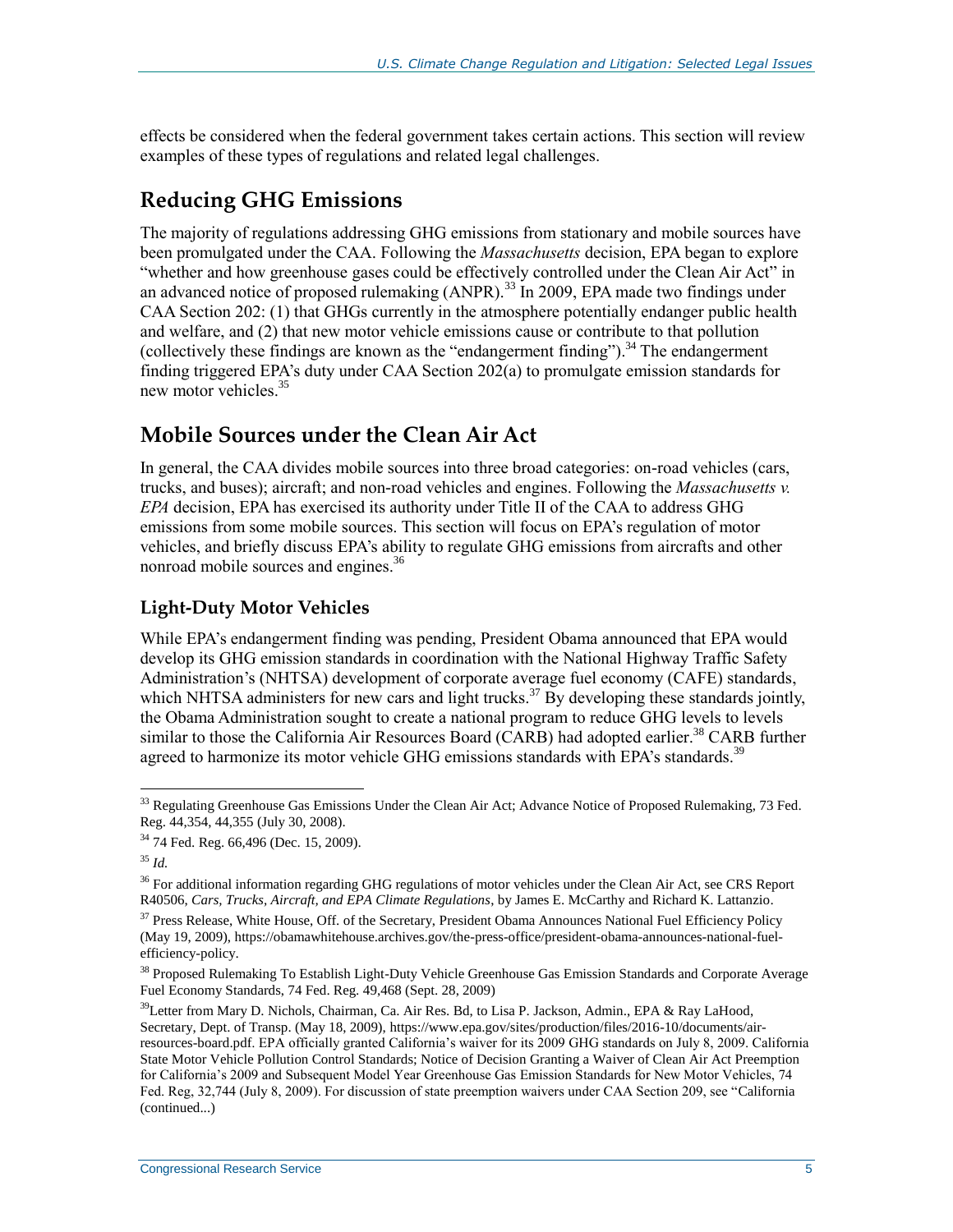EPA and NHTSA subsequently promulgated GHG emission and fuel economy standards in two phases for specific model years of light-duty motor vehicles. On May 7, 2010, EPA and NHTSA issued Phase 1 standards, which applied to Model Year (MY) 2012-2016 light-duty vehicles (cars, sport-utility vehicles, crossovers, minivans, and most pickups), setting a combined average emissions standard of 250 grams/mile of  $CO<sub>2</sub>$  and a combined average fuel economy level of 34.1 mpg in MY2016.<sup>40</sup> On October 15, 2012, EPA and NHTSA issued Phase 2 standards, which applied to MY2017-2025 light-duty vehicles, to reduce further the combined average emissions to 163 grams/mile of  $CO<sub>2</sub>$  by MY2025 and combined average fuel economy to a range of 40.3 to 41 mpg by MY2021. 41

To allow EPA and NHTSA to modify the GHG standards, the Phase 2 MY2017-2025 light-duty vehicle regulations provided for a Midterm Evaluation (MTE) of the MY2022-2025 standards.<sup>42</sup> Under the regulations, EPA had to determine by April 1, 2018 whether the GHG standards for MY2022-2025 would still be appropriate given the latest available data and information, and could strengthen, weaken, or retain the promulgated standards.<sup>43</sup> On January 12, 2017, EPA issued a final decision finding that the standards remained appropriate and should be maintained for the model years.<sup>44</sup> EPA based its findings on a technical support document; a previously released Draft Technical Assessment Report (which was issued jointly by EPA, NHTSA, and CARB); and input from the auto industry and other stakeholders.<sup>45</sup>

EPA has been criticized for finalizing the MTE determination prior to the April 1, 2018 deadline and separate from NHTSA's rulemaking on CAFE standards for MY2022-2025. <sup>46</sup> On March 13, 2017, the Alliance of Automobile Manufacturers filed a petition for review of EPA's final MTE determination in the D.C. Circuit, claiming that EPA's determination is "in excess of EPA's statutory authority, contrary to the CAA, arbitrary and capricious, and otherwise contrary to law."<sup>47</sup> Supporters of EPA's MTE determination have urged EPA not to reopen or withdraw the determination, arguing that the GHG standards are "economically feasible and technological

<sup>(...</sup>continued)

[Preemption Waiver.](#page-10-0)"

<sup>&</sup>lt;sup>40</sup> Light-Duty Vehicle Greenhouse Gas Emission Standards and Corporate Average Fuel Economy Standards; Final Rule, 75 Fed. Reg. 25,323, 25,329-30 (May 7, 2010).

<sup>&</sup>lt;sup>41</sup> 2017 and Later Model Year Light-Duty Vehicle Greenhouse Gas Emissions and Corporate Average Fuel Economy Standards; Final Rule, 77 Fed. Reg. 62,624, 62,638-39 (Oct. 15, 2012).

<sup>42</sup> 40 C.F.R. §86.1818-12(h). For more information on the MTE and determination, see CRS Insight IN10619, *EPA's Mid-Term Evaluation of Vehicle Greenhouse Gas Emissions Standards*, by Richard K. Lattanzio. <sup>43</sup> *Id.*

<sup>44</sup> EPA, FINAL DETERMINATION ON THE APPROPRIATENESS OF THE MODEL YEAR 2022-2025 LIGHT-DUTY VEHICLE GREENHOUSE GAS EMISSIONS STANDARDS UNDER THE MIDTERM EVALUATION (2017), https://www.epa.gov/sites/ production/files/2017-01/documents/420r17001.pdf.

<sup>&</sup>lt;sup>45</sup> *Id.* at 2. The draft and final determinations and supporting documents can be found on EPA's website at https://www.epa.gov/regulations-emissions-vehicles-and-engines/midterm-evaluation-light-duty-vehicle-greenhousegas-ghg.

<sup>&</sup>lt;sup>46</sup> *Id.* at 27. Some industry groups have asked the Trump Administration to revisit EPA's determination—citing a "rush" to finalize a determination that contradicted the objectives of a unified national program GHG and CAFE standards. *See, e.g.*, Letter from Alliance of Auto. Mfrs. et. al., to Mike Pence, Vice-President Elect (Dec. 22, 2016), https://www.uschamber.com/letter/multi-association-letter-trump-transition-team-proposed-determination-midtermevaluation-ghg; Camille von Kaenel, *Automakers ask Pruitt to Revisit Obama's Emissions Rules*, E&E NEWS, Feb. 22, 2017, http://www.eenews.net/climatewire/stories/1060050394/search?keyword=alliance+automobile+manufacturers.

 $47$  Petition for Review, Alliance of Auto. Mfrs. v. EPA, No. 17-1086 (D.C. Cir. Mar. 13, 2017).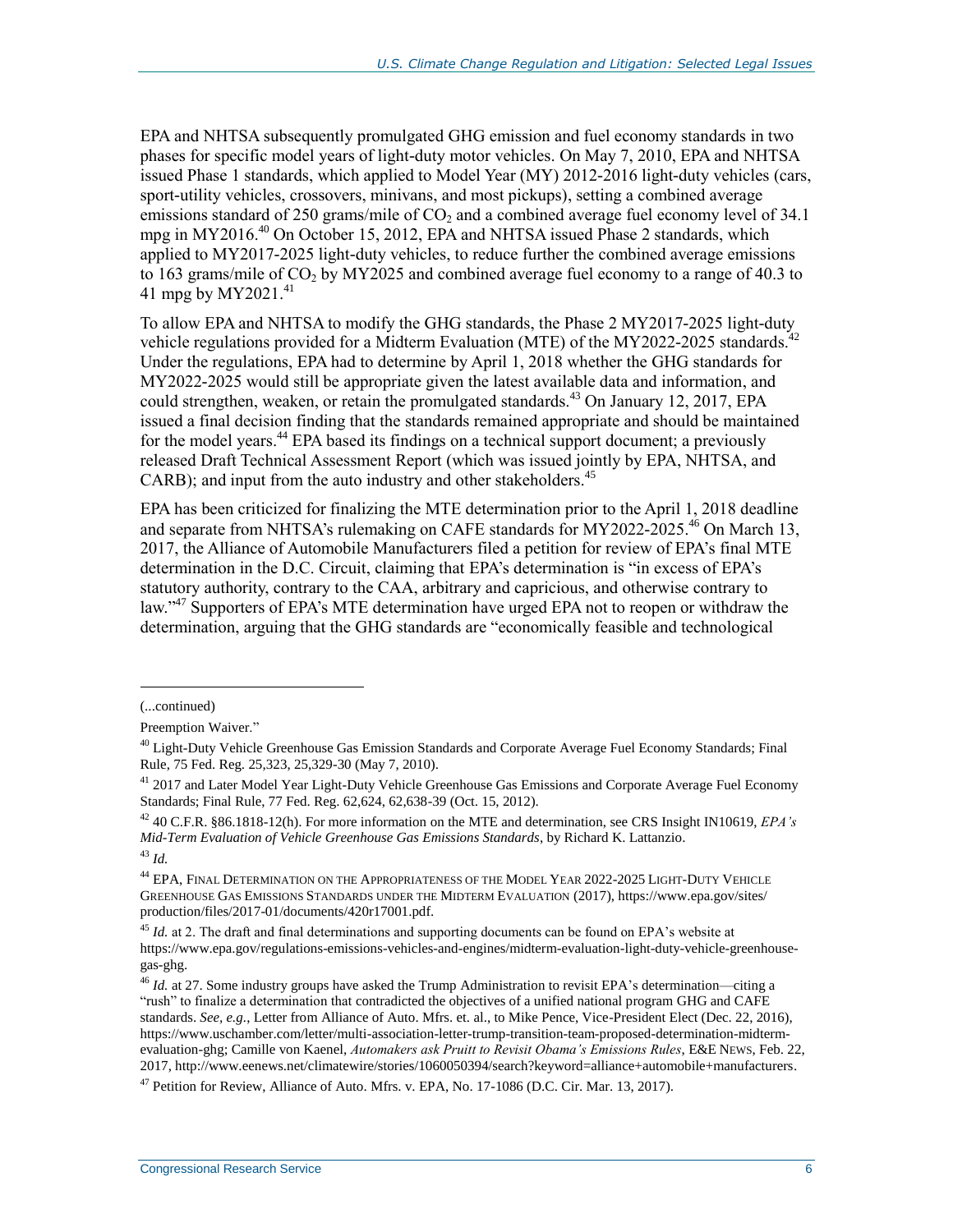achievable."<sup>48</sup> On March 24, 2017, CARB voted unanimously to retain California's vehicle GHG standards for MY2022-2025 for light-duty vehicles based on its own mid-term evaluation.<sup>49</sup>

On March 15, 2017, EPA and DOT announced that EPA would reconsider its MTE determination<sup>50</sup> and would coordinate with NHTSA in order to harmonize NHTSA's CAFE standards with EPA's GHG emission standards.<sup>51</sup> EPA intends to issue a new MTE determination by April 1, 2018.<sup>52</sup> Given that EPA is reconsidering its MTE determination, the Alliance of Automobile Manufacturers has moved to dismiss its lawsuit.<sup>53</sup>

#### **Medium and Heavy-Duty Trucks**

Section 202(a) of the CAA requires EPA to set "standards applicable to the emission of any air pollutant from *any class or classes of new motor vehicles or new motor vehicle engines*, which in the agency's judgment cause, or contribute to, air pollution which may reasonably be anticipated to endanger public health or welfare."<sup>54</sup> In the endangerment finding, EPA specifically identified medium- and heavy-duty trucks as contributing to endangerment caused by GHG emissions.<sup>55</sup> Similar to the light-duty vehicles standards, EPA and NHTS $A^{56}$  issued GHG emissions and fuel economy standards for medium- and heavy-duty trucks in two phases. On September 15, 2011, EPA and NHTSA issued Phase 1 standards for MY2014-2018 medium- and heavy-duty trucks.<sup>57</sup> On October 25, 2016, EPA and NHTSA issued Phase 2 standards for MY2021-2027 medium- and heavy-duty trucks and engines and MY2018-MY2027 trailers.<sup>58</sup>

In December 2016, a truck trailer group and racing vehicle coalition filed separate petitions for review of the Phase 2 GHG emission and fuel economy standards for medium- and heavy-duty

<sup>52</sup> *Id.*

 $\overline{a}$ 

<sup>53</sup> Motion of Petitioner to Dismiss Petition for Review, Alliance of Auto. Mfrs. v. EPA, No. 17-1086, No. 17-1086 (D.C. Cir. Mar. 20, 2017).

<sup>48</sup> *See, e.g.*, Letter from Edward J. Markey, at. al, Senator, to Scott Pruitt, Admin., EPA (Mar. 7, 2017),

http://www.markey.senate.gov/imo/media/doc/EPA%20auto%20emissions%20final%20determination%20letter.pdf. <sup>49</sup> *California Air Regulators Vote to Keep Tough Fuel Standards*, ASSOCIATED PRESS, Mar. 24, 2017,

http://hosted.ap.org/dynamic/stories/U/US\_CALIFORNIA\_FUEL\_STANDARDS?SITE=AP&SECTION=HOME&TE MPLATE=DEFAULT.

<sup>50</sup> *See* Notice of Intention To Reconsider the Final Determination of the Mid-Term Evaluation of Greenhouse Gas Emissions Standards for Model Year 2022–2025 Light Duty Vehicles, 82 Fed. Reg. 14,671 (Mar. 22, 2017) (signed on Mar. 3, 2017).

<sup>51</sup> *See id.* at 4 (citing 40 C.F.R. §86.1818-12(h)(1)(vii), which states that EPA "shall consider the information available on the factors relevant to setting greenhouse gas emission standards . . . including but not limited to: . . . [t]he impact of the greenhouse gas emission standards on the Corporate Average Fuel Economy standards and a national harmonized program").

<sup>54</sup> 42 U.S.C. §7521(a)(1) (emphasis added).

<sup>&</sup>lt;sup>55</sup> Endangerment and Cause or Contribute Findings for Greenhouse Gases Under Section 202(a) of the Clean Air Act, 74 Fed. Reg*.* 66,496, 66,537 (Dec. 15, 2009).

<sup>&</sup>lt;sup>56</sup> Separate from EPA's authority to set GHG standards, the Energy Independence and Security Act of 2007 directed NHTSA to study the potential for fuel efficiency standards for medium- and heavy-duty trucks, and, if feasible, set efficiency standards reflecting the "maximum feasible improvement." 49 U.S.C. §32902(k)(2). Similar to light-duty vehicles standards, in order to harmonize their GHG and fuel efficiency requirements, EPA and NHTSA have cooperated on the setting of motor vehicle standards.

<sup>&</sup>lt;sup>57</sup> Greenhouse Gas Emissions Standards and Fuel Efficiency Standards for Medium- and Heavy-Duty Engines and Vehicles; Final Rules, 76 Fed. Reg. 57,106 (Sept. 15, 2011).

<sup>&</sup>lt;sup>58</sup> Greenhouse Gas Emissions and Fuel Efficiency Standards for Medium- and Heavy-Duty; Final Rule, 81 Fed. Reg. 73,478 (Oct. 25, 2016). For more information on this rule, see CRS Insight IN10511, *Phase 2 Greenhouse Gas Emissions and Fuel Efficiency Standards for Heavy-Duty Vehicles*, by Richard K. Lattanzio.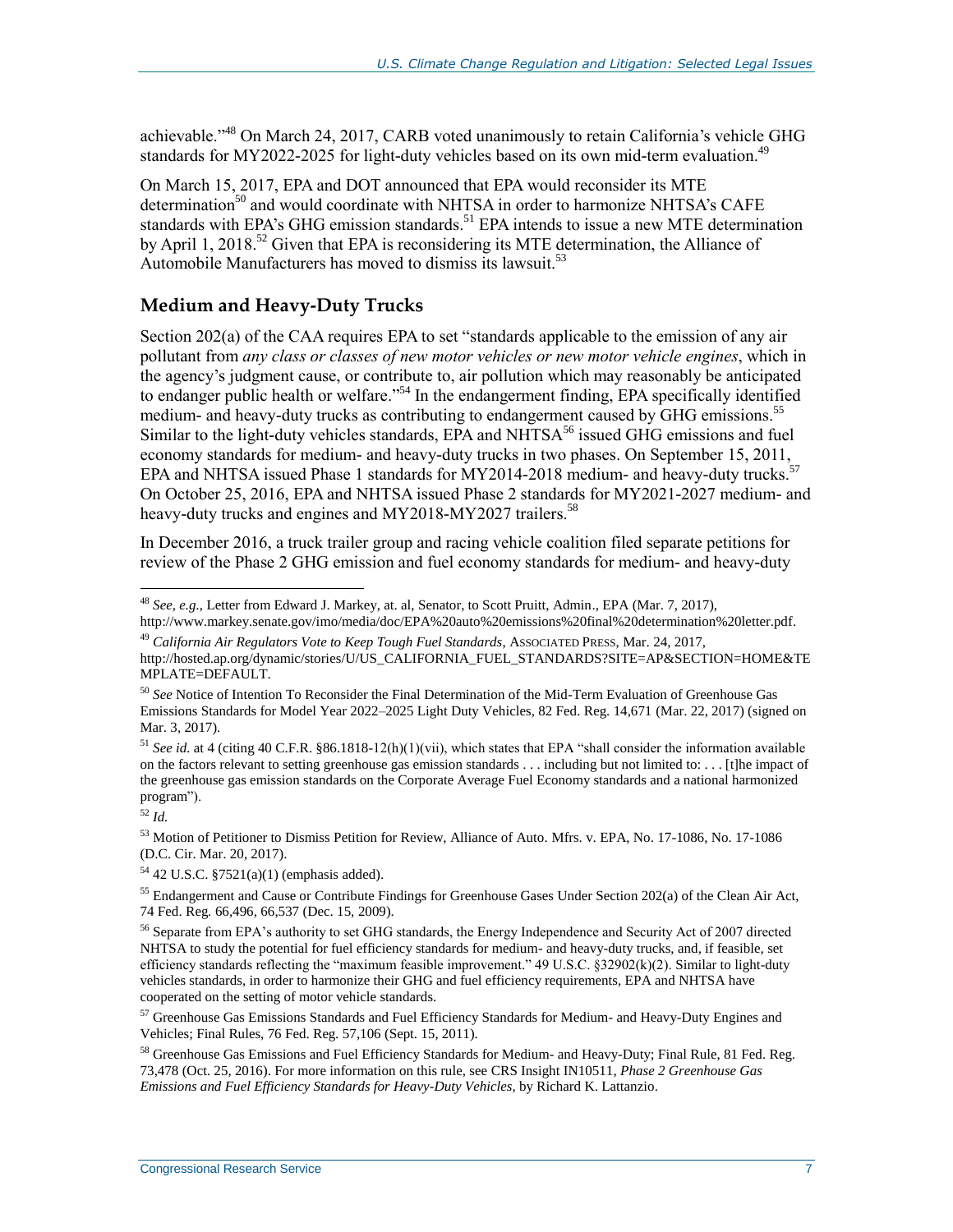engines and vehicles with the D.C. Circuit.<sup>59</sup> The Truck Trailer Manufacturers Association argued that EPA and NHTSA do not have authority to regulate GHG emissions and fuel economy of trailers because trailers are not "vehicles" under the CAA or the Energy Independence and Security Act.<sup>60</sup> The Racing Enthusiasts & Suppliers Coalition challenged EPA's prohibition on tampering and defeat devices, arguing that modifying vehicles for off-road racing or competition vehicles is beyond the scope of the CAA. <sup>61</sup> The court has granted motions to intervene from five environmental groups (Natural Resources Defense Council, the Environmental Defense Fund, Sierra Club, Center for Biological Diversity, and the Union of Concerned Scientists) and eight states (Connecticut, Washington, Massachusetts, Rhode Island, Vermont, Oregon, Iowa, and California, through its state Air Resources Board).<sup>62</sup>

#### <span id="page-10-0"></span>**California Preemption Waiver**

In 1966, the California Motor Vehicle Pollution Control Board adopted auto emission standards for hydrocarbons and carbon monoxide, making California the first state to do so.<sup>63</sup> Decades later, in 2004, California adopted regulations requiring new motor vehicles to reduce GHG emissions, beginning in model year 2009.<sup>64</sup> While the CAA generally preempts states from adopting their own emission standards for mobile sources, <sup>65</sup> the CAA allows states with standards adopted prior to March 30, 1966 to obtain a waiver of preemption from EPA.<sup>66</sup> This waiver provision applies exclusively to California because it is the only state that had adopted standards within the prescribed timeframe. Other states, however, can adopt the California standards, provided that: (1) the state has an EPA-approved State Implementation Plan; (2) the standards are identical to standards for which California has been granted a waiver; and (3) California and such state have adopted the standards at least two years before the commencement of the model year to which the standards apply.<sup>67</sup> Based on EPA's records, 14 states and the District of Columbia have adopted California standards.<sup>68</sup>

CAA Section 209(b) directs EPA to grant waivers unless certain factors warrant denial, providing that EPA "shall . . . waive" the prohibition on state emission standards "if the State determines that the State standards will be, in the aggregate, at least as protective of public health and welfare as applicable Federal standards."<sup>69</sup> If California determines that its standards will be at least as protective as applicable federal standards, EPA can deny the waiver request only if EPA finds that California's determination is arbitrary and capricious (California is not required to show that its

 $\overline{a}$ 

 $^{69}$  42 U.S.C.  $$7543(b)$ .

 $59$  The cases have been consolidated under Truck Trailer Mfr. Ass'n, et. al. v. EPA, Nos. 16-1430, 16-1447 (D.C. Cir. Dec. 22, 2016).

 $60$  Petitioner's Non-Binding Statement of Issues at 2-3, Truck Trailer Mfr. Ass'n, et. al., v. EPA, No. 16-1430 (D.C. Cir. Feb. 22, 2017).

 $<sup>61</sup>$  Non-Binding Statement of Issues of Petitioner Racing Enthusiasts and Suppliers Coalition at 2, Racing Enthusiasts</sup> and Suppliers Coalition, v. EPA, No. 16-1447 (D.C. Cir. Feb. 22, 2017).

<sup>62</sup> Clerk's Order, Truck Trailer Manuf. Ass'n, et. al., v. EPA, No. 16-1430 (D.C. Cir. Mar. 10, 2017).

 $63$  Cal. Envtl. Prot. Agency, History of Air Resources Board, https://www.arb.ca.gov/knowzone/history.htm.

<sup>64</sup> Cal. Code Regs. tit. 13, §1961.1.

<sup>65</sup> 42 U.S.C. §7543(a).

<sup>66</sup> *Id.* §7543(b).

<sup>67</sup> *Id.* §7507.

<sup>68</sup> *See* EPA, SALES OF CALIFORNIA VEHICLES FOR 2011 MODEL YEAR AND BEYOND (CROSS- BORDER SALES POLICY) Fig. 2 (2011) (listing state adoption of California standards as of Mar. 22, 2011),

https://iaspub.epa.gov/otaqpub/display\_file.jsp?docid=24724&flag=1.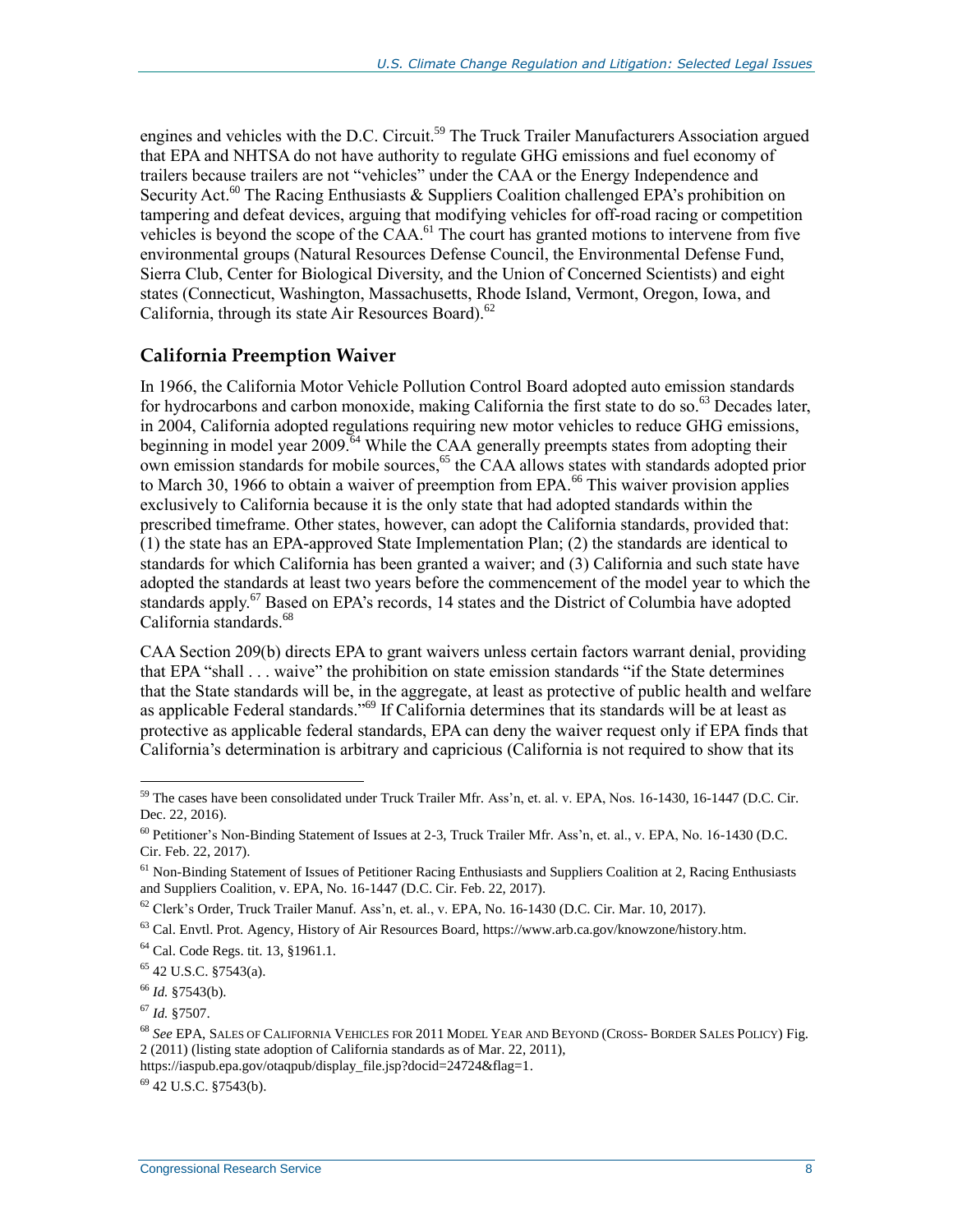standards meet compelling and extraordinary conditions) or the California standards and accompanying enforcement procedures are inconsistent with CAA Section  $202(a)$ <sup>70</sup> Legislative history indicates that when Congress amended the waiver provision in 1977, at least some Members of Congress intended for the provision to "afford California the broadest discretion possible in selecting the best means to protect the health of its citizens and the public welfare.<sup>"71</sup>

EPA has granted in whole or in part numerous California waiver requests under Section 209(b). According to EPA records, California has submitted over 100 waiver requests for new or amended standards or "within the scope" determinations (i.e., a request that EPA rule on whether a new regulation is within the scope of a waiver that the agency has already issued).<sup>72</sup> In 2013, EPA granted a waiver to California to regulate GHG emissions from light-duty vehicles through MY2025.<sup>73</sup> Most recently, in January 2017, the Obama Administration granted a series of waiver requests related to non-GHG emission standards for different types of mobile sources and engines.<sup>74</sup> If EPA revises its MTE determination and reduces the GHG standards for MY2022- $2025$  light-duty vehicles,<sup>75</sup> California, and those states that have adopted California's standards, may potentially have standards different from the federal standards, resulting in a national patchwork of standards.

#### **Aircraft**

 $\overline{a}$ 

On August 15, 2016 and in response to various petitions,<sup>76</sup> EPA issued a finding that GHG emissions from commercial aircraft (1) contribute to the pollution that causes climate change, and (2) endanger the health and welfare of Americans.<sup>77</sup> The finding, under Section 231 of the CAA,

<sup>73</sup> California State Motor Vehicle Pollution Control Standards; Notice of Decision Granting a Waiver of Clean Air Act Preemption for California's Advanced Clean Car Program and a Within the Scope Confirmation for California's Zero Emission Vehicle Amendments for 2017 and Earlier Model Years, 78 Fed. Reg. 2,112 (Jan. 9, 2013).

<sup>74</sup> *See, e.g.*, California State Nonroad Engine Pollution Control Standards; Evaporative Emission Standards and Test Procedures for Off-Highway Recreational Vehicles (OHRVs); Notice of Decision, 82 Fed. Reg. 6,540 (Jan. 19, 2017); California State Motor Vehicle Pollution Control Standards; Amendments to On Highway Heavy-Duty Vehicle In-Use Compliance Program, Amendments to 2007 and Subsequent Model Year On-Highway Heavy-Duty Engines and Vehicles, and Amendments to Truck Requirements; Notice of Decision, 82 Fed. Reg. 4,867 (Jan. 17, 2017).

<sup>75</sup> *See supra* ["Light-Duty Motor Vehicles"](#page-7-2) section.

<sup>76</sup> *See* Regulating Greenhouse Gas Emissions Under the Clean Air Act, 73 Fed. Reg. 44,354, 44,460 (July 30, 2008) (discussing the petitions asking EPA to make a finding that aircraft GHG emissions endanger public health or welfare, and that the agency adopt regulations that allow a range of compliance approaches, including emission limits, operational practices, fees, a cap-and-trade system, minimizing engine idling time, employing single engine taxiing, or use of ground-side electricity measures to replace the use of fuel-burning auxiliary power units at airport gates). Besides petitioning EPA for action on aviation emissions, environmental groups brought suit in the U.S. District Court for the District of Columbia seeking to force EPA to respond to their petitions on aircraft (as well as their petitions on marine vessels, and nonroad engines and vehicles). Ctr. for Biological Diversity v. U.S. EPA, 794 F.Supp. 2d 151 (D.D.C. 2011). On July 5, 2011, the court found that EPA has a mandatory duty to determine whether aircraft emissions endanger public health or welfare, and may be sued for unreasonable delay in doing so. *Id.* at 162. In March 2012, however, the court ruled that plaintiffs had not shown that EPA had unreasonably delayed such a decision. Ctr. for Biological Diversity v. EPA, No. 1:10-CV-985 (FJS), 2012 U.S. Dist. LEXIS 37870 (D.D.C. Mar. 20, 2012).

<sup>77</sup> 42 U.S.C. § 7571(a)(2). Finding That Greenhouse Gas Emissions from Aircraft Cause or Contribute to Air Pollution That May Reasonably Be Anticipated to Endanger Public Health and Welfare, 81 Fed. Reg. 54,422 (Aug. 15, 2016). (continued...)

 $70$  42 U.S.C. §7543(b)(1)(A)-(C).

<sup>71</sup> H.R. Rep. No . 95-294, at 301-302 (May 12, 1977).

<sup>72</sup> *See* EPA, VEHICLE EMISSIONS CALIFORNIA WAIVERS AND AUTHORIZATIONS, https://www.epa.gov/state-and-localtransportation/vehicle-emissions-california-waivers-and-authorizations#state (listing Federal Register notices of waiver requests and decisions); Letter from Kevin de Leon, Pres. pro Tempore, 24 Cal. Senate District, et. al., to Xavier Becerra, Att'y Gen., Cal. Dep't of Justice (Mar. 16, 2017).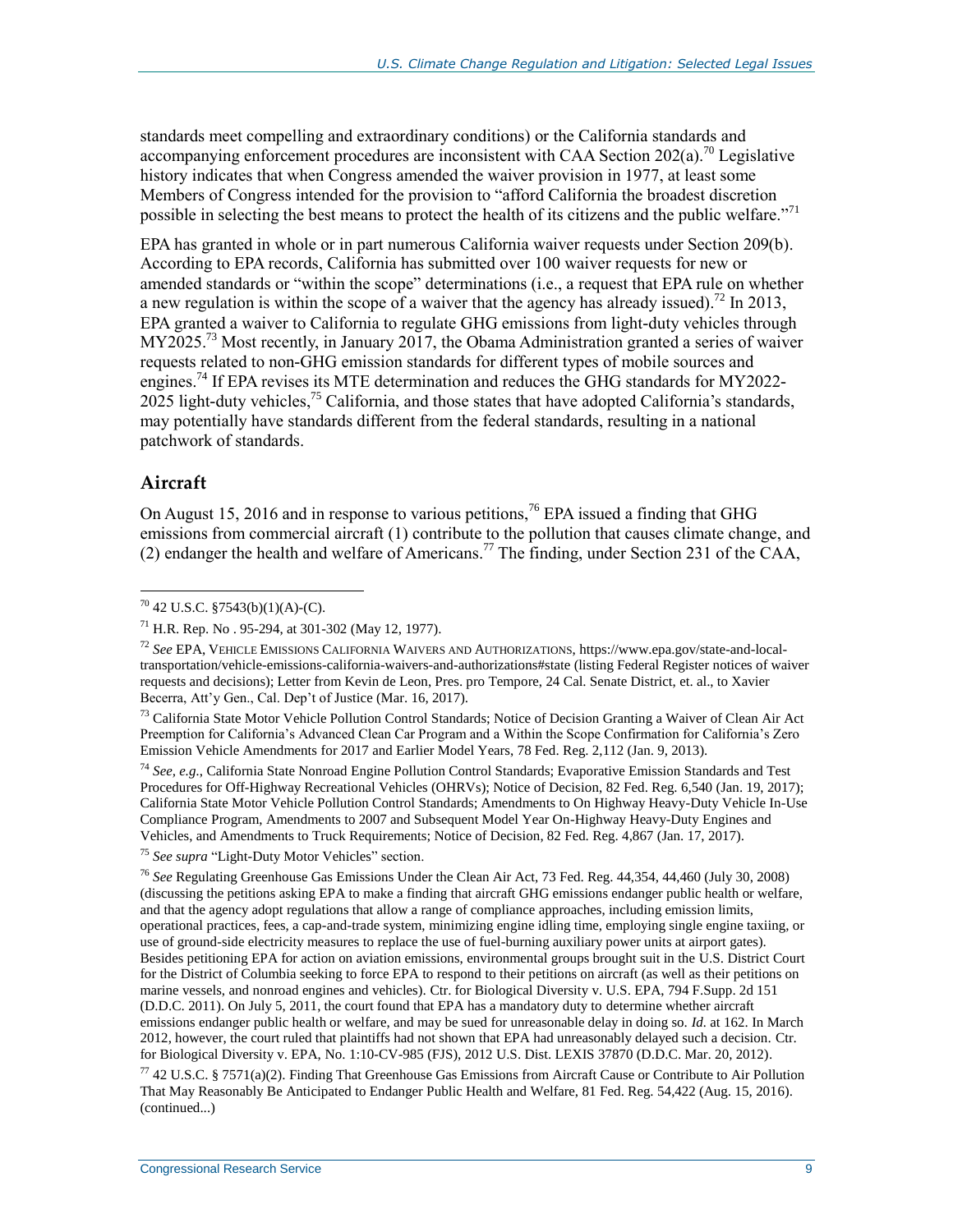is the precondition for setting GHG emission standards for commercial aircraft. Aircraft manufacturers and airlines have not challenged EPA's finding.<sup>78</sup> It should be noted that the aircraft manufacturing and aviation industries have participated in international negotiations that resulted in an agreement on emission standards for new aircraft and a voluntary system to offset what might otherwise be a growth in emissions from air travel.<sup>79</sup>

Under the CAA, the EPA Administrator must consult with the Administrator of the Federal Aviation Administration and the Secretary of Transportation when developing emission standards, and may not impose new standards if doing so would significantly increase noise or adversely affect safety.<sup>80</sup> The President may also disapprove any such standards if the Secretary of Transportation finds that they would create a hazard to aircraft safety.<sup>81</sup>

#### **Other Mobile Sources**

CAA Section 213(a)(4), provides for EPA to promulgate emission standards for pollutants other than carbon monoxide (CO), oxides of nitrogen (NOx), and volatile organic compounds (VOCs) $^{82}$ from "nonroad engines and vehicles" (other than locomotives or their engines) if it makes an endangerment finding.<sup>83</sup> The endangerment language of Section 213 is similar to that for new motor vehicles in Section 202.<sup>84</sup> While CAA Section 213 does not set a deadline by which EPA must set standards for nonroad engines and vehicles, it provides for petitioners seeking GHG regulation of these mobile sources to file a suit against EPA for unreasonable delay in responding to rulemaking petitions.<sup>85</sup>

 $\overline{a}$ 

 $79$  For additional information on the international negotiations and agreement on aircraft GHG emissions and the ICAO process, see CRS Report R40506, *Cars, Trucks, Aircraft, and EPA Climate Regulations*, by James E. McCarthy and Richard K. Lattanzio, which notes: "In October 2016, the International Civil Aviation Organization (ICAO) agreed on international CO<sub>2</sub> standards for aircraft, beginning in 2020. In October 2016, ICAO's governing council also agreed on a system for offsetting future carbon emissions from aviation—dubbed the Market-Based Mechanism, or MBM. The MBM agreed to in the ICAO process is voluntary for the next decade and has been agreed to by the U.S. industry." *Id.* at 13.

<sup>80</sup> 42 U.S.C. §7571(a)-(b).

 $^{81}$  *Id.*  $$7571(c)$ .

<sup>82</sup> *See* 42 U.S.C. §7547(a)(4) (referring to regulating pollutants other than "carbon monoxide, oxides of nitrogen, and volatile organic compounds" which are regulated under 42 U.S.C. §7547(a)(2)).

 $83$  42 U.S.C. §7547(a)(4). The listed non-GHG pollutants are regulated under CAA §213(a)(3), which requires the imposition of best available control technology, and sets a deadline for such regulation.

<sup>84</sup> In place of the Section 209 words "cause, or contribute," Section 213 uses the phrase "significantly contribute": if the Administrator determines that emissions of GHGs from ships *significantly contribute* to air pollution which may reasonably be anticipated to endanger public health or welfare, he may promulgate such regulations as he deems "appropriate." *Id.* (emphasis added).

<sup>(...</sup>continued)

For additional information on aircraft GHG emissions, see CRS Report R40090, *Aviation and Climate Change*, by James E. McCarthy.

 $^{78}$  The finding was challenged by the Biogenic CO<sub>2</sub> Coalition, and the case is in abeyance pending the resolution of other proceedings. See Biogenic CO<sub>2</sub> Coalition v. EPA, D.C. Cir. No. 16-1358 (D.C. Cir. Oct. 14, 2016) (arguing that EPA did not distinguish the effects of biofuel  $CO<sub>2</sub>$  emissions from the effects of similar emissions from fossil fuels). The coalition represents growers and processors of agricultural feedstocks that can be used for biofuels. THE BIOGENIC CO<sup>2</sup> COALITION, http://www.biogenicco2.org/

<sup>&</sup>lt;sup>85</sup> Section 304(a)(3) of the Clean Air Act provides that "the district courts of the United States shall have jurisdiction to compel … agency action unreasonably delayed," and requires that any person intending to file a legal action against the Administrator for unreasonable delay must provide notice of his or her intention to sue 180 days before commencing such action. 42 U.S.C. §7604; *see* 40 C.F.R. pt. 54. When notice of intent to sue is based on a failure to act, the notice must identify the provisions of the Clean Air Act that require the agency to take action, and describe the agency's (continued...)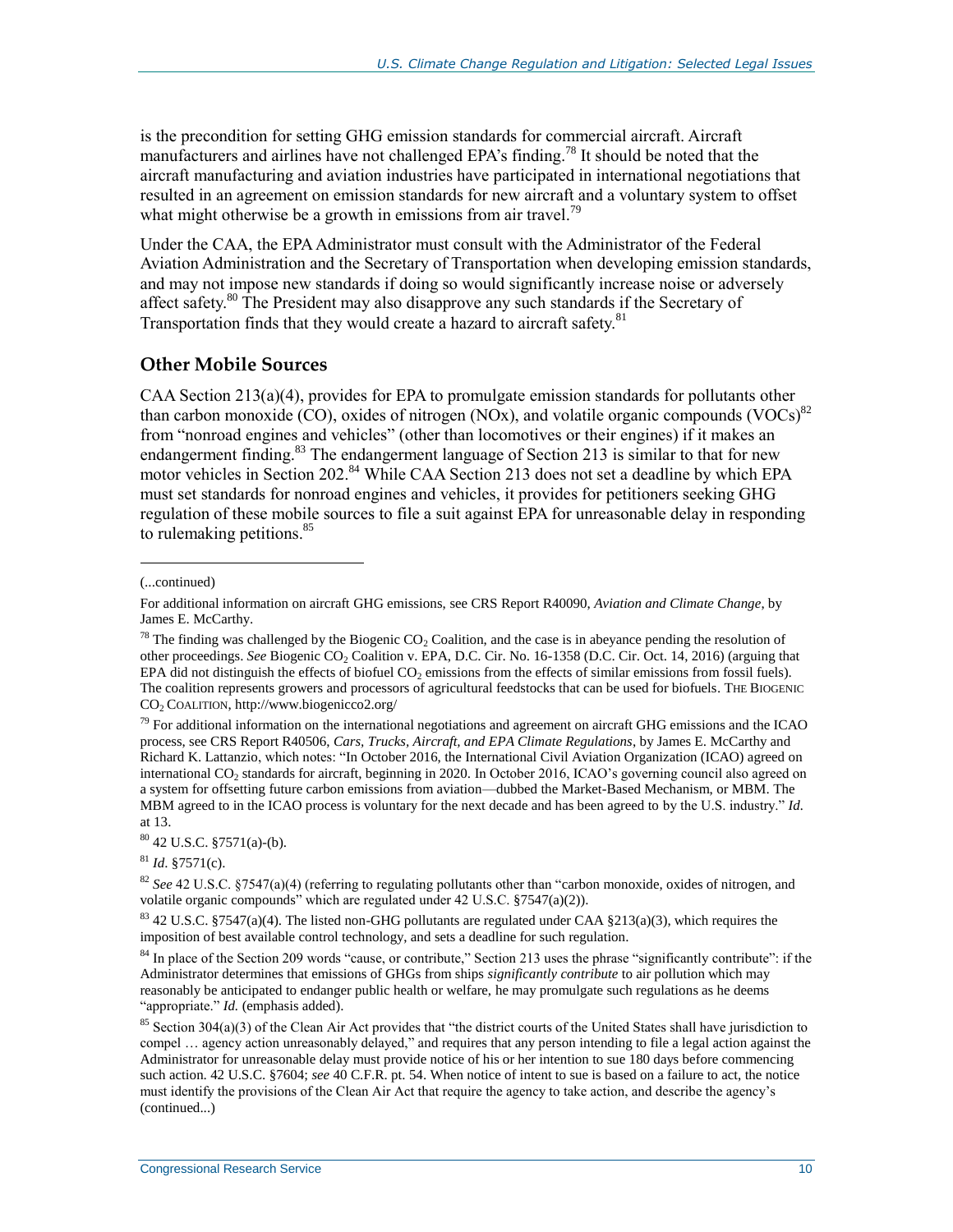Following the *Massachusetts v. EPA* decision, EPA received petitions requesting EPA to regulate GHGs from mobile source categories.<sup>86</sup> These petitions covered aircraft, ocean-going ships and their fuels, motor fuels in general, locomotives, and nonroad vehicles and engines (construction equipment, farm equipment, logging equipment, outdoor power equipment, forklifts, marine vessels, recreational vehicles, and lawn and garden equipment). <sup>87</sup> In 2010, petitioners filed an "unreasonable delay" suit against EPA for failing to respond to three separate petitions submitted in 2007 for GHG emissions rulemaking to cover marine vessels, nonroad vehicles, and aircraft engines.<sup>88</sup> In 2011, the federal district court ruled that EPA has discretion under Section 213 as to whether to issue endangerment findings for GHG emissions from marine vessels and nonroad vehicles.<sup>89</sup> The court explained that Section 213(a)(4) is "simply silent as to when—or whether— EPA must make endangerment findings; it merely says what EPA 'may' do 'if' an affirmative finding is made."<sup>90</sup> (The court ruled, however, that EPA does not have discretion under Section 231 over whether to make determinations regarding endangerment from aircraft GHG emissions.<sup>91</sup>) In 2012, EPA denied the petitions to regulate GHG and black carbon emissions from non-road engines and vehicles, including marine vessels and engines.<sup>92</sup>

#### **Executive Order Implications for GHG Regulation of Mobile Sources**

The March 28, 2017 executive order did not specifically address mobile source GHG emission regulations or EPA's aircraft endangerment finding. While EPA and NHTSA could potentially identify these regulations or findings as rules that burden the "development or use" of energy resources that should be revised or rescinded, EPA and NHTSA would have to initiate a rulemaking to change the rules.

### <span id="page-13-0"></span>**Stationary Sources under Clean Air Act**

While mobile sources emit approximately 26% of total U.S. GHG emissions, stationary sources account for about 73% of the nation's GHG emissions.<sup>93</sup> According to EPA, electricity production generates the largest share of GHG emissions from stationary sources, producing 30 percent of 2014 domestic GHG emissions.<sup>94</sup>

(...continued)

 $\overline{a}$ 

<sup>94</sup> *Id*.

failure to perform. 40 C.F.R. §54.3(a).

<sup>86</sup> 5 U.S.C. §553(e). For a list of these petitions, see Table 2 in CRS Report R40506, *Cars, Trucks, Aircraft, and EPA Climate Regulations*, by James E. McCarthy and Richard K. Lattanzio.

<sup>87</sup> *Id.*

<sup>88</sup> Complaint, Ctr. for Biological Diversity et al. v. EPA, No. 10-00985 (D.D.C. Jun. 6, 2010).

 $89$  Ctr. for Biological Diversity et al. v. EPA, 794 F. Supp. 2d 151, 157-158 (D.D.C. 2011).

<sup>90</sup> *Id.*

<sup>91</sup> *Id.* at 159-162.

 $92$  Memorandum in Response to Petitions Regarding Greenhouse Gas and other Emissions from Marine Vessels and Nonroad Engines and Vehicles (June 18, 2012), *available at* http://www.eenews.net/assets/2012/06/18/ document\_pm\_06.pdf.

<sup>93</sup> EPA, SOURCES OF GREENHOUSE GAS EMISSIONS, at https://www.epa.gov/ghgemissions/sources-greenhouse-gasemissions.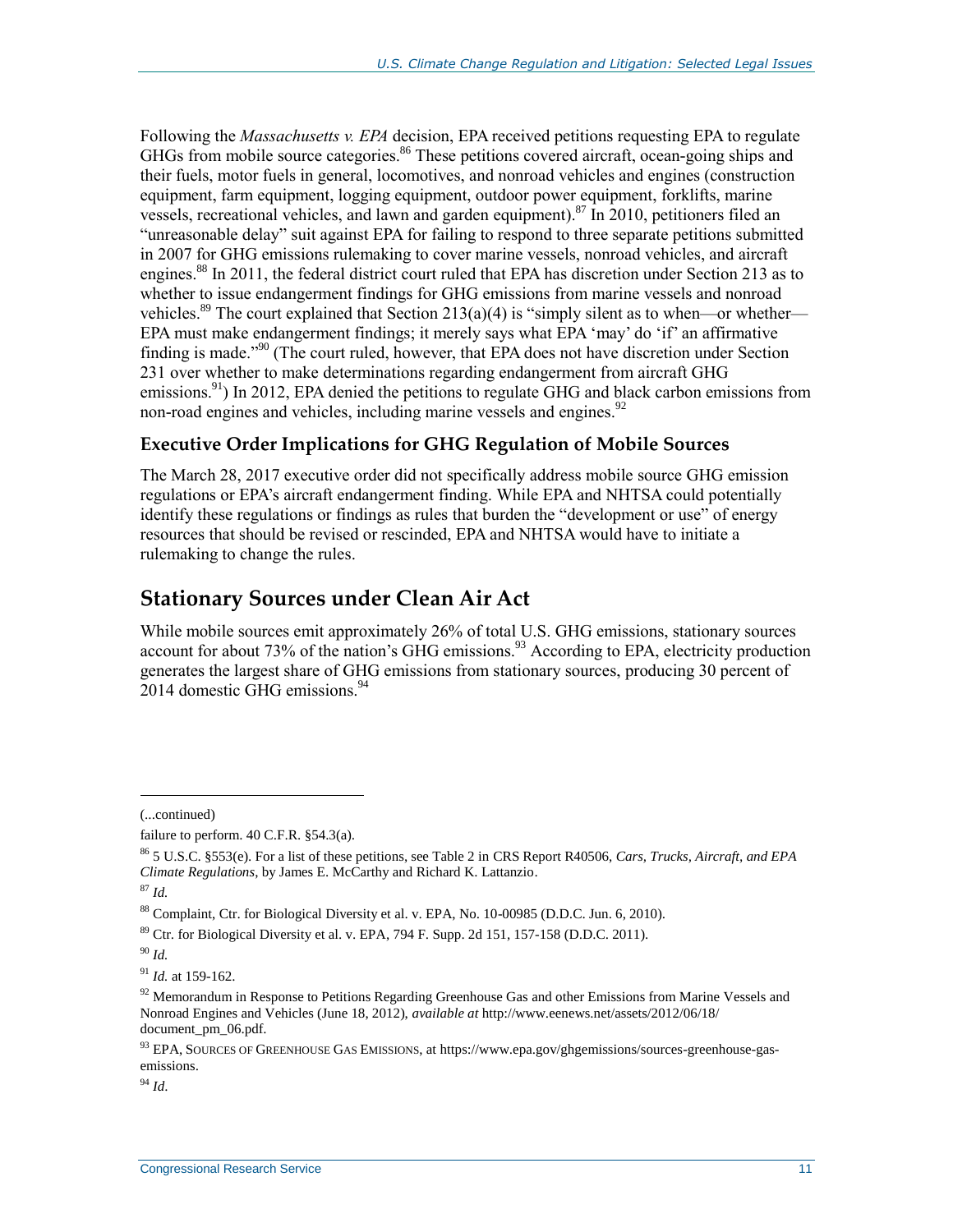#### **Regulation of GHG Emissions Under CAA Section 111**

The Supreme Court's second decision on GHG emissions, *American Electric Power Co. v. Connecticut* (*AEP*), <sup>95</sup> unanimously held that EPA had authority to regulate GHGs under CAA Section 111(b) with respect to stationary sources. In *AEP*, the Court also held that the CAA displaced federal common law public nuisance claims related to GHG emissions from power plants because Congress had delegated to EPA the decision as to whether and how to regulate GHG emissions from power plants under CAA Section 111.96

#### *New Source Performance Standards under Section 111(b)*

CAA Section 111(b) directs EPA to establish standards of performance for listed categories of new, modified, or reconstructed stationary sources that "cause[], or contribute[] significantly to, air pollution which may reasonably be anticipated to endanger public health or welfare.<sup> $297$ </sup> These standards are commonly referred to as new source performance standards or NSPSs. CAA Section 111 defines a "standard of performance" as an air pollution emission standard that reflects the "best system of emission reduction" (BSER) that has been "adequately demonstrated."<sup>98</sup> In determining the BSER, EPA must take into account the cost of achieving the emission reductions; non-air quality health and environmental impacts; and the energy requirements of the regulated sources.<sup>99</sup>

#### *Emission Guidelines under Section 111(d)*

Coincident or after EPA issues CAA Section 111(b) standards for new, modified, and reconstructed sources, CAA Section 111(d) requires EPA to establish, under certain circumstances, standards of performance for *existing* sources in that category. Because Congress established a single definition for standards of performance promulgated pursuant to Sections 111(b) and 111(d), EPA must consider the same factors when establishing standards of performance for new, modified, reconstructed, and existing sources.<sup>100</sup>

CAA Section 111(d) directs EPA to establish state plan "procedures," which are similar to the CAA Section 110 guidelines, which EPA adopts to guide states in developing and revising

 $95$  564 U.S. 410 (2011).

<sup>96</sup> 564 U.S. at 424-26. For further discussion of *AEP*, see ["Common Law Nuisance and Political Question Doctrine"](#page-38-0) section.

 $97$  42 U.S.C. §7411(b)(1)(A). For example, EPA added "municipal solid waste landfills" as a Section 111 source category "because, in the judgement of the [EPA] Administrator, it contributes significantly to air pollution which may reasonably be anticipated to endanger public health and welfare." Standards of Performance for New Stationary Sources and Guidelines for Control of Existing Sources: Municipal Solid Waste Landfills, 61 Fed. Reg. 9,905 (March 12, 1996). *See also* Priority List and Additions to the List of Categories of Stationary Sources; Final Rule, 44 Fed. Reg. 49,222, 49,226 (Aug. 21, 1979) (listing "crude oil and natural gas production" as a source category under Section 111). Once EPA has promulgated new standards, states are allowed to develop and submit to EPA for approval a procedure for implementing and enforcing the standards of performance for new, modified, or reconstructed stationary sources. 42 U.S.C. §7411(b)(6). If the state procedure is approved, EPA will delegate implementation and enforcement authority to the state. *Id.*

<sup>98</sup> 42 U.S.C. §7411(a).

<sup>99</sup> *Id.*

<sup>&</sup>lt;sup>100</sup> *Compare* 42 U.S.C. §7411(b)(1)(B) (requiring EPA to establish "standards of performance"), *with* 42 U.S.C. §7411(d)(1) (requiring EPA to establish a procedure "under which each State shall submit ... a plan which ... establishes standards of performance for any existing source"). The definition of "standards of performance" is provided under 42 U.S.C. §7411(a)(1), and applies to the provisions under Section 111.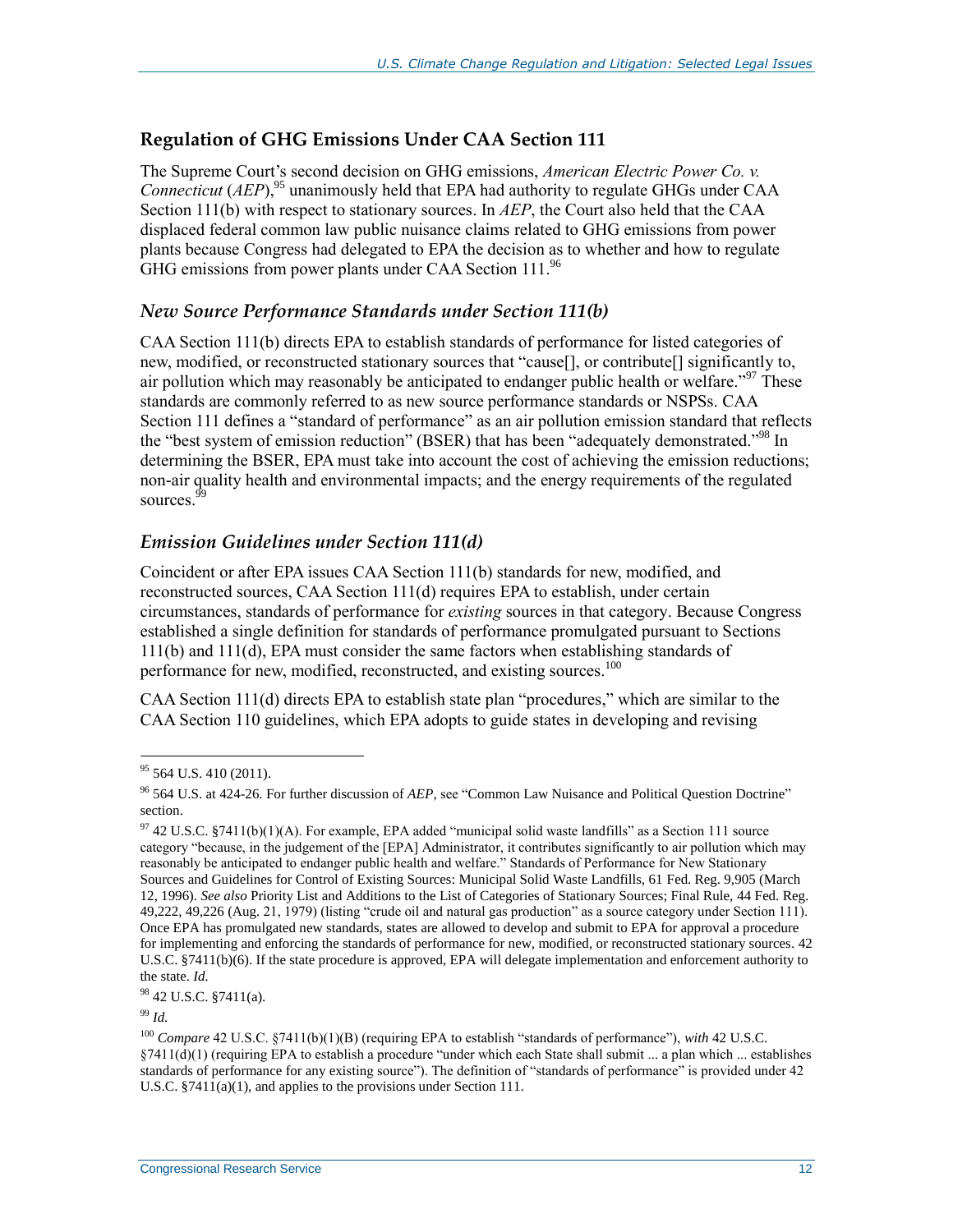implementation plans to achieve national ambient air quality standards  $(NAAQS)$ .<sup>101</sup> EPA's Section 111(d) emission guidelines establish binding requirements that states must address when they develop plans to implement standards of performance for existing sources in their iurisdictions. $102$ 

#### <span id="page-15-0"></span>*Power Plants*

In 2011, EPA finalized a settlement agreement with states and others to promulgate NSPSs for GHG emissions from new, modified, and reconstructed fossil fuel-fired power plants under Section 111(b), and emission guidelines covering existing power plants under CAA Section  $111(d)$ <sup>103</sup> In October 2015, EPA finalized the Section  $111(b)$  NSPSs for GHGs from new power plants and Section 111(d) emission guidelines for GHGs from existing power plants.<sup>104</sup>

<span id="page-15-1"></span>Both rules have been challenged in the D.C. Circuit; EPA's Section 111(d) emission guidelines rule, known as the Clean Power Plan (CPP), is stayed during the litigation.<sup>105</sup> On September 27, 2016, the en banc court heard oral arguments for the CPP,  $10\overline{6}$  but has not issued a decision yet. To resolve litigation challenging the Section 111(b) NSPSs for new power plants, a separate the three-judge panel has scheduled oral argument for April 17, 2017.<sup>107</sup>

In the March 28, 2017 executive order, President Trump directed EPA to take "immediate steps" to review the CPP and the GHG standards for new power plants, and, if the rules were inconsistent with the Administration's policy to promote coal, oil, natural gas, and nuclear energy production and use, to initiate a rulemaking to suspend, revise, or rescind the rules.<sup>108</sup> The executive order also requires EPA to review its proposed plan for states that choose not to develop their own plans to implement the CPP.<sup>109</sup> Under the executive order, EPA must notify the Attorney General of actions affecting the rules so that the Attorney General can take "appropriate" action in related litigation.<sup>110</sup> On March 28, 2017, the Department of Justice filed motions in both power plant cases, seeking to hold the cases in abeyance until 30 days after EPA completes its review of the rules and subsequent rulemakings resulting from its review.<sup>111</sup>

 $\overline{a}$ 

<sup>105</sup> For more information on the litigation and the stay, see CRS Report R44480, *Clean Power Plan: Legal Background and Pending Litigation in West Virginia v. EPA*, by Linda Tsang and Alexandra M. Wyatt.

<sup>106</sup> *See id*.; *see also* Ellen M. Gilmer, *Clean Power Plan: Oral Arguments: The Blow by Blow*, E&E NEWS, September 28, 2016, http://www.eenews.net/stories/1060043538.

<sup>107</sup> Order, North Dakota, et. al., v. EPA, No. 15-1381 (D.C. Cir. Dec. 2, 2016).

<sup>108</sup> Exec. Order, Promoting Energy Independence and Economic Growth §4 (Mar. 28, 2017).

 $110$  *Id.* §4(d).

<sup>101</sup> *Id.*; *see also* 42 U.S.C. §7410.

 $102$  42 U.S.C. §7411(d)(1).

<sup>103</sup> *See* Settlement Agreement, New York v. EPA, No. 06-1322; and Am. Petroleum Inst. v. EPA, No. 08-1277 (D.C. Cir. Dec. 23, 2010), *available at* http://www2.epa.gov/sites/production/files/2013-09/documents/ boilerghgsettlement.pdf.

<sup>&</sup>lt;sup>104</sup> Carbon Pollution Emission Guidelines for Existing Stationary Sources: Electric Utility Generating Units," Final Rule, 80 Fed. Reg. 64,661 (Oct. 23, 2015) [hereinafter *Clean Power Plan*]; Standards of Performance for Greenhouse Gas Emissions From New, Modified, and Reconstructed Stationary Sources: Electric Utility Generating Units," Final Rule, 80 Fed. Reg. 64,510 (Oct. 23, 2015) [hereinafter *New Power Plant NSPS*].

<sup>109</sup> *Id.* §4(b)(iii).

<sup>&</sup>lt;sup>111</sup> Notice of Exec. Order, EPA Review of Clean Power Plan and Forthcoming Rulemaking, and Motion to Hold Cases in Abeyance, West Virginia, et. al. v. EPA, No. 15-1363 (D.C. Cir. Mar. 28, 2017); Notice of Exec. Order, EPA Review of Rule and Forthcoming Rulemaking, and Motion to Hold Cases in Abeyance, North Dakota, et. al. v. EPA, No. 15-1381 (D.C. Cir. Mar. 28, 2017).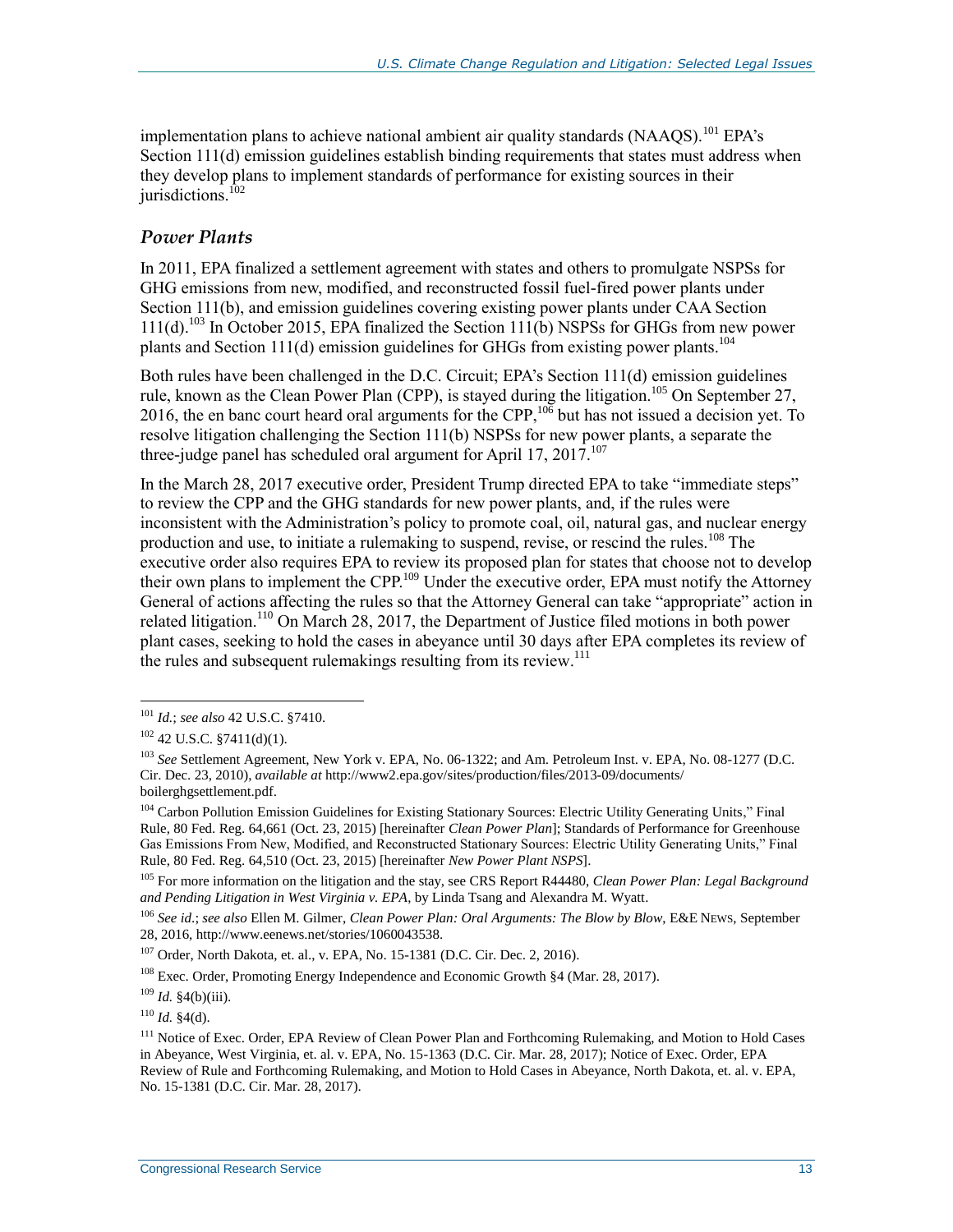The executive order also directs EPA to review and potentially revise or rescind the legal memorandum that EPA released with the final rule.<sup>112</sup> It is possible that EPA could revise its interpretation of two different versions of a 1990 amendment to CAA Section 111(d) to accord with the view that regulation of hazardous air pollutant from power plants under CAA Section 112 bars EPA's regulation of  $CO_2$  emissions from power plants under CAA Section 111(d).<sup>113</sup> It is also possible that, through a new rulemaking, EPA could rescind the NSPS for new power plants, which is a prerequisite for EPA's authority under Section 111(d) to regulate existing power plants.<sup>114</sup> Administrator Pruitt has also mentioned that EPA may reconsider its 2009 endangerment finding<sup>115</sup> that underlies almost all CAA GHG regulation.<sup>116</sup> All of these options would effectively remove EPA's authority to implement the CPP or issue any Section  $111(d)$ emission guidelines for existing power plants.

EPA could also revise the stringency of the GHG standards and emissions guidelines for new power plants and focus the emission guidelines on what GHG reductions for existing power plants can achieve "inside the fenceline."<sup>117</sup> Exercising these options would affect issues central to litigation over the rules. Petitioners have argued that EPA exceeded its authority in basing the best system for emission reduction for new power plants on carbon capture and sequestration technology and going beyond the fenceline of existing power plants to achieve greater GHG reductions.<sup>118</sup> Further, retaining some version of the GHG power plant rules would support that EPA has fulfilled its duty to promulgate GHG regulations for power plants pursuant to the judicial settlement agreement that initiated, in part, the promulgation of these rules. $^{119}$ 

As discussed above, for EPA to pursue any of these actions, the agency would have to go through a new rulemaking and would be required to provide a "reasonable justification" for reversing course on the legal theories that supported the rules or reducing the stringency of the GHG standards.<sup>120</sup>

<sup>&</sup>lt;sup>112</sup> Exec. Order, Promoting Energy Independence and Economic Growth §4(c) (Mar. 28, 2017).

<sup>113</sup> See discussion of the Section 112 Exclusion in CRS Report R44480, *Clean Power Plan: Legal Background and Pending Litigation in West Virginia v. EPA*, by Linda Tsang and Alexandra M. Wyatt.

<sup>114</sup> *See id.*, "Clean Air Act Section 111" section.

<sup>&</sup>lt;sup>115</sup> See supra ["Reducing GHG Emissions"](#page-7-1) section.

<sup>116</sup> Coral Davenport, *E.P.A. Chief Doubts Consensus View of Climate Change*, N.Y. Times, Mar. 9, 2017. One stakeholder has filed a petition for reconsideration of the 2009 endangerment finding. *See* Petition of the Competitive Enterprise Institute and the Science and Environmental Policy Project for Rulemaking on the Subject of Greenhouse Gases and Their Impact on Public Health and Welfare, in Connection with EPA's 2009 Endangerment Finding, 74 FR 66,496 (Dec. 15, 2009) (filed on Feb. 17, 2017).

<sup>&</sup>lt;sup>117</sup> Petitioners challenging the CPP have argued that Section 111 authorizes EPA to require only measures that can be applied to the "performance" of an individual "source" (also known as measures "inside the fenceline"), such as adoption of pollution control devices or other design or operational standards. *See generally* Opening Br. of Pet'rs on Core Legal Issues, at 29-61, West Virginia, et al v. EPA, No. 15-1363 (D.C. Cir. Feb. 19, 2016).

<sup>118</sup> See "Section 111(d) Scope of Authority" and "North Dakota v. EPA: Section 111(b) Litigation" sections, CRS Report R44480, *Clean Power Plan: Legal Background and Pending Litigation in West Virginia v. EPA*, by Linda Tsang and Alexandra M. Wyatt.

<sup>119</sup> *See* Settlement Agreement, *supra* not[e 103.](#page-15-1)

<sup>120</sup> *See* CRS Legal Sidebar WSLG888, *How to Repeal a Rule*, by Jared P. Cole, The Federal Rulemaking Process: An Overview, coordinated by Maeve P. Carey.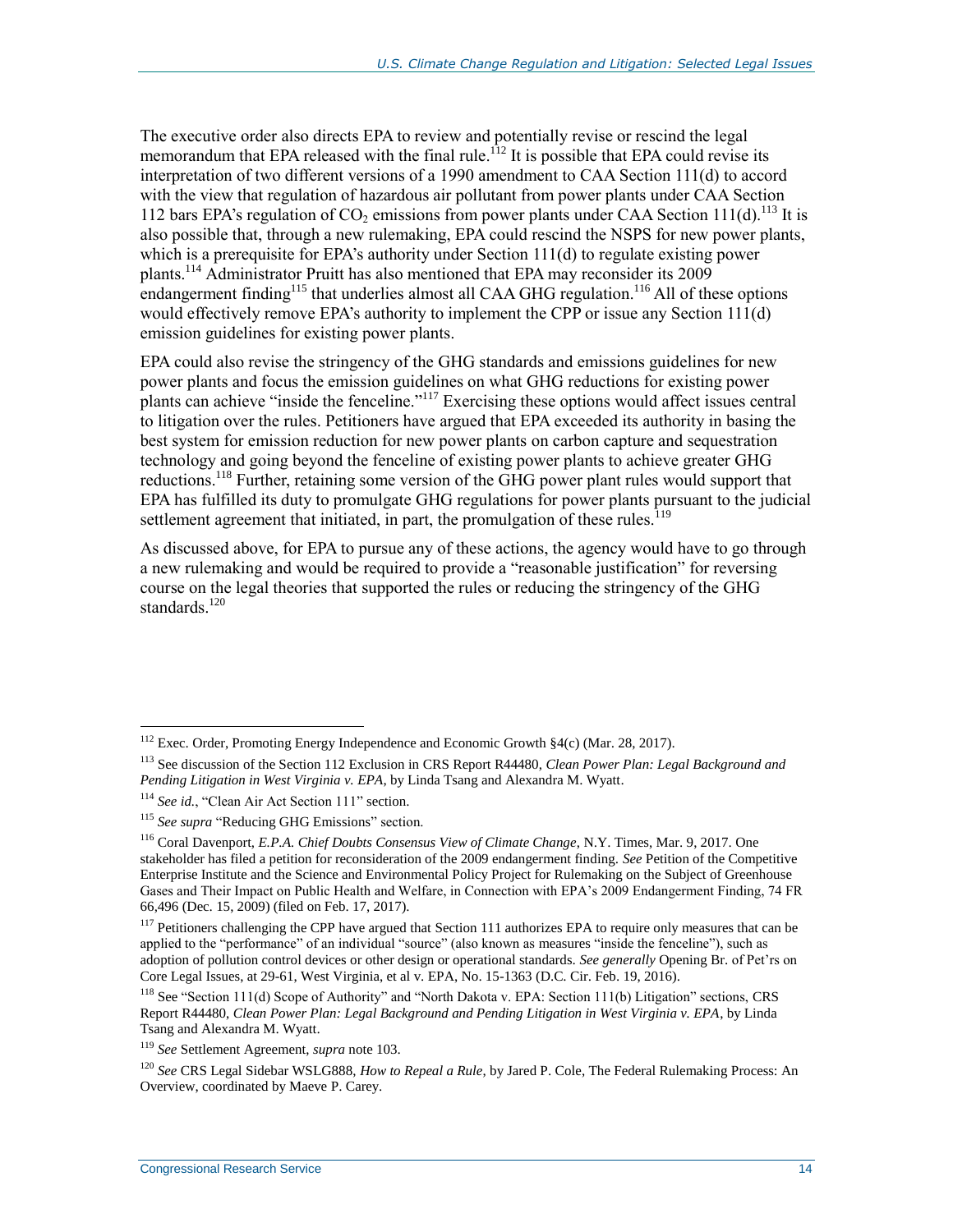#### *Refineries*

<span id="page-17-1"></span>Petroleum refineries have been subject to NSPSs for a variety of pollutants since the CAA was passed in 1970.<sup>121</sup> In 2010, EPA entered into a judicial settlement that required EPA to issue regulations addressing GHGs from petroleum refineries.<sup>122</sup> The deadline for a final refinery rule identified in the settlement was originally November 10, 2012.<sup>123</sup> At EPA's request, this deadline was extended four times.<sup>124</sup>

During these delays, EPA was working to finalize the NSPSs and emission guidelines to address  $CO<sub>2</sub>$  emissions from power plants, and methane emissions from oil and gas sources.<sup>125</sup> In the most recent status report filed with the court, EPA stated that it is "working diligently" on a rule and will continue to assess how best to resolve the remaining obligations (including the promulgation of a GHG rule for refineries) from the settlement agreement.<sup>126</sup> As part of the agreement, the environmental groups and states have retained the right to sue the EPA if the agency does not meet its obligations.<sup>127</sup>

#### <span id="page-17-0"></span>**Regulation of Methane Emissions from Stationary Sources**

One of the initiatives in the Obama Administration's CAP focused on controlling methane emissions, a short-lived climate pollutant with a potential Global Warming Potential<sup>128</sup> of more than 25 times that of  $CO_2$ .<sup>129</sup> EPA and other federal agencies developed an interagency "Strategy to Reduce Methane Emissions" (Methane Strategy) that outlined voluntary actions and potential agency rulemakings to cut methane emissions.<sup>130</sup> To implement the strategy, EPA focused on updating and revising NSPSs and emissions guidelines to reduce methane emissions from new

<span id="page-17-2"></span> $\overline{a}$ 

emissionshttps://www.whitehouse.gov/sites/default/files/strategy\_to\_reduce\_methane\_emis

<sup>&</sup>lt;sup>121</sup> See Standards of Performance for Electric Utility Steam Generating Units, 40 C.F.R. pt. 60, subpt. Da (specifying rate-based performance standards or percent reduction standards for particulate matter, sulfur dioxide, and nitrogen oxides from power plants built after certain dates); National Emission Standards for Hazardous Air Pollutants: Coaland Oil-Fired Electric Utility Steam Generating Units, 40 C.F.R. pt. 63, subpt. UUUUU (specifying standards to limit mercury, acid gases and other hazardous air pollution from power plants).

<sup>122</sup> *See* Settlement Agreement, New York v. EPA, No. 06-1322; and Am. Petroleum Inst. v. EPA, No. 08-1277 (D.C. Cir. Dec. 23, 2010), *available at* https://www.epa.gov/sites/production/files/2013-

<sup>09/</sup>documents/refineryghgsettlement.pdf [hereinafter *Refinery Settlement Agreement*].

<sup>123</sup> *Id*. at 4.

<sup>124</sup> Maria Chutchian, *EPA Will Miss 2012 Deadline For GHG Refinery Rule*, LAW360, Feb. 29, 2012, https://www.law360.com/articles/314527.

<sup>&</sup>lt;sup>125</sup> See supra ["Power Plants"](#page-15-0) and ["Regulation of Methane Emissions from Stationary Sources"](#page-17-0) sections.

<sup>126</sup> Status Report, Am. Petroleum Inst. v. EPA, No. 08-1277 (D.C. Cir. Feb. 14, 2017).

<sup>127</sup> *Refinery Settlement Agreement*, *supra* footnot[e 122,](#page-17-1) at 6.

<sup>&</sup>lt;sup>128</sup> The Global Warming Potential (GWP) is a metric adopted by EPA to compare the climate impacts of different gases. EPA, *Understanding Global Warming Potentials*, https://www.epa.gov/ghgemissions/understanding-globalwarming-potentials. The GWP measures the total energy the emissions of 1 ton of a gas will absorb over a given period of time, relative to the emissions of 1 ton of CO<sub>2</sub>. *Id.* 

 $^{129}$  Methane (CH<sub>4</sub>) is estimated to have a GWP of 28–36 over 100 years. *Id*. For additional information on the GWP of methane, see CRS Report R43860, *Methane: An Introduction to Emission Sources and Reduction Strategies*, coordinated by Richard K. Lattanzio.

<sup>130</sup> Exec. Off. of the President, Climate Action Plan: Strategy to Reduce Methane Emissions 1-2 (2014), *available at* https://obamawhitehouse.archives.gov/blog/2014/03/28/strategy-cut-methane-

sions 2014-03-28 final.pdf [hereinafter *Methane Strategy*]. For additional information and background on methane and the Strategy, see CRS Report R43860, *Methane: An Introduction to Emission Sources and Reduction Strategies*, coordinated by Richard K. Lattanzio.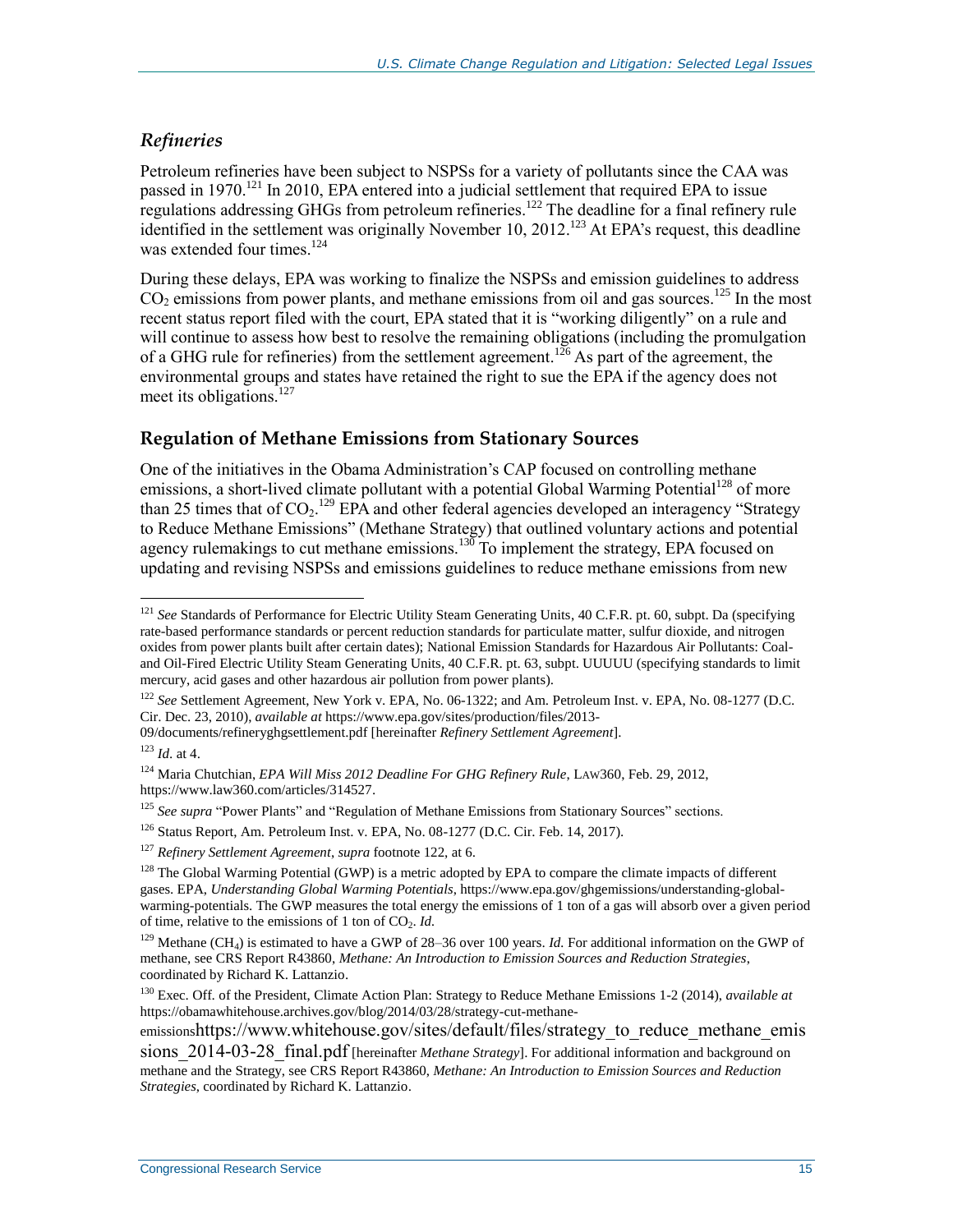and existing municipal landfills and sources in the oil and gas sector.<sup>131</sup> The Department of the Interior's Bureau of Land Management (BLM) released a rule to address the venting and flaring of methane gas on federal and Indian lands.<sup>132</sup> This section will review these rules and related legal challenges and pending congressional actions.

#### *Municipal Landfills*

 $\overline{a}$ 

In response to a consent decree resolving a lawsuit<sup>133</sup> and the Obama Administration's goal to reduce methane under the CAP,<sup>134</sup> EPA proposed updates to the 1996 municipal solid waste (MSW) landfill NSPSs and emission guidelines in 2014.<sup>135</sup> Over 20 years after the original NSPSs and emission guidelines were issued, EPA published on August 29, 2016, its updated NSPSs to reduce landfill gas emissions from MSW landfills built, modified, or reconstructed after July 17, 2014.<sup>136</sup> EPA also revised emission guidelines for existing landfills operating prior to that date.<sup>137</sup> Both rules became effective on October 28, 2016.<sup>138</sup> While the March 28, 2017 executive order did not address specifically the MSW landfill rules, EPA could potentially identify these regulations as burdening the "development or use" of energy resources and recommend their revision or rescission.<sup>139</sup> EPA would then have to initiate a rulemaking to do so.<sup>140</sup>

Industry trade associations and waste management and recycling companies have challenged EPA's 2016 revised emission guidelines for existing MSW landfills in the D.C. Circuit.<sup>141</sup> The

<sup>&</sup>lt;sup>131</sup> Standards of Performance for Municipal Solid Waste Landfills, Final Rule, 81 Fed. Reg. 59,332 (Aug. 29, 2016) (codified at 40 C.F.R. pt. 60, subpt. XXX) [hereinafter *2016 Landfill NSPS*]; Emission Guidelines and Compliance Times for Municipal Solid Waste Landfills; Final Rule, 81 Fed. Reg. 59,276 (Aug. 29, 2016) (codified at 40 C.F.R. pt. 60, subpt. WWW); Oil and Natural Gas Sector: Emission Standards for New, Reconstructed, and Modified Sources, Final Rule, 81 Fed. Reg. 35,824, at 35,840, 35,848 (June 3, 2016) (to be codified at 40 C.F.R. pt. 60, subpts. OOOO and OOOOa) [hereinafter "2016 Oil & Gas NSPS"].

<sup>&</sup>lt;sup>132</sup> Waste Prevention, Production Subject to Royalties, and Resource Conservation, 81 Fed. Reg. 83,008 (Nov. 18, 2016).

<sup>&</sup>lt;sup>133</sup> Environmental Defense Fund filed a lawsuit against EPA for failure to review the 1996 NSPS by the statutorily required deadline. Envt'l Def. Fund v. EPA. No. 1:11-cv-04492 (S.D.N.Y. June 30. 2011). Under a consent decree resolving that lawsuit, EPA agreed to review the 1996 landfill NSPS and take final action on whether to revise them. Consent Decree, Envt'l Def. Fund v. EPA. No. 1:11-cv-04492 (S.D.N.Y. October 1, 2012).

<sup>134</sup> *Methane Strategy*, *supra* note [130.](#page-17-2) For additional information and background on methane and the Strategy, see CRS Report R43860, *Methane: An Introduction to Emission Sources and Reduction Strategies*, coordinated by Richard K. Lattanzio.

<sup>&</sup>lt;sup>135</sup> In 1996, EPA listed MSW landfills as a CAA Section 111 source category, and issued NSPSs for new, modified, and reconstructed MSW landfills pursuant to Section 111(b) and emission guidelines for existing landfills pursuant to Section 111(d) to address nonmethane organic compounds (NMOCs) and methane emissions. Standards of Performance for New Stationary Sources and Guidelines for Control of Existing Sources: Municipal Solid Waste Landfills, 61 Fed. Reg. 9,905 (March 12, 1996). For additional information on previous MSW emission standards, see CRS Report R43860, *Methane: An Introduction to Emission Sources and Reduction Strategies*, coordinated by Richard K. Lattanzio, and CRS Report R44615, *EPA's Recent Methane Regulations: Legal Overview*, by Linda Tsang.

<sup>136</sup> See 2016 Landfill NSPS. For additional information on landfill standards, see CRS Report R43860, *Methane: An Introduction to Emission Sources and Reduction Strategies*, coordinated by Richard K. Lattanzio, and CRS Report R44615, *EPA's Recent Methane Regulations: Legal Overview*, by Linda Tsang.

<sup>&</sup>lt;sup>137</sup> Emission Guidelines and Compliance Times for Municipal Solid Waste Landfills; Final Rule, 81 Fed. Reg. 59,276 (Aug. 29, 2016) (codified at 40 C.F.R. pt. 60, subpt. WWW).

<sup>138</sup> *Id.*; *2016 Landfill NSPS*, at 59,322.

<sup>&</sup>lt;sup>139</sup> Exec. Order, Promoting Energy Independence and Economic Growth §2 (Mar. 28, 2017).

<sup>140</sup> *Id*. §2(g).

<sup>&</sup>lt;sup>141</sup> Nat'l Waste & Recycling Ass'n v. EPA, No. 16-1371 (D.C. Cir., filed Oct. 27, 2016); Utility Air Regulatory Group v. EPA, No. 16-1374 (D.C. Cir., filed Oct. 28, 2016).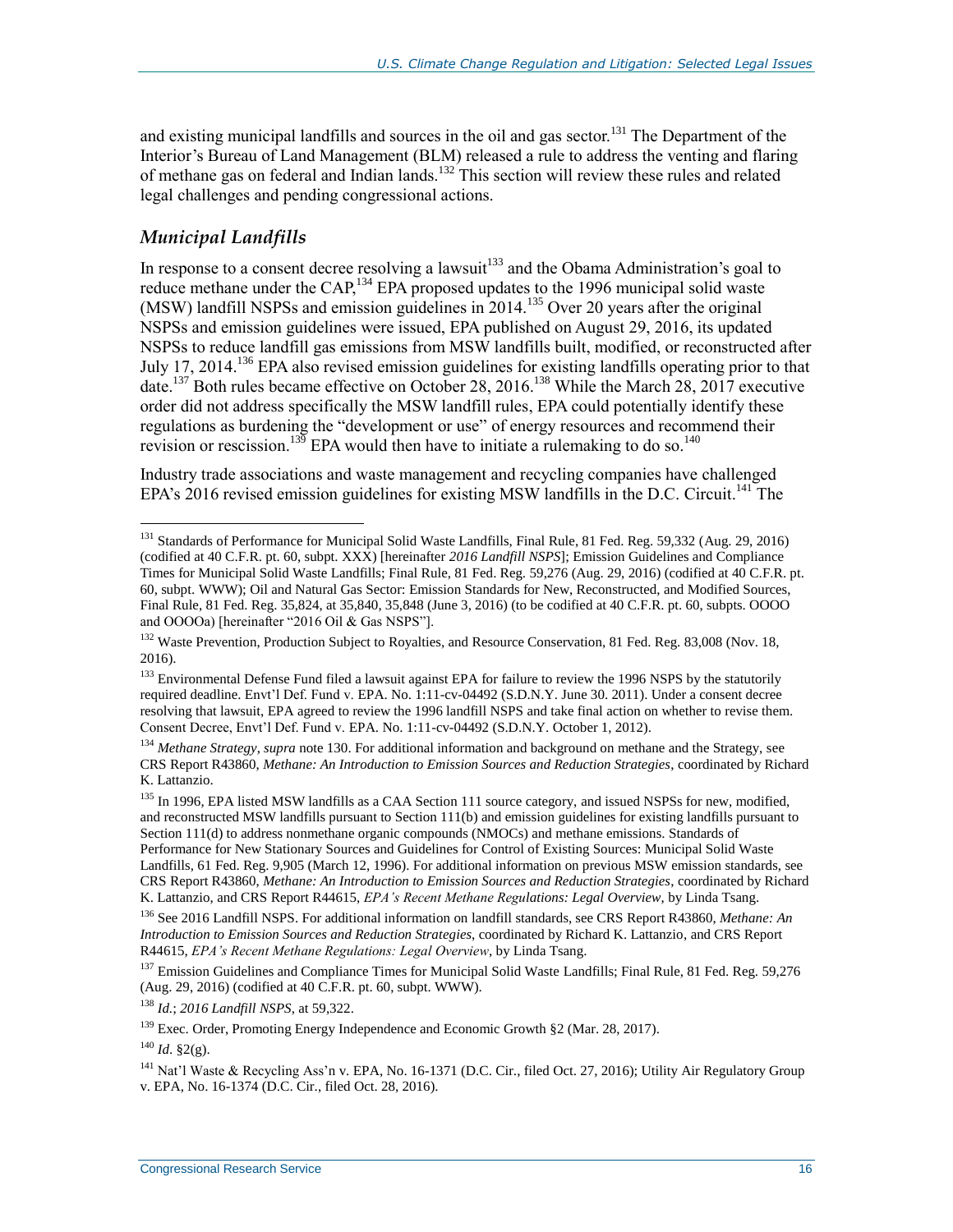court has not set a briefing schedule yet. Petitioners challenging the landfill emissions guidelines question whether EPA has the authority to revise the 1996 emission guidelines for existing MSW landfills under CAA Section 111(d).<sup>142</sup> Pursuant to CAA Section 111(b), EPA is required "at least every 8 years [to] review and, if appropriate, revise" NSPSs for new, modified, and reconstructed sources.<sup>143</sup> However, Section 111(d) does not include a similar mandated review period for emission guidelines for *existing* sources.<sup>144</sup> EPA's implementing regulations for Section 111(d) emission guidelines only address revisions to the agency's determination regarding adverse public health effects that may alter compliance times under the guidelines and require states to make corresponding revisions to their state plans.<sup>145</sup>

A ruling upholding EPA's implicit authority to review and revise Section 111(d) guidelines would support future EPA review and revision of other Section 111(d) emissions guidelines to require additional emission reductions based on a new analysis of the "best system of emission reduction."<sup>146</sup> For example, if EPA follows the Section 111(b) eight-year review cycle, EPA could consider revisions of the CPP (if upheld) in 2023—one year after the CPP's first mandatory emission reduction period starts.<sup>147</sup>

#### *Sources from the Oil & Gas Sector*

In 2012, EPA issued a final rule setting standards of performance to limit emissions of VOCs from new, reconstructed, and modified sources in the oil and gas industry pursuant to CAA Section  $111(b)$  (2012 NSPSs).<sup>148</sup> In response to the Methane Strategy and petitions for reconsideration of the 2012 NSPSs to address methane emissions,  $149$  EPA issued a rule revising and updating the 2012 NSPSs on June 3, 2016.<sup>150</sup> EPA's final rule amends the 2012 NSPS,

<sup>&</sup>lt;sup>142</sup> Nonbinding Statement of Issues of Petition Utility Air Reg. Group, No. 16-1374 (consolidated with No. 16-1371) (D.C. Cir. Dec. 1, 2016). For addition information this legal argument, see CRS Report R44615, *EPA's Recent Methane Regulations: Legal Overview*, by Linda Tsang.

 $143$  42 U.S.C. §7411(b)(1)(B).

<sup>144</sup> *See id.* §7411(d).

<sup>&</sup>lt;sup>145</sup> See 40 C.F.R. §60.22(d) (requiring EPA to "publish notice of the determination in the Federal Register, revise the guideline document as necessary ... , and propose and promulgate emission guidelines and compliance times" if the agency concludes that on the basis of new information that a prior determination regarding adverse health effects of a designated pollutant is incorrect or no longer correct).

 $146$  In addition to the Clean Power Plan and the 1996 guidelines for landfills, EPA has issued Section 111(d) emission guidelines to address acid mist from sulfuric acid production units; fluoride emissions from phosphate fertilizer plants; reduced sulfur emissions from kraft pulp mills; and fluoride emissions from primary aluminum plants. *See* 80 Fed. Reg. 64,662 (October 23, 2015); 61 Fed. Reg. 9,905 (Mar. 12, 1996); 60 Fed. Reg. 65,387 (December 19, 1995); 45 Fed. Reg. 26,294 (Apr. 17, 1980); 44 Fed. Reg. 29,828 (May 22, 1979); 42 Fed. Reg. 12,022 (Mar. 1, 1977). In addition, EPA's 2005 Clean Air Mercury Rule (CAMR) delisted coal-fired power plants from CAA Section 112 and, instead, established a cap-and-trade system for mercury under Section 111(d). 70 Fed. Reg. 28,606 (May 18, 2005). The D.C. Circuit Court vacated CAMR in 2008 on grounds unrelated to the guidelines' substantive requirements. *See* New Jersey v. EPA, 517 F.3d 574, 581-84 (D.C. Cir. 2008) (holding that EPA's delisting of the source category from Section 112 was unlawful and that EPA was obligated to promulgate standards for mercury and other hazardous air pollutants under § 112).

<sup>147</sup> *Id.* at 64,673.

<sup>&</sup>lt;sup>148</sup> Oil and Natural Gas Sector: New Source Performance Standards and National Emission Standards for Hazardous Air Pollutants Reviews; Final Rule, 77 Fed. Reg. 49,542 (Aug. 16, 2012) (codified at 40 C.F.R. pt. 60, subpt. OOOO).

<sup>&</sup>lt;sup>149</sup> See e.g., Clean Air Council et al., Petition for Reconsideration, In the Matter of: Final Rule Published at 77 FR 49490 (Aug. 16, 2012).

<sup>&</sup>lt;sup>150</sup> Oil and Natural Gas Sector: Emission Standards for New, Reconstructed, and Modified Sources, Final Rule, 81 Fed. Reg. 35,824, at 35,840, 35,848 (June 3, 2016) (to be codified at 40 C.F.R. pt. 60, subpts. OOOO and OOOOa) (hereinafter "2016 Oil & Gas NSPS"); 42 U.S.C. §7411. The rule took effect on Aug. 2, 2016, and remains in effect (continued...)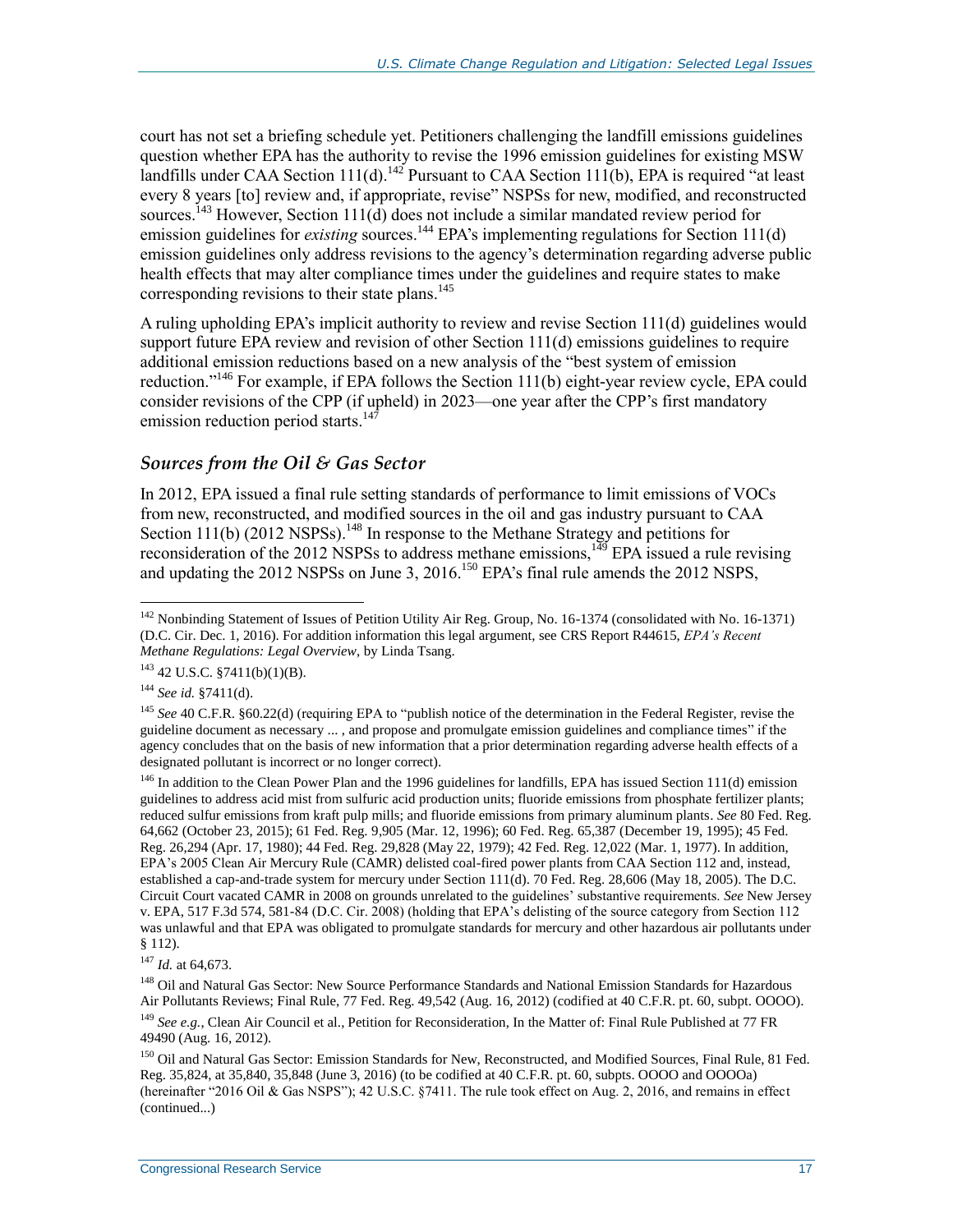expanding the emission sources covered by the rule, and establishes performance standards for GHGs (in the form of methane limitations) from a number of oil and gas emission sources.<sup>151</sup> The March 28, 2017 executive order requires EPA to review this rule, and if inconsistent with the Administration's policy to promote coal, oil, natural gas, and nuclear energy production and use, initiate a rulemaking to suspend, revise, or rescind the rule. 152

North Dakota,<sup>153</sup> Texas (including the Railroad Commission of Texas and the Texas Commission on Environmental Quality as named parties),  $154$  a coalition of 14 states (including several state agencies),<sup>155</sup> and various gas associations filed petitions for review of the final rule.<sup>156</sup> Nine states and the city of Chicago moved to intervene on behalf of EPA to support the final rule.<sup>157</sup> In addition, environmental advocacy groups filed their own motion to intervene in the case.<sup>158</sup> All petitions have been consolidated with the lead case, *North Dakota v. EPA*. 159

Based on the preliminary statements of issues filed, the petitioners claim, among other things, that EPA exceeded its statutory authority; failed to make the required "endangerment finding" for methane from the oil and gas sector under CAA Section 111; and "unlawfully" expanded the listed oil and natural gas sector source category to additional types of emission sources not previously regulated.<sup>160</sup> The final litigated issues will be presented in the petitioners' briefs, which have not been filed yet.<sup>161</sup>

In 2016, EPA sent an Information Collection Request (ICR) to oil and natural gas companies seeking information on their existing oil and gas sources as a first step to regulating their methane

 $\overline{a}$ 

<sup>159</sup> *See* Clerk's Order, North Dakota v. EPA, No. 16-1242 (D.C. Cir. Aug. 8, 2016).

<sup>(...</sup>continued)

during litigation unless the petitioners seek and are granted a stay of implementation of the rule by the court. *Id.* at 35,824.

<sup>151</sup> *Id.* at 35,825. For additional information on the requirements of the rule, see CRS Report R43860, *Methane: An Introduction to Emission Sources and Reduction Strategies*, coordinated by Richard K. Lattanzio, and CRS Report R44615, *EPA's Recent Methane Regulations: Legal Overview*, by Linda Tsang.

 $152$  Exec. Order, Promoting Energy Independence and Economic Growth §7 (Mar. 28, 2017).

<sup>&</sup>lt;sup>153</sup> Petition for Review, North Dakota v. EPA, No. 16-1242 (D.C. Cir. July 15, 2016).

<sup>154</sup> Petition for Review, Texas et al. v. EPA, No. 16-1257 (D.C. Cir. July 28, 2016).

<sup>155</sup> Petition for Review, West Virginia et al. v. EPA, No. 16-1264 (D.C. Cir. Aug. 2, 2016). Besides West Virginia, the state coalition includes Alabama, Arizona, Kansas, Kentucky, Louisiana, Att'y Gen. Bill Schuette for the people of Michigan, Montana, Ohio, Oklahoma, South Carolina, Wisconsin, Kentucky Energy and Environment Cabinet, and the North Carolina Department of Environmental Quality. *Id.* On March 20, 2017, the court granted North Carolina Department of Environmental Quality's motion to withdraw as a petitioner. Clerk's Order, West Virginia et al. v. EPA, No. 16-1264 (D.C. Cir. Mar. 20, 2016).

<sup>&</sup>lt;sup>156</sup> Petition for Review, W. Energy Alliance v. EPA, No. 16-1266 (D.C. Cir. Aug. 2, 2016); Petition for Review, Indep. Petroleum Ass'n of Am. et al. v. EPA, No. 16-1262 (D.C. Cir. Aug. 2, 2016); Petition for Review, Interstate Nat. Gas Ass'n, No. 16-1263 (D.C. Cir. Aug. 2, 2016); Petition for Review, GPA Midstream Gas Ass'n, No. 16-1267 (D.C. Cir. Aug. 2, 2016); Petition for Review, Texas Oil & Gas Ass'n, No. 16-1269 (D.C. Cir. Aug. 2, 2016); Petition for Review, Am. Petroleum Inst., No. 16-1270 (D.C. Cir. Aug. 2, 2016).

<sup>&</sup>lt;sup>157</sup> Unopposed Mot. California, Connecticut, Illinois, New Mexico, New York, Oregon, Rhode Island, Vermont, Massachusetts, and the City of Chicago for Leave to Intervene as Resp'ts, North Dakota v. EPA, No. 16-1242 (D.C. Cir. Aug. 15, 2016).

<sup>&</sup>lt;sup>158</sup> Nat. Res. Def. Council, Envtl. Def. Fund, Sierra Club, Clean Air Council, Earthworks, and Envtl. Integrity Project Motion to Intervene as Resp'ts, North Dakota v. EPA, No. 16-1242 (D.C. Cir. Aug. 15, 2016).

<sup>160</sup> *See* Petitioner N.D.'s Statement of Issues to be Raised, North Dakota v. EPA, No. 16-1242 (D.C. Cir. Aug. 22, 2016); Petitioner W. Energy Alliance Non-Binding Statement of Issues to be Raised, North Dakota v. EPA, No. 16- 1242 (D.C. Cir. Sept. 1, 2016).

 $^{161}$  D.C. CIR. R. 28(a)(5).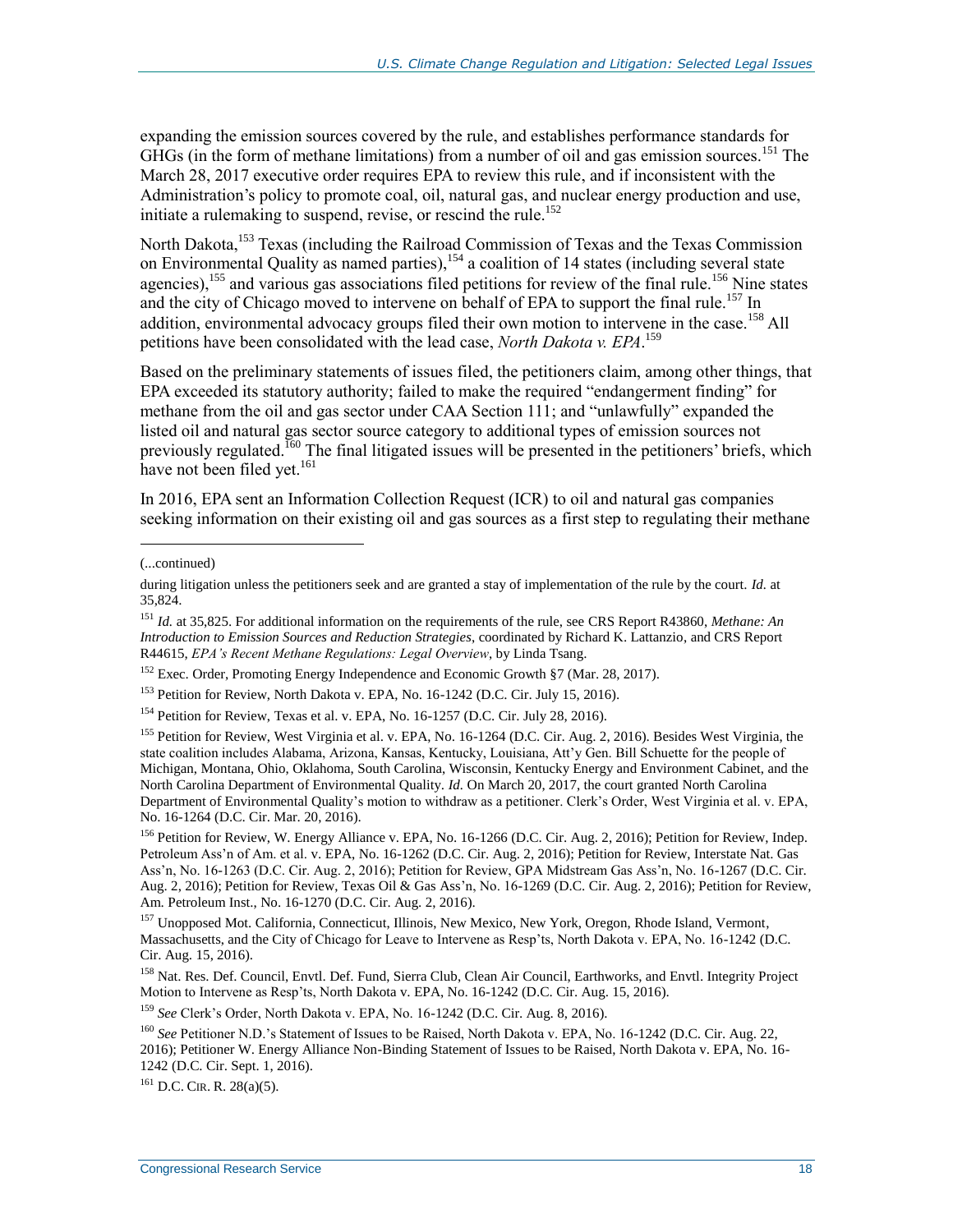emissions.<sup>162</sup> Effective March 2, 2017, EPA withdrew the ICR to assess the need for this information and to reduce the burden to businesses during this assessment.<sup>163</sup> The ICR withdrawal was issued shortly after nine state attorneys general and two governors submitted a letter to EPA, asking that the ICR be suspended and withdrawn.<sup>164</sup>

#### *Venting and Flaring of Methane Gas*

On November 18, 2016, BLM promulgated new regulations to reduce the loss of natural gas (and methane which is a primary component of natural gas) from venting, flaring, and leaks during oil and natural gas production activities on onshore federal and Indian leases.<sup>165</sup> These regulations replace the existing provisions related to venting, flaring, and royalty-free use of gas issued 30 years prior under the Mineral Leasing Act of 1920.<sup>166</sup> The rule requires owners and operators of both new and existing federal and Indian oil and gas leases to implement comprehensive methane leak detection and repair (LDAR) programs throughout their extraction, storage and transmission infrastructures, and will also place new restrictions on the venting and flaring of methane during drilling and storage operations on those leases by establishing stringent new methane emissions reduction and capture targets.<sup>167</sup> By January 17, 2018, lessees will be required to recover or flare 85 percent of all methane produced on federal and Indian oil and gas leases.<sup>168</sup> That number increases to 95 percent in 2020, and to 98 percent beginning in  $2026$ .<sup>169</sup>

The rule was immediately challenged. On November 28, 2016, the Western Energy Alliance, Independent Petroleum Association of America, and the States of Wyoming, Montana and North Dakota filed petitions for review with the U.S. District Court in the District of Wyoming.<sup>170</sup> The petitioners claim, among other things, that BLM exceeded its statutory authority by attempting to regulate atmospheric emissions of methane—an authority the petitioners argue that Congress explicitly delegated to the states and the EPA.<sup>171</sup> On March 21, 2017, Texas filed a motion to intervene as a petitioner in the lawsuit.<sup>172</sup> Since the court has denied the petitioners' motion for a preliminary injunction, the rule took effect on January  $27, 2017$ .<sup>173</sup>

<sup>169</sup> *Id.*

<sup>&</sup>lt;sup>162</sup> Proposed Information Collection Request; Comment Request; Information Collection Effort for Oil and Gas Facilities, 81 Fed. Reg. 35,763 (June 3, 2016).

<sup>&</sup>lt;sup>163</sup> Notice Regarding Withdrawal of Obligation To Submit Information, 82 Fed. Reg. 12,817 (Mar. 7, 2017).

<sup>164</sup> Letter from Ken Paxton, Att'y. Gen., Texas, to Scott Pruitt, Admin., EPA (Mar. 1, 2017), *available at* https://www.epa.gov/sites/production/files/2017-03/documents/letter\_from\_attorneys\_general\_and\_governors.pdf <sup>165</sup> Waste Prevention, Production Subject to Royalties, and Resource Conservation, 81 Fed. Reg. 83,008 (Nov. 18, 2016).

<sup>166</sup> 43 C.F.R. pt. 3160.

<sup>167</sup> 81 Fed. Reg. at 83,010.

<sup>168</sup> *Id.* at 83,011.

<sup>170</sup> Wyoming v. Dep't. of Interior, No. 2:16-cv-00285 (D. Wyo., filed Nov. 15, 2016) (lead case in the consolidated cases). The court denied petitioners' motion for a preliminary injunction to block the rule pending resolution of the litigation. Orders on Motions for Preliminary Injunction, Wyoming v. Dep't. of Interior, No 2:16-cv-00280 (D. Wyo. Jan. 16, 2017). http://wordpress2.ei.columbia.edu/climate-change-litigation/files/case-

documents/2017/20170116\_docket-216-cv-00285\_order.pdf?mc\_cid=32fd774ef0&mc\_eid=53146628a6

<sup>&</sup>lt;sup>171</sup> Orders on Motions for Preliminary Injunction, Wyoming v. Dep't. of Interior, No 2:16-cv-00280 (D. Wyo. Jan. 16, 2017).

<sup>&</sup>lt;sup>172</sup> Unopposed Motion to Intervene as Petitioner for Review of Final Agency Action, No 2:16-cv-00280 (D. Wyo. Mar. 21, 2017).

<sup>&</sup>lt;sup>173</sup> Waste Prevention, Production Subject to Royalties, and Resource Conservation, 81 Fed. Reg. at 83,008.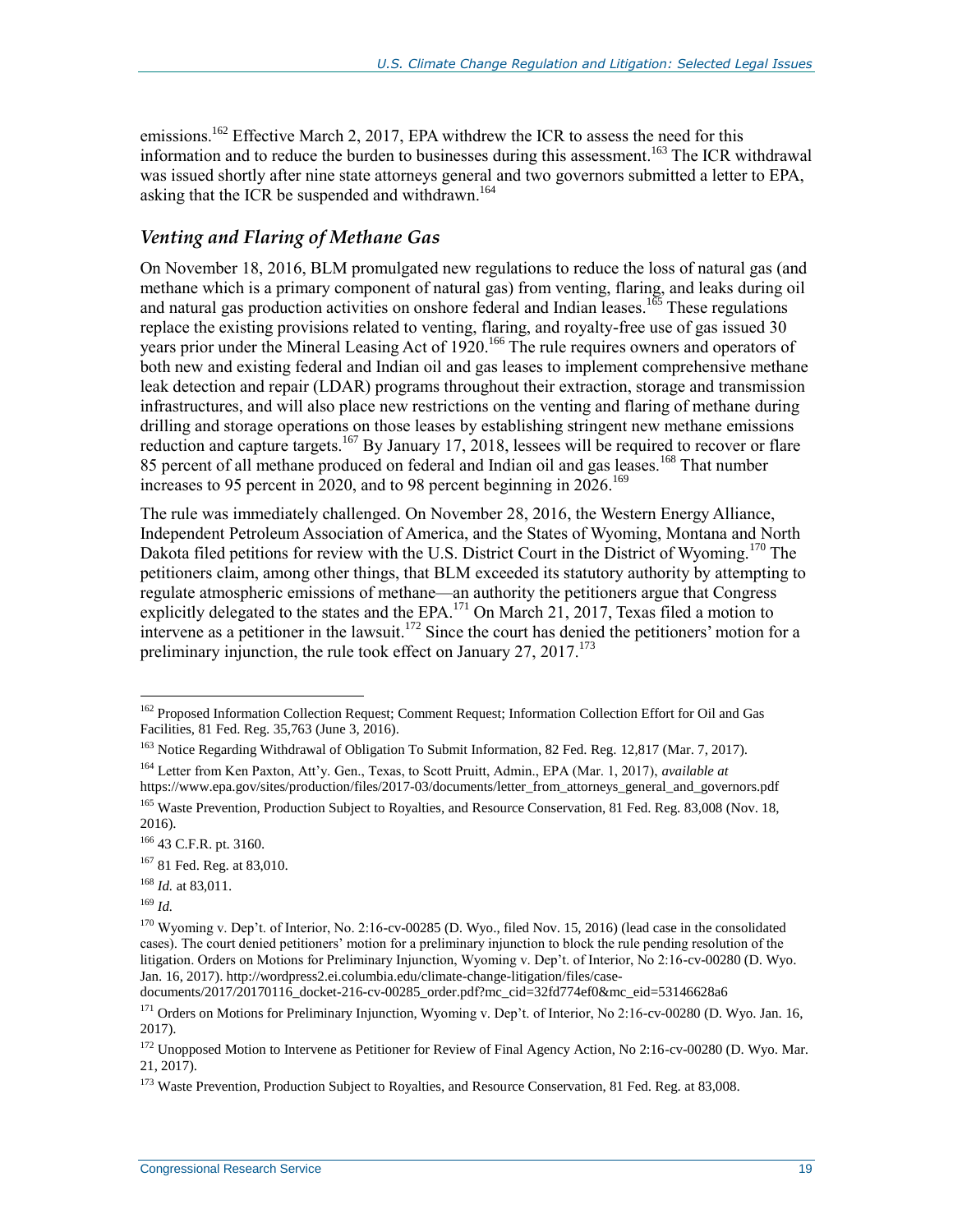Since the initial petition was filed, 15 environmental advocacy groups and NGOs, in addition to the States of California and New Mexico, have intervened on behalf of BLM in support of the new rule. Supporters of the rule and BLM argue that Congress delegated authority to BLM to consider environmental impacts in the promulgation of rules and regulations regarding the use of federal lands.<sup>174</sup>

As the litigation continues, Congress is taking action to repeal the BLM venting and flaring rule. On February 3, 2017, the House voted 221-191 to approve H.J.Res. 36, a Congressional Review Act (CRA) resolution to disapprove the rule.<sup>175</sup> The resolution is now being considered in the Senate, where Environment and Public Works Chairman John Barrasso has introduced a separate CRA resolution of disapproval, [S.J.Res. 11.](http://www.congress.gov/cgi-lis/bdquery/z?d115:S.J.Res.11:)<sup>176</sup> Supporters of the rule claim that it will reduce methane pollution, and put more natural gas into the energy market by capturing the gas.<sup>177</sup> Opponents of the rule argue that it restricts the industry, affects employment, and potentially raises natural gas prices.<sup>178</sup> Industry groups claim the rule will "further impede oil and natural gas production on federal land, which already has been declining" and is redundant of voluntary efforts and existing state regulations to reduce methane gas releases.<sup>179</sup>

The March 28, 2017 executive order requires BLM to review this rule, and if inconsistent with the Administration's policy to promote coal, oil, natural gas, and nuclear energy production and use, initiate a rulemaking to suspend, revise, or rescind the rule. 180

#### <span id="page-22-0"></span>**Regulation of GHG Emissions from Stationary Sources through Permits**

EPA interpreted the mobile source GHG regulations under CAA Section 202 as triggering regulations under the Prevention of Significant Deterioration (PSD) program<sup>181</sup> and Title V permitting program.<sup>182</sup> The PSD program imposes requirements in addition to those in Section 111 for new or modified stationary emission sources in areas that have met or exceeded the national ambient air quality standards (NAAQSs).<sup>183</sup> This program requires preconstruction permits for new major emitting facilities and new major modifications.<sup>184</sup> PSD permits contain

<sup>177</sup> *See* Devin Henry, *House Votes to Overturn Obama Drilling Rule*, THE HILL, Feb. 3, 2017, http://thehill.com/policy/energy-environment/317739-house-votes-to-overturn-obama-oil-and-gas-rule; Pamela King, *Westerners Fear GOP's 'morally outrageous' BLM Rule Rollback*, E&E NEWS, Feb. 3, 2017, http://www.eenews.net/stories/1060049488.

<sup>178</sup> *See* Rep. Kevin McCarthy, BLM Methane Venting and Flaring Rule,

<sup>174</sup> *See* Federal Respondents' Consolidated Opposition to Petitioners' and Petitioner-Intervenor's Motions for Preliminary Injunction & Citizen Groups' Response to Motions for a Preliminary Injunction, No 2:16-cv-00280 (D. Wyo. Dec. 15, 2016).

<sup>&</sup>lt;sup>175</sup> H.J.Res 36, 115th Cong. (2017). For more information regarding the Congressional Review Act, see CRS Report R43992, *The Congressional Review Act (CRA): Frequently Asked Questions*, by Maeve P. Carey and Christopher M. Davis; CRS In Focus IF10023, *The Congressional Review Act (CRA)*, by Maeve P. Carey and Christopher M. Davis; and CRS Insight IN10660, *What Is the Effect of Enacting a Congressional Review Act Resolution of Disapproval?*, by Maeve P. Carey.

<sup>176</sup> S.J.Res. 11, 115th Cong. (2017).

https://www.majorityleader.gov/2017/02/02/blm-methane-venting-flaring-rule/.

<sup>&</sup>lt;sup>179</sup> Devin Henry, *House Votes to Overturn Obama Drilling Rule*, THE HILL, Feb. 3, 2017.

<sup>&</sup>lt;sup>180</sup> Exec. Order, Promoting Energy Independence and Economic Growth  $\frac{\sqrt{7}}{\sqrt{7}}$  (Mar. 28, 2017).

<sup>181</sup> 42 U.S.C. §§7470-7479.

<sup>182</sup> *See id*. §§7661-7661f, 7602(j).

<sup>183</sup> *Id.* §§7475-7479.

<sup>184</sup> *Id.* §7475(a)(4).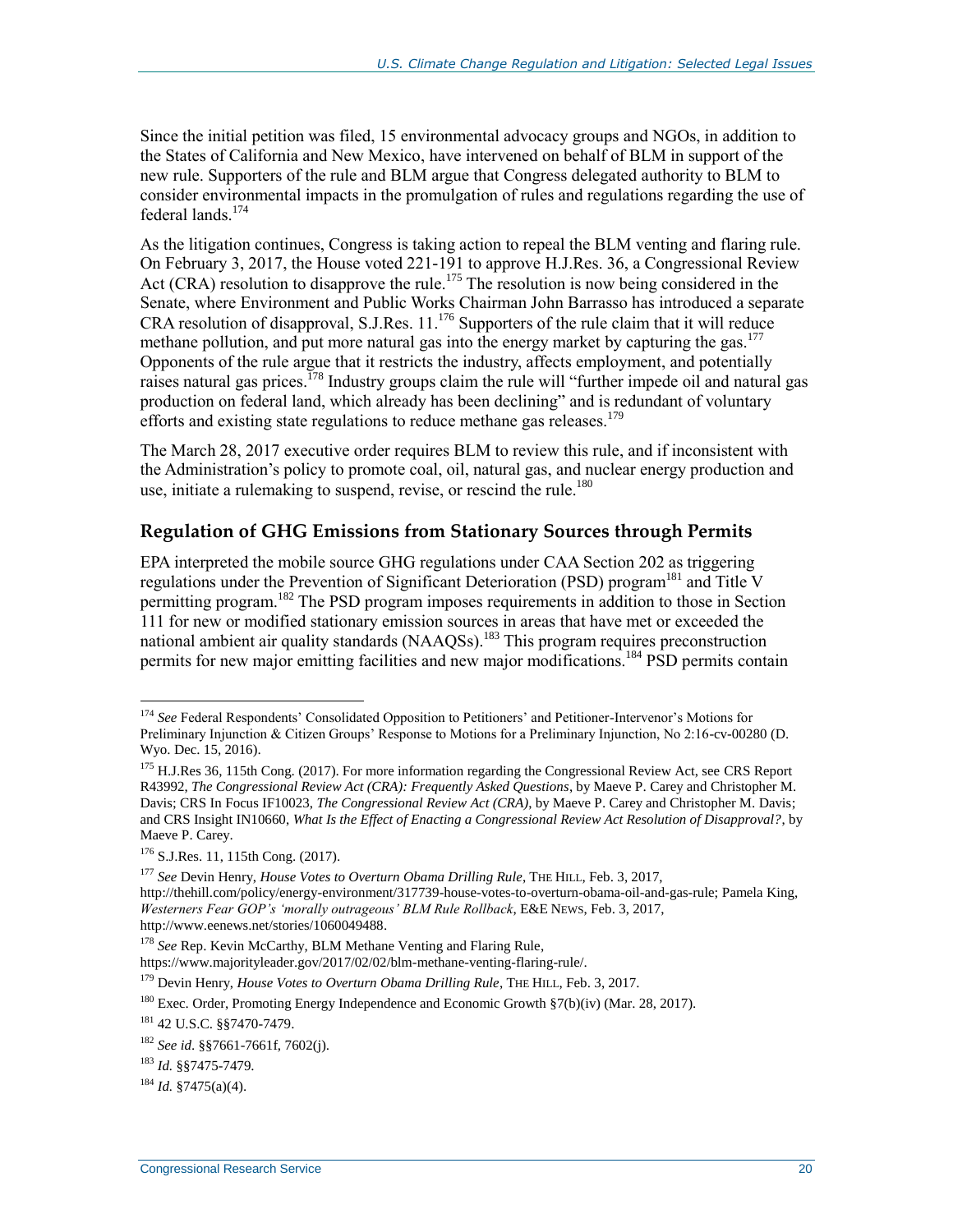emission limits based on the best available control technology (BACT) for each regulated pollutant emitted from that source.<sup>185</sup>

The Title V program requires major sources of air pollutants and certain other sources to obtain and operate in compliance with an operating permit, commonly referred to as Title V operating permits.<sup>186</sup> These permits include pollution control requirements from federal or state regulations that apply to the source, as well as other applicable air permits such as a PSD permit.<sup>187</sup> Sources with these Title V permits are required by the Act to certify compliance with the applicable requirements of their permits at least annually.<sup>188</sup>

The Supreme Court's third major decision on GHG emissions, *Utility Air Regulatory Group v. EPA* (*UARG*), rejected EPA's argument that its regulation of motor vehicle GHG emissions required it to regulate GHG emissions from stationary sources under the PSD and Title V programs. <sup>189</sup> The Court held that EPA's regulation of vehicle GHG emissions does *not* give EPA unqualified authority to require PSD and Title V permitting programs to stationary source GHG emissions.<sup>190</sup>

As the Court explained, just because the phrase "air pollutant" encompasses GHGs in some provisions of the CAA, which it had held in *Massachusetts v. EPA*, the phrase "air pollutants" does not necessarily include GHGs in all the CAA provisions, such as in the PSD and Title V sections.<sup>191</sup> Reading "air pollutant" to include GHG emissions in these permit programs, the Court reasoned, creates a staggering administrative workload because of the low emission thresholds that trigger those programs, and the huge number of sources that satisfy those thresholds for  $CO<sub>2</sub>$ , the primary GHG.<sup>192</sup> The administrative unwieldiness of demanding PSD and Title V permits for so many sources argued strongly, in the Court's view, against a GHG-inclusive reading of those programs.<sup>193</sup> Nor did the Court allow EPA, through its "Tailoring Rule,"<sup>194</sup> to raise the low statutory emission thresholds to 75,000 tons per year (tpy)  $CO_2$ -equivalents ( $CO_2$ -e)

 $\overline{a}$ 

<sup>192</sup> *Id*.

<sup>185</sup> *Id.* §7475(a)(4).

<sup>&</sup>lt;sup>186</sup> *Id.* Detailed requirements of the Title V permitting program are set forth at 40 C.F.R. pt. 70 for state-issued Title V permits and pt. 71 for federally-issued permits. For more information about the Clean Air Act, see CRS Report RL30853, *Clean Air Act: A Summary of the Act and Its Major Requirements*, by James E. McCarthy and Claudia Copeland.

<sup>187</sup> *Id.* §7661c(f).

 $188$  40 C.F.R.  $$70.5.$ 

<sup>189</sup> Util. Air Regulatory Group [UARG] v. EPA, --- U.S. ---, 134 S. Ct. 2427, 2439-46 (2014).

<sup>190</sup> *Id*.

<sup>191</sup> *Id*. at 2439-32.

<sup>&</sup>lt;sup>193</sup> *Id.* at 2442-44. "[T]he PSD program and Title V are designed to apply to, and cannot be extended beyond, a relative handful of large sources capable of shouldering heavy substantive and procedural burdens." *Id*. at 2443.

<sup>194</sup> On May 13, 2010, EPA finalized its "tailoring" rule aimed to relieve the overwhelming permitting burdens that EPA asserted would, in the absence of the rule, fall on PSD and Title V permitting authorities beginning January 2, 2011 the effective date of the light-duty vehicle rule discussed above. Prevention of Significant Deterioration and Title V Greenhouse Gas Tailoring Rule, 75 Fed. Reg. 31,514 (June 3, 2010). Because current low emission thresholds in the Act would trigger many smaller sources to become subject to the permitting programs for the first time, EPA issued the tailoring rule to raise those thresholds. In 2012, the D.C. Circuit upheld the tailoring rule. Coalition for Responsible Regulation, Inc. v. EPA, 684 F.3d 102 (D.C. Cir. 2012). The Supreme Court granted certiorari, but limited review to one narrow question: "[w]hether EPA permissibly determined that its regulation of greenhouse gas emissions from new motor vehicles triggered permitting requirements under the [CAA] for stationary sources that emit greenhouse gases."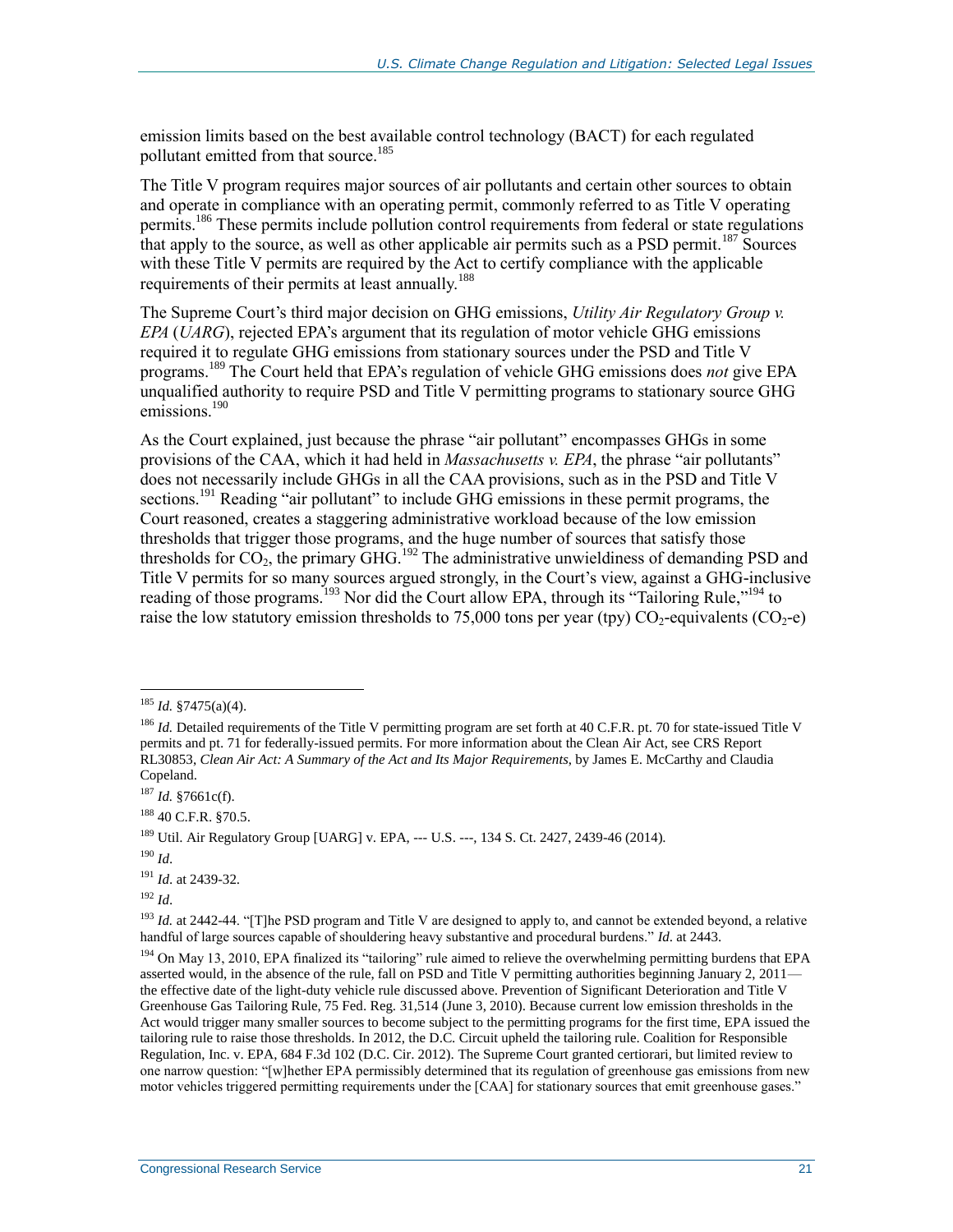in an effort to ease the permit-issuing workload, since the CAA states the thresholds in absolute numerical terms.<sup>195</sup>

The Court allowed, however, that EPA could impose one aspect of the PSD program with respect to GHGs. When PSD permitting is required because a new (or modified) source emits a "conventional" non-GHG pollutant at or above threshold quantities, the Court concluded that EPA also may impose the BACT requirement of the PSD program on these "anyway" sources that emitted more than a *de minimis* amount of GHG emissions.<sup>196</sup>

The narrowness of the question that the Court answered in *UARG* is significant, since it leaves intact the D.C. Circuit's approval of EPA's endangerment finding for GHG emissions from new motor vehicles and the *Massachusetts v. EPA* holding. Nor did *UARG* directly touch on the validity of EPA's current use of CAA section 111 in its effort to control GHG emissions from new and existing fossil-fuel-fired power plants.<sup>197</sup>

In response to the *UARG* decision, EPA proposed revisions to existing PSD and title V regulations to ensure that neither the PSD nor title V rules require a source to obtain a permit solely because the source emits or has the potential to emit GHGs above the applicable thresholds.<sup>198</sup> This proposal also set a significant emissions rate for GHGs under the PSD program that would establish a *de minimis* threshold level of  $75,000$  tpy  $CO<sub>2</sub>$ -e (the same as the threshold in the Tailoring Rule) below which BACT is not required for a source's GHG emissions.<sup>199</sup>

It is unclear whether the Trump Administration will finalize the rule. The comment period on the proposed rule closed on December 16, 2016.<sup>200</sup> In the interim, EPA will continue applying 75,000 tpy  $CO<sub>2</sub>$ -e threshold that was originally finalized in the Tailoring Rule to determine if BACT is required for "anyway" sources.<sup>201</sup>

### <span id="page-24-0"></span>**Considering Climate Change in Agency Determinations/Actions**

In addition to reducing GHG emissions, various environmental statutes and regulations require federal agencies to consider climate change in their actions and decisions. Lawsuits have challenged the extent to which agencies consider climate change impacts and rely on predictive models, studies, and assumptions. This section will examine these issues in the context of the Endangered Species Act and the National Environmental Policy Act.

<sup>195</sup> *UARG v. EPA*, 134 S. Ct. at 2444-46.

<sup>196</sup> *Id*. at 2444-49.

<sup>&</sup>lt;sup>197</sup> CAA section 111(b) authorizes EPA to set "new source performance standards," emission standards for new stationary sources. CAA section 111(d) authorizes the agency to set emission standards for existing stationary sources that would be covered had they been new, among other preconditions.

<sup>&</sup>lt;sup>198</sup> Revisions to the Prevention of Significant Deterioration (PSD) and Title V Greenhouse Gas (GHG) Permitting Regulations and Establishment of a Significant Emissions Rate (SER) for GHG Emissions Under the PSD Program, 81 Fed. Reg. 68,110 (Oct. 3, 2016).

<sup>199</sup> 81 Fed. Reg. at 68,113.

<sup>&</sup>lt;sup>200</sup> Revisions to the Prevention of Significant Deterioration (PSD) and Title V Greenhouse Gas (GHG) Permitting Regulations and Establishment of a Significant Emissions Rate (SER) for GHG Emissions Under the PSD Program; Proposed rule; extension of comment period, 81 Fed. Reg. 81,711 (Nov. 18, 2016).

<sup>201</sup> Memorandum from J. McCabe & C. Giles to EPA Regional Administrators (July 24, 2014), *available at* https://www.epa.gov/sites/production/files/2015-07/documents/2014scotus.pdf.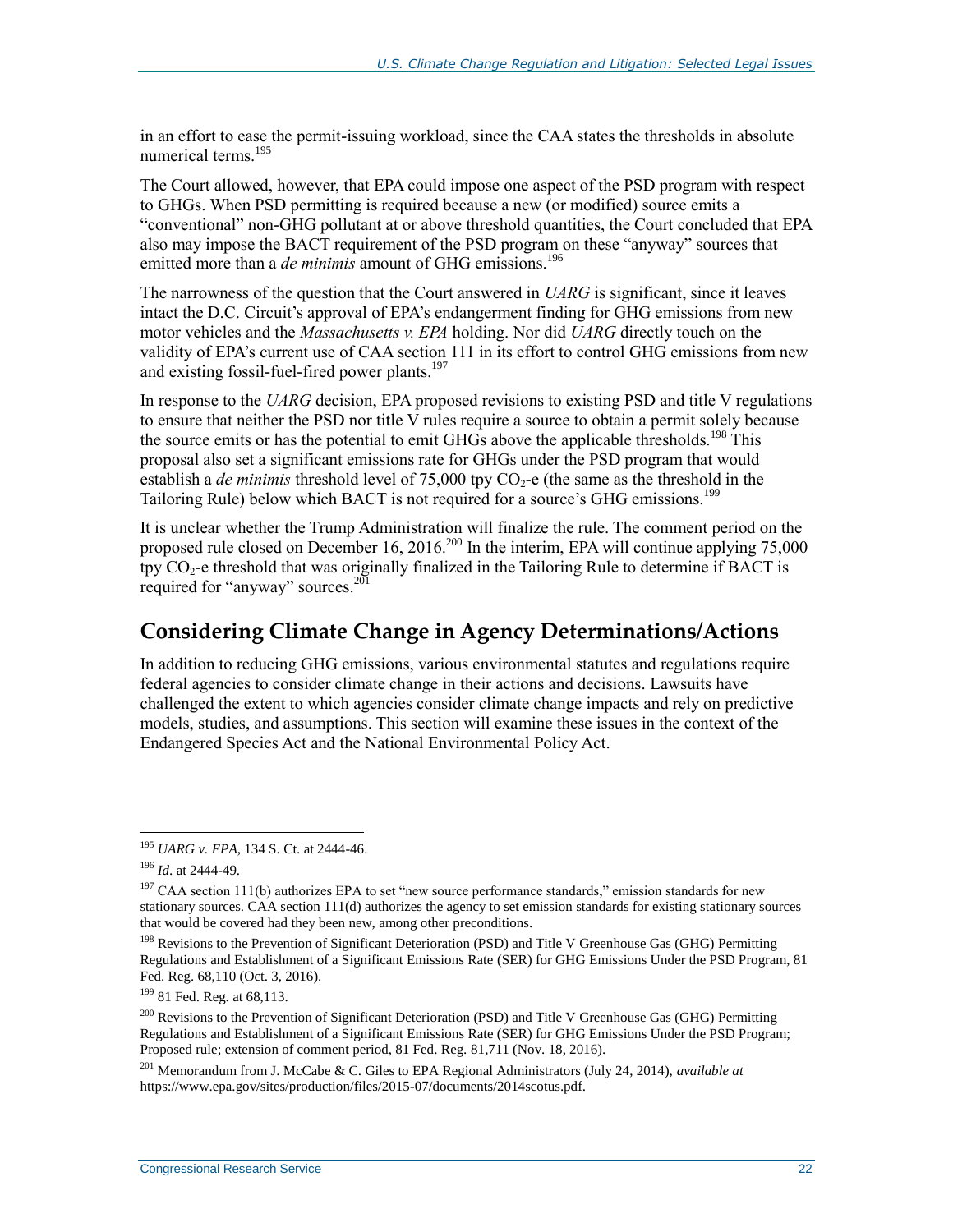#### **Endangered Species Act (ESA)**

The ESA provides legal protection to identified species and their critical habitat.<sup>202</sup> It is administered primarily by the Fish and Wildlife Service (FWS) for terrestrial and freshwater species,<sup>203</sup> but also by the National Marine Fisheries Service (NMFS) for certain marine species.<sup>204</sup> Under the ESA, FWS and NFMS can list individual species of plants and animals as either "endangered" or "threatened" based on risk assessments of their extinction.<sup>205</sup>

Lawsuits connecting the ESA to climate change typically are based on how an agency considered climate change when making determinations related to listing a species; designating critical habitat; or issuing a biological opinion on a federal agency action.<sup>206</sup> The ESA requires that the agency consider the effects on habitat, at least in part, for all of those determinations.<sup>207</sup> Accordingly, climate change evaluations long have been part of ESA decision making, but only to the extent that the climate's effects on habitat are linked to a species.

Federal agencies have relied on climate change projections to list a species as endangered or threatened, or to designate critical habitat under the ESA. When listing a species, the agency must make its decision "solely on the basis of the best scientific and commercial data available."<sup>208</sup> A similar standard applies when an agency designates a critical habitat under the ESA.<sup>209</sup> The agency designates critical habitat "on the basis of the best scientific data available" after taking into consideration the probable economic, national security, and other relevant impacts.<sup>210</sup>

Various groups have challenged the listing of species and the designation of critical habitat in the Arctic region, questioning whether model-based climate predictions constitute the "best scientific and commercial data available" on which to base ESA listing decisions. Most often, the suits relate to the listing of a species as threatened or endangered based on long-term climate models when its present population is stable. When challenged in court, an agency's ESA listing or and designation of its critical habit is often upheld because the court's review of the agency decision is narrow and highly deferential; the court will not set aside an agency ESA listing or designation decision so long as it is rational and reasonably based on supporting evidence.<sup>211</sup> However, courts have faulted agencies for inadequately considering climate change.<sup>212</sup>

 $^{202}$  P.L. 93-205, 87 Stat. 884. 16 U.S.C. §§1531-1544. For more information on the ESA, see CRS Report RL31654, *The Endangered Species Act: A Primer*, by M. Lynne Corn and Alexandra M. Wyatt.

<sup>&</sup>lt;sup>203</sup> For detailed information on the Fish and Wildlife Service (FWS) program for endangered species, see the FWS website at http://www.fws.gov/endangered/.

<sup>&</sup>lt;sup>204</sup> For detailed information on the National Marine Fisheries Service (NMFS) program for endangered species, see the NMFS website at http://www.nmfs.noaa.gov/pr/laws/esa/. NMFS, a part of the National Oceanic and Atmospheric Administration (NOAA), is also sometimes referred to as *NOAA Fisheries*.

<sup>205</sup> 16 U.S.C. §1533(a).

<sup>206</sup> *See* 16 U.S.C. §1533(a)(1)(A) (when making determination on whether to list a species, relevant wildlife agency must consider "the present or threatened destruction, modification, or curtailment of its habitat or range"); 16 U.S.C. §1533(b)(2) (requiring relevant wildlife agency to designate critical habitat); and 16 U.S.C. §1536(a)(2) (requiring all agencies to consult with relevant wildlife agency to determine whether their actions would "result in the destruction or adverse modification of habitat of such species which is determined ... to be critical"). <sup>207</sup> *Id.*

 $^{208}$  *Id.* §1533(b)(1)(A).

 $^{209}$  *Id.* §1533(b)(2).

<sup>210</sup> *See id*.

<sup>211</sup> *See* Alaska Oil & Gas Ass'n v. Jewell, 815 F.3d 544, 554 (9th Cir. 2016).

<sup>212</sup> *See infra* "Considering [Climate Change in Agency Determinations/Actions.](#page-24-0)"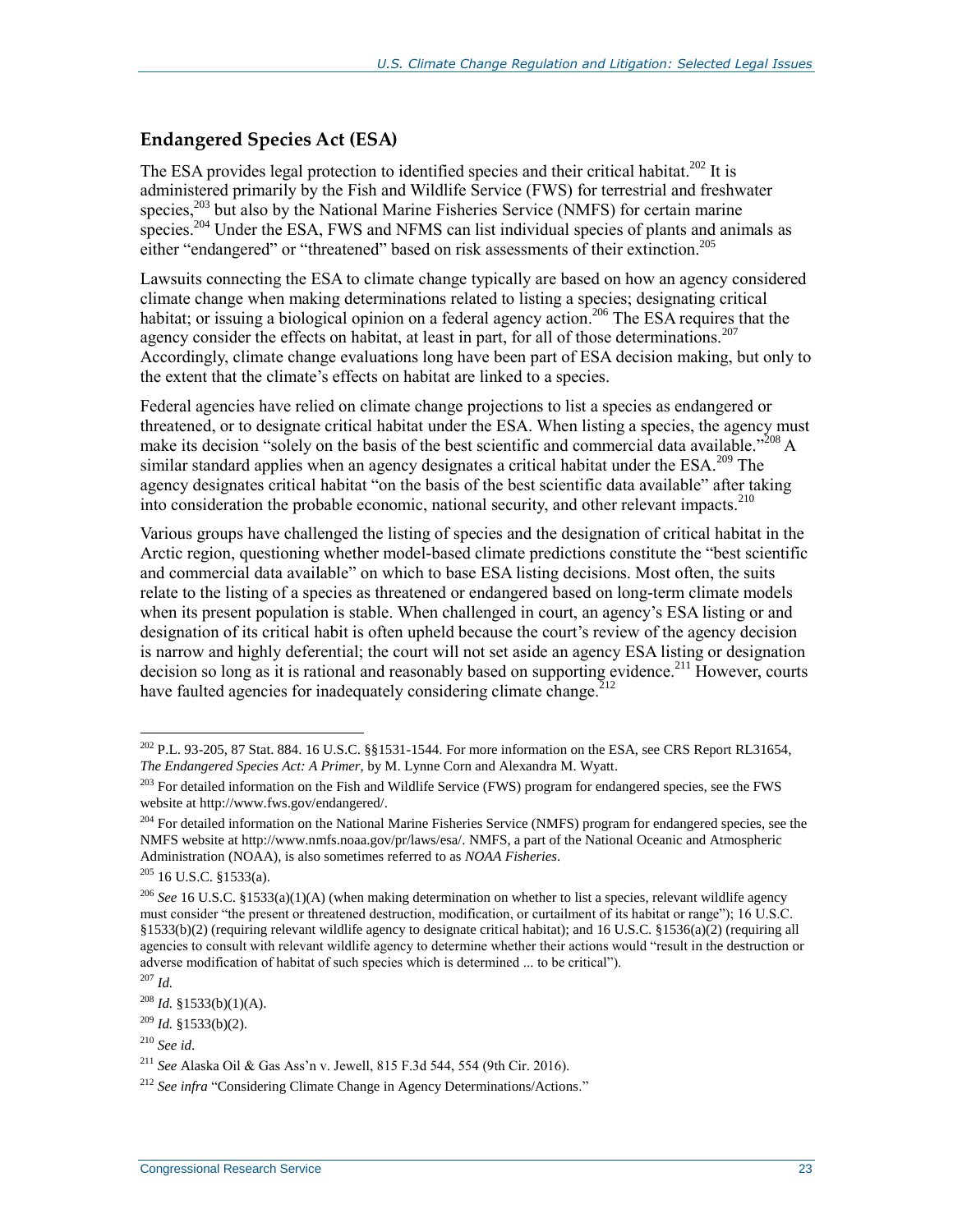#### *Polar Bear Listing*

The legal challenges to FWS's listing of the polar bear and designation of its critical habitat illustrate how courts have applied this narrow and deferential standard of review and interpreted the ESA standards for the best available data in the climate change context. In 2013, in *Safari Club International v. Salazar (In re Polar Bear Endangered Species Act Listing and Section 4(d) Rule Litigation)* (hereinafter *In re Polar Bear*), the D.C. Circuit upheld FWS's listing of polar bears as a threatened species under the ESA based in part on projected climate change impacts to the species and its habitat.<sup>213</sup> FWS's decision was based on three main conclusions: (1) that the polar bear is dependent on sea ice for its survival; (2) that sea ice is declining; and (3) that climate change will continue to reduce the extent and quality of arctic sea ice gravely enough to endanger the polar bear population. $214$ 

The court held that the challenges to FWS's scientific assessment and conclusions "'amount to nothing more than competing views about policy and science,' on which we defer to the agency."<sup>215</sup> The court also rejected arguments that climate science was too uncertain to support listing the polar bear as a species that is likely to become endangered in the "foreseeable future."<sup>216</sup> The court concluded that FWS's reliance on climate projections was "justifiable<sup>[1]</sup> clearly articulated  $[.]$  ... sufficient to support their definition of foreseeability.<sup>"217</sup> The Supreme Court declined to review the case.<sup>218</sup>

#### *Polar Bear Critical Habitat Designation*

Once it listed the polar bear as a threatened species, FWS moved forwarded with designating its critical habitat.<sup>219</sup> The ESA defines critical habitat as the specific areas "within the geographical area occupied by the species" that the species needs for recovery and that therefore should be protected.<sup>220</sup> Critical habitat includes areas containing the physical and biological features  $(1)$ essential for the species' success, such as space for growth and normal behavior, food, breeding sites, and habitats protected from disturbance, and (2) which may require special management or protection.<sup>221</sup>

In a 2016 decision, *Alaska Oil & Gas Association v. Jewell*, the U.S. Court of Appeals for the Ninth Circuit (Ninth Circuit) upheld FWS's designation of 187,000 square miles as critical habitat

 $^{213}$  709 F.3d 1 (D.C. Cir. 2013). Note that the lower court had upheld FWS's listing against an array of consolidated legal challenges: from environmental and animal welfare groups and other plaintiffs that had argued that the polar bear should have been listed as "endangered" rather than "threatened," as well as from industry groups, sportsmen's groups, the State of Alaska, and other plaintiffs that had argued that the polar bear listing was unwarranted. *See In re Polar Bear Endangered Species Act Listing and §4(d) Rule Litigation)*, 838 F. Supp. 2d 214, 218 (D.D.C. 2011). The lower court had, however, ordered FWS to conduct additional environmental review of the ESA Section 4(d) special rule for polar bears, *Id.* at 238, which FWS did in 2013. *See* 78 Fed. Reg. 11,766 (Feb. 20, 2013). The appellants in the D.C. Circuit appeal in *In re Polar Bear* were among those that had argued that the polar bear listing was unwarranted.

<sup>214</sup> *Id.* at 8.

<sup>215</sup> *Id.* at 9 (quoting *In re Polar Bear Endangered Species Act Listing and §4(d) Rule Litigation*, 794 F. Supp. 2d 65, 69 (D.D.C. 2011)).

<sup>216</sup> *Id.* at 15, quoting 16 U.S.C. §1532(20).

 $^{217}$  *Id.* at 16.

<sup>218</sup> The Supreme Court denied the petition for certiorari. *Safari Club Int'l v. Jewell*, 2013 U.S. LEXIS 7036 (2013).

<sup>&</sup>lt;sup>219</sup> 16 U.S.C. §1533(a)(3)(A)(i). For additional information on critical habitat designations, see CRS Report RL31654, *The Endangered Species Act: A Primer*, by M. Lynne Corn and Alexandra M. Wyatt.

<sup>220</sup> 16 U.S.C. §1532(5)(A)(i).

<sup>221</sup> *Id.;* 50 C.F.R. §424.12(b).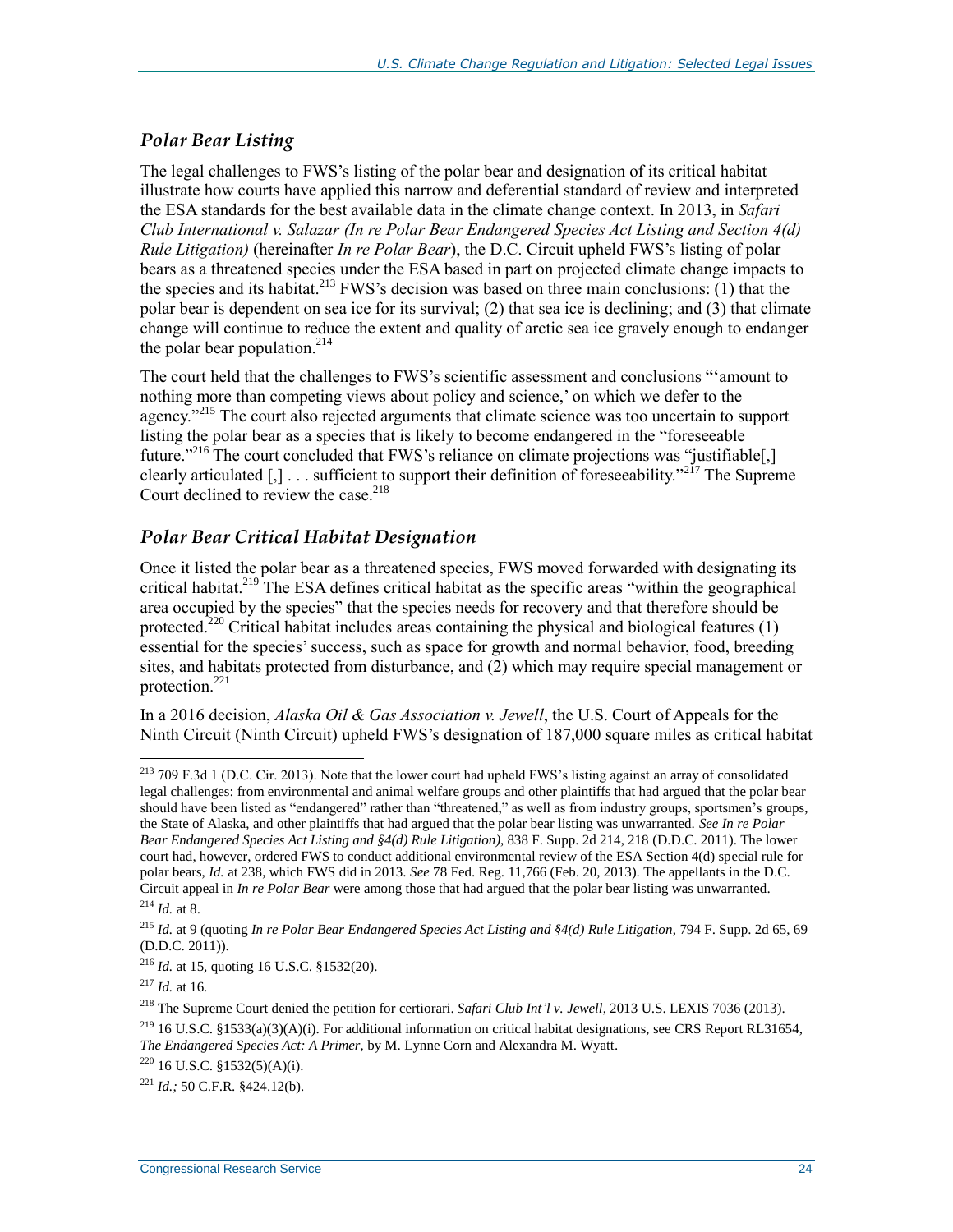for the polar bear.<sup>222</sup> FWS's critical habitat designation was based in part on long-term projections of habitat destruction from climate change.<sup>223</sup> The FWS designated three areas on Alaska's coast and in its waters that contain "primary constituent elements" (PCEs) essential to the polar bear: a sea ice habitat, a terrestrial denning habitat, and a barrier island habitat.<sup>224</sup> The court, in large part, grounded its decision to uphold the FWS's habitat designation on the D.C. Circuit decision in *In re Polar Bear*. 225

The Ninth Circuit disagreed with the lower court's narrow interpretation of the ESA critical habitat requirements. The court rejected the lower court's finding that the ESA required FWS to limit the critical habitat designation to specific areas that are currently used by polar bears, explaining that "[n]o such limitation to existing use appears in the ESA, and such a narrow construction of critical habitat runs directly counter to the Act's conservation purposes. The Act is concerned with protecting the future of the species, not merely the preservation of existing bears. And it requires use of the best available technology, not perfection.<sup>7226</sup> The court concluded that the FWS properly relied on climate science and sea ice data in designating habitat that may become critical in the future because of climate change and other factors.<sup>2</sup>

The State of Alaska, oil and gas groups, regional organizations, and Alaska Native groups are seeking review by the Supreme Court, arguing that the Ninth Circuit's "lax" and "exceptionally overbroad" standards allow FWS to draw impermissibly expansive boundaries in designating critical habitat.<sup>228</sup> Conservation groups have opposed the petition, arguing that the Ninth Circuit applied the appropriate statutory standards and that the facts support the need for a large area to be designated as critical for the polar bears.<sup>229</sup> The Court has not issued a decision on whether it will review the case.

#### *Other Ninth Circuit ESA Cases*

The Ninth Circuit had another opportunity in 2016 to review the use of climate change projections in ESA listing decisions. On October 24, 2016, the Ninth Circuit upheld ESA protections for two populations of Arctic bearded seals in *Alaska Oil & Gas Association v. Pritzker*. <sup>230</sup> NMFS listed the seals as threatened in 2012 based on climate change models that predicted that sea ice the seals depend on for birthing and mating would mostly disappear by

 $^{222}$  Alaska Oil & Gas Ass'n v. Jewell, 815 F.3d 544, 558-59 (9th Cir. 2016).

<sup>223</sup> *Id.* at 558-59.

<sup>224</sup> *Id.* at 555.

<sup>225</sup> *See id.* at 558-59 (citing *In re Polar Bear*, 709 F.3d at 3).

<sup>&</sup>lt;sup>226</sup> See id, at 555-56 (concluding that the "ESA thus requires FWS, when designating critical habitat, to focus on the PCEs essential to protecting the polar bear. . . . Since the point of the ESA is to ensure the species' recovery, it makes little sense to limit its protections to the habitat that the existing, threatened population currently uses. . . . The Act contemplates the inclusion of areas that contain PCEs essential for occupation by the polar bear, even if there is no available evidence documenting current activity. . . . [T]he agency must look beyond evidence of actual presence to where the species is likely to be found. . . . The standard FWS followed, looking to areas that contained the constituent elements required for sustained preservation of polar bears, was in accordance with statutory purpose and hence could not have been arbitrary, capricious, or contrary to law.") (internal citations omitted).

<sup>&</sup>lt;sup>227</sup> See id. at 558-59 (listing the studies, reports, and climate models that predict sea ice loss and rescission as a result of climate change).

<sup>&</sup>lt;sup>228</sup> Petition for Writ of Certiorari, Alaska Oil & Gas Ass'n, et. al., Alaska Oil & Gas Ass'n, Nos. 16-596, 16-610 (U.S. Nov. 4, 2016).

<sup>&</sup>lt;sup>229</sup> Brief in Opposition to Petition for Writ of Certiorari, Ctr. for Biological Diversity, Alaska Oil & Gas Ass'n, No. 16-596 (Jan. 6, 2017).

 $^{230}$  Alaska Oil & Gas Ass'n v. Pritzker, 840 F.3d 671 (9th Cir.2016).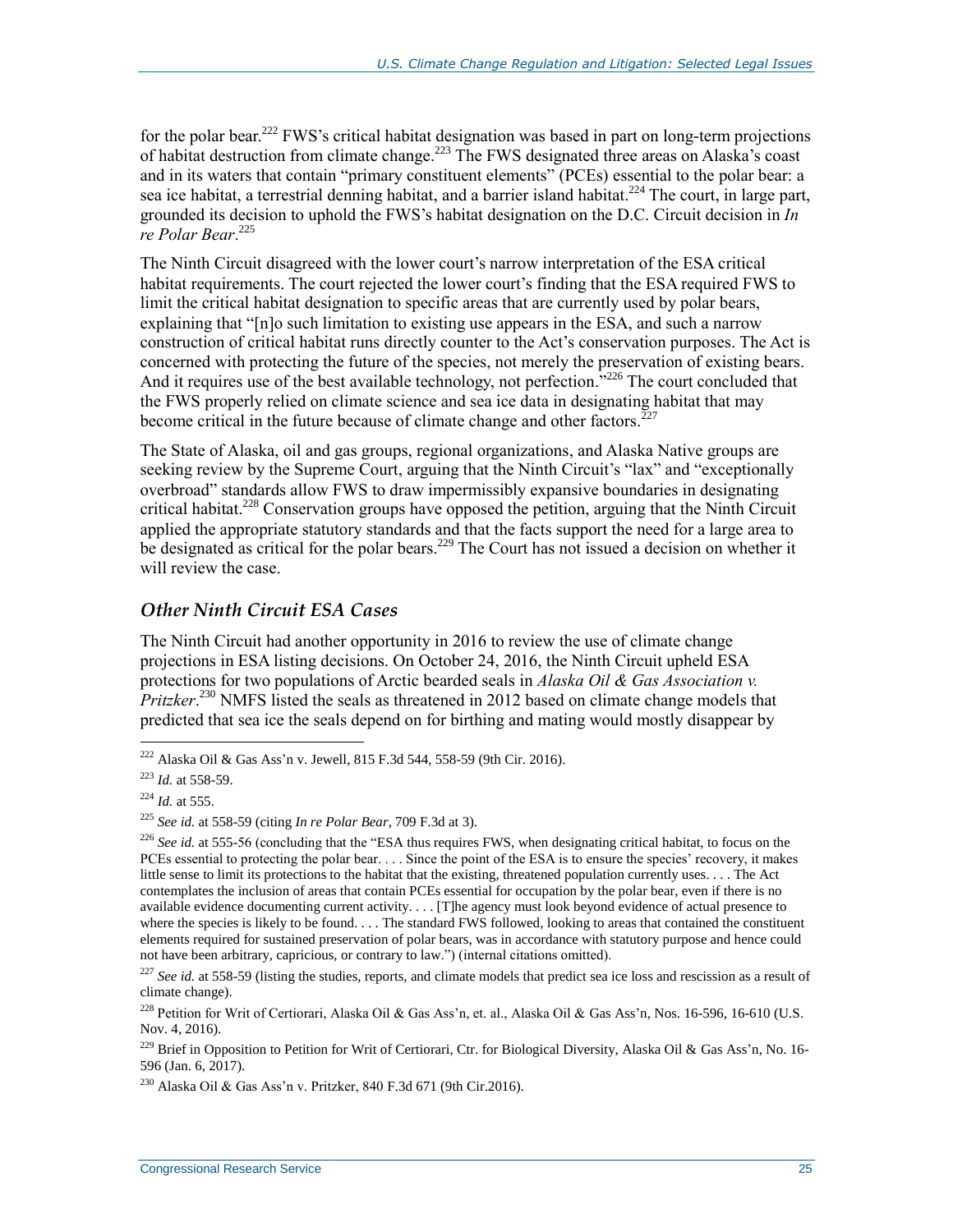2095.<sup>231</sup> Plaintiffs argued that the models used in the listing decision could not reliably predict climate change effects on the seals beyond 2050.<sup>232</sup> A district court ruling agreed and vacated the rule; NMFS and the Center for Biological Diversity then appealed the decision.<sup>233</sup>

In upholding the bearded seal listing, the Ninth Circuit concluded that NMFS may base its listing decision on climate change models and long-term projections, provided that the record includes a reasonable explanation for its decision and acknowledges any limitations.<sup>234</sup> Similar to its reasoning set forth in *Alaska Oil & Gas Association v. Jewell*, the court explained that the:

ESA does not require NMFS to base its decision on ironclad evidence when it determines that a species is likely to become endangered in the foreseeable future; it simply requires the agency to consider the best and most reliable scientific and commercial data and to identify the limits of that data when making a listing determination.<sup>235</sup>

The U.S. District Court of Alaska, however, appears to question listing decisions based on longterm climate projections. In the past two years, the Alaska district court rejected the listing determination for the Beringia seal discussed above and, most recently, the ringed seal, finding in both cases that the FWS's climate change predictions were too speculative to support a listing.<sup>236</sup> The district court was not able to consider the Ninth Circuit's bearded seal decision because *Alaska Oil & Gas Association v. Jewell* was issued after the lower court issued its decision on the ringed seal.<sup>237</sup> The FWS and environmental groups have appealed the ringed seal decision to the Ninth Circuit.<sup>238</sup> The environmental groups are asking the Ninth Circuit to reverse the lower court's holding for the ringed seal based on the reasoning applied in the bearded seal appellate decision. 239

#### *Other Recent ESA Cases Involving Climate Change Projections*

Other courts have concluded that climate change projections are sufficient to satisfy the statutory requirement that listings and biological opinions under the ESA be based on the best available data. Two federal districts courts have faulted federal agencies for failing to credit and account for the best data available on climate change impacts in their ESA decisions.

In *Defenders of Wildlife v. Jewell*, a federal district court in Montana held that the FWS's decision to withdraw the proposed listing of the wolverine as threatened was arbitrary and capricious.<sup>240</sup> In reversing its position on the proposed listing, the FWS attempted to discredit certain scientific studies on climate change effects that it had relied on previously to propose listing the wolverine as threatened, claiming that the FWS needed greater certainty and refinement in the climate

<sup>231</sup> *Id.* at 681-82.

<sup>232</sup> *Id.* at 681.

<sup>233</sup> *Id.* at 674-75.

 $^{234}$  *Id.* at 681.

<sup>235</sup> *Id.*

<sup>236</sup> Alaska Oil & Gas Ass'n v. NMFS, No. 4:14-CV-00029-RRB, 2016 U.S. Dist. LEXIS 32002 (D. Alaska Mar. 17, 2016).

<sup>237</sup> *Id.* at \*34.

<sup>&</sup>lt;sup>238</sup> Alaska Oil & Gas Ass'n v. Pritzker, No. 16-35382 (9th Cir. docketed May 5, 2016).

<sup>&</sup>lt;sup>239</sup> Opening Brief for Intervenor-Defendants, Alaska Oil & Gas Ass'n v. Pritzker, No. 16-35382 (9th Cir. Nov. 2, 2016).

<sup>&</sup>lt;sup>240</sup> Defs. of Wildlife v. Jewell, 176 F.Supp.3d 975, 1011 (D. Montana, 2016). The North American wolverine, which relies on deep snow to den and reproduce, is expected to be affected over the coming decades by warming temperatures and declines in snow levels predicted by climate models. *Id.* at 978-80.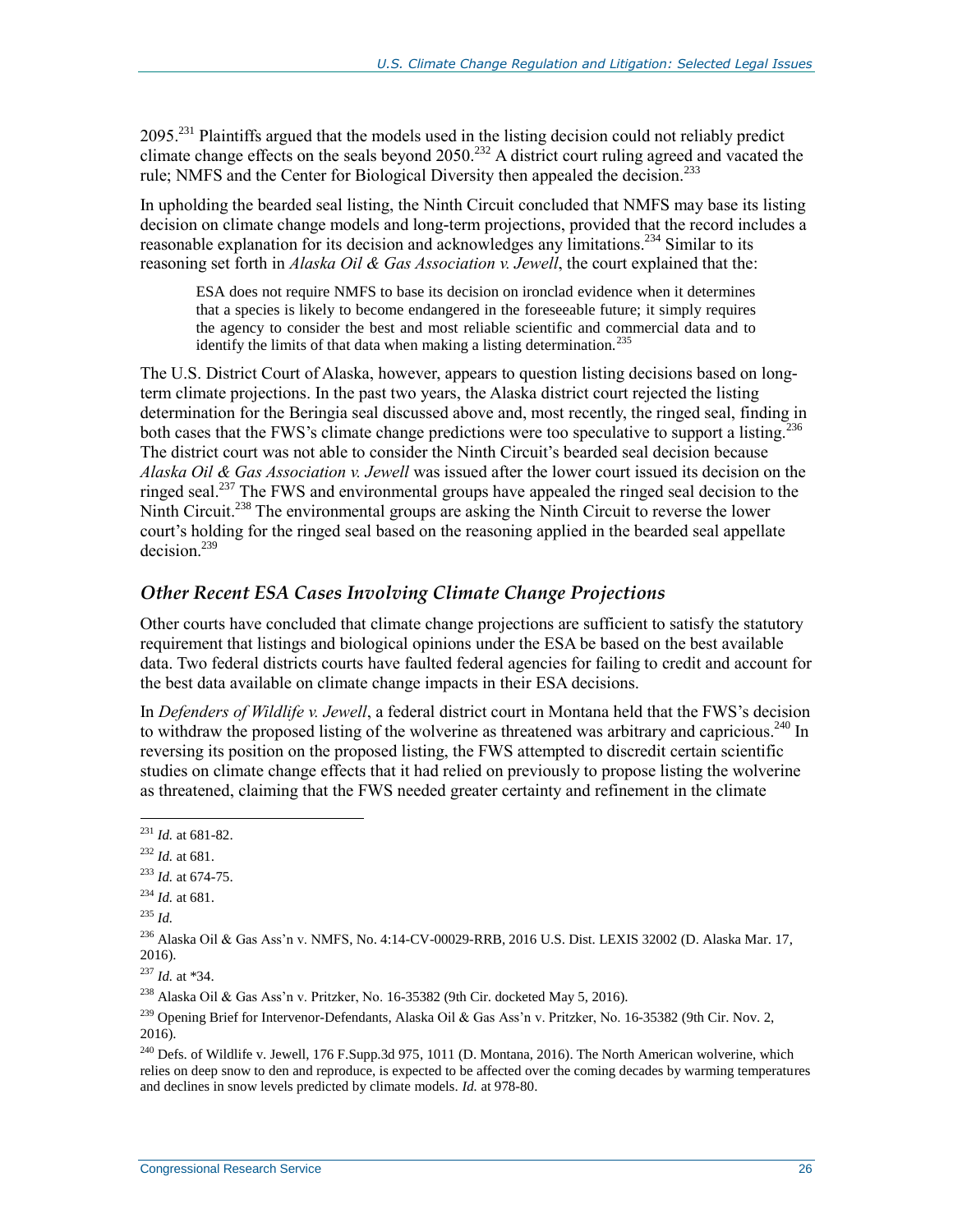change data before listing the wolverine.<sup>241</sup> The court concluded that the FWS "cannot demand a greater level of scientific certainty than has been achieved in the field to date — the 'best scientific data available'... standard does not require that the [FWS] act only when it can justify its decision with absolute confidence,' and 'the ESA accepts agency decisions in the face of uncertainty. $1^{242}$  The court vacated the withdrawal of the proposed listing and remanded the proposal to the FWS for further consideration.

In another ESA case, NMFS issued a biological opinion that concluded that changes to the operation of the Leavenworth National Fish Hatchery were not likely to jeopardize the existence of critical habitat for Upper Columbia River spring Chinook salmon or steelhead.<sup>243</sup> Section 7 of the ESA requires federal agencies to "insure that any action authorized, funded, or carried out by such agency . . . is not likely to jeopardize the continued existence of any endangered species or threatened species or result in the destruction or adverse modification of [the critical] habitat of such species."<sup>244</sup> Any federal agency planning any action that may affect ESA-listed species must consult with NMFS or FWS. $^{245}$  After the consultation, the consulting agency must issue a biological opinion based on "the best scientific and commercial data available" that determines whether the proposed action is likely to jeopardize the ESA-listed species or adversely modify critical habitat.<sup>246</sup>

Environmental groups challenged NMFS's biological opinion on several grounds, and in November 2016, a federal district court in Washington ruled that NMFS's biological opinion was arbitrary and capricious because NMFS failed to consider adequately climate change effects in the opinion's analysis of hatchery's modified operations and water use.<sup>247</sup> The court explained that "[t]he best available science indicates that climate change will affect stream flow and water conditions throughout the Northwest" and that the lack of a model or study specifically addressing local climate change effects did not permit the NMFS to ignore this factor.<sup>248</sup> The court found that NMFS had included "no discussion whatsoever" of the potential effects of climate change on the hatchery's future operations and water use, and that it was not sufficient for NMFS to say that the local area at issue was less prone to climate change effects than other areas in the region.<sup>249</sup> The judge remanded the matter for further consultation.<sup>250</sup>

#### *Potential Implications*

It is uncertain whether these decisions upholding listing and critical habitat decisions will affect decisions related to species outside of the Artic region. While relying on climate change projections may lead to the listing of some species with stable populations, for species outside of the Arctic region, there may be fewer studies and models that can reliably predict impacts of climate change on their habitats and their potential to adapt to justify an ESA listing.

<sup>241</sup> *Id.* at 1002-03.

<sup>242</sup> *Id.* at 1003.

<sup>243</sup> Wild Fish Conservancy v. Irving, No. 2:14-CV-0306-SMJ, 2016 U.S. Dist. LEXIS 162056, \*9 (E.D. Wash. Nov. 22, 2016).

<sup>244</sup> 16 U.S.C. §1536(a)(2).

<sup>245</sup> *Id.* §1536(a)(2); 50 C.F.R. §402.14(a).

<sup>&</sup>lt;sup>246</sup> 50 C.F.R. §402.14(g)(8), (h)(2)–(3).

<sup>247</sup> *Wild Fish Conservancy*, at \*17-\*20.

 $^{248}$  *Id.* at \*18.

<sup>249</sup> *Id.* at \*19.

 $^{250}$  *Id.* at \*29.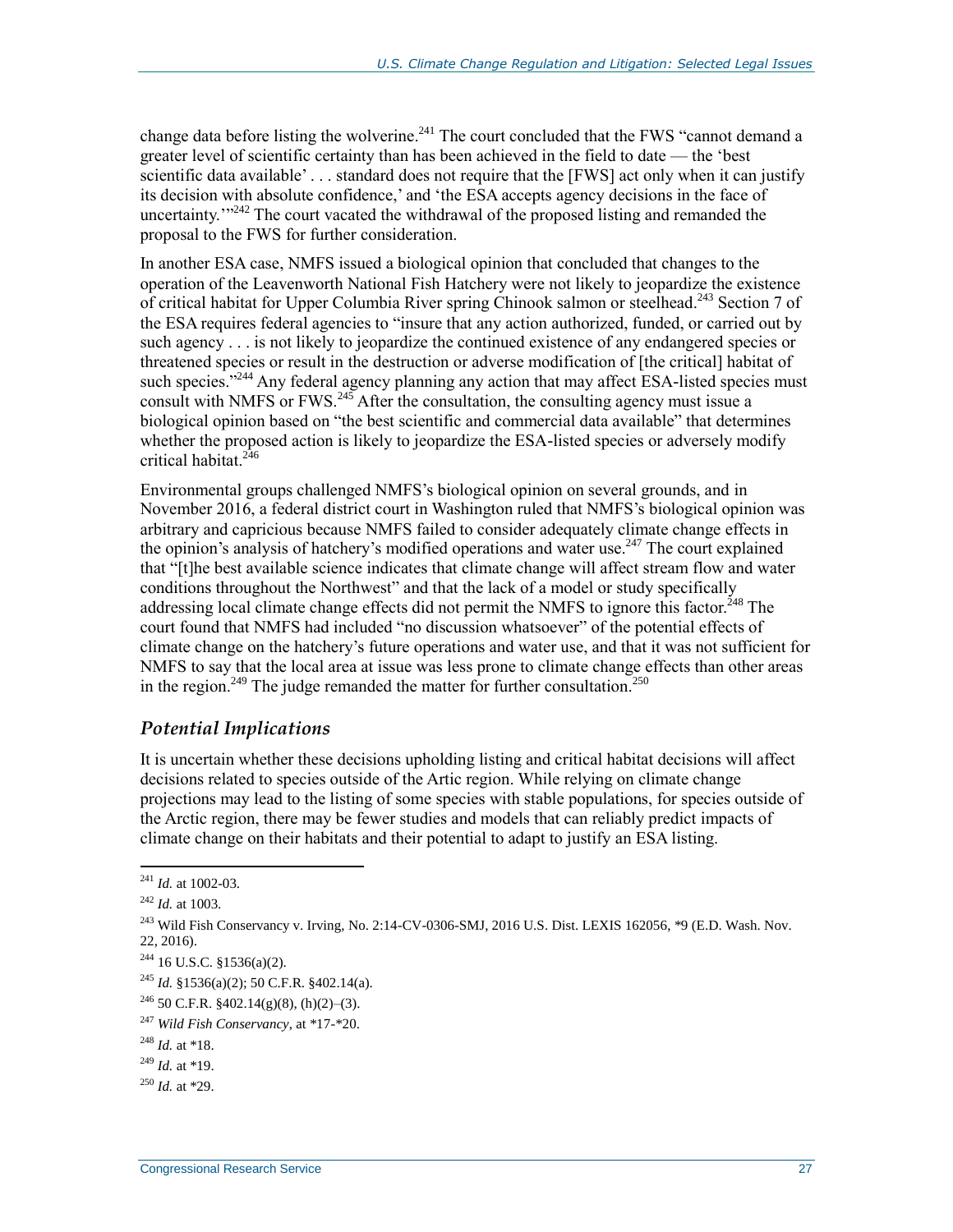The extent to which debate over climate change may determine the ESA's application may be limited by judicial decisions that require agencies to consider climate change in their ESA analyses, such as the biological opinions discussed above. Recently, on January 17, 2017, 13 state attorneys general sent a letter to the President Trump transition team requesting repeal of the critical habitat rules.<sup>251</sup> The March 28, 2017 executive order did not specifically address the ESA. However, the agencies may identify these regulations as burdening the "development or use" of energy resources and recommend to the President that they should be revised or rescinded.<sup>252</sup> The agency would then have to initiate a rulemaking to do so.

Furthermore, the series of Ninth Circuit cases may prompt some Members of Congress to seek to amend the ESA. On February 15, 2017, the Senate Committee on Environment and Public Works held a hearing entitled "Oversight: Modernization of the Endangered Species Act" that explored the possibility of amending the ESA to raise the threshold standard to list a species under the  $ESA^{253}$ 

#### <span id="page-30-0"></span>**National Environmental Policy Act**

The National Environmental Policy Act (NEPA)<sup>254</sup> requires federal agencies to consider, document, and disclose the potential effects of their actions and decisions on the environment.<sup>255</sup> In general, courts have held that federal agencies are required to consider climate change impacts in their NEPA analyses where these impacts are sufficiently serious and causally connected to the project.<sup>256</sup> While most federal agencies already have procedures in place to ensure that they identify GHG emissions associated with their proposed actions, as well as future impacts to those proposed projects that may relate to climate change, agencies have lacked clear direction on when and how to consider climate change impacts. This lack of guidance resulted in inconsistent environmental reviews across federal agencies, prompting stakeholders to file lawsuits challenging whether the agency NEPA reviews adequately considered potential effects from GHG emissions and climate change from their proposed actions.<sup>257</sup>

<sup>&</sup>lt;sup>251</sup> The letter to the President Trump transition team was signed by the attorneys general from Alabama, Alaska, Arizona, Arkansas, Kansas, Louisiana, Michigan, Montana, Nebraska, Nevada, South Carolina, Texas, West Virginia, and Wyoming. Letter from Luther Strange, Ala. State Att'y Gen., to Ado Machida, Pol'y Implementation Team Lead (Jan. 17, 2017), http://ago.alabama.gov/news/972.pdf.

<sup>&</sup>lt;sup>252</sup> Exec. Order, Promoting Energy Independence and Economic Growth §2 (Mar. 28, 2017).

<sup>253</sup> Juan Carlos Rodriguez, *Senate Gets Ball Rolling to Amend the ESA*, LAW360, Feb. 15, 2017, https://www.law360.com/articles/891979/senate-gets-ball-rolling-to-amend-the-esa.

<sup>254</sup> 42 U.S.C. §§4321-4370f.

<sup>255</sup> Id. §4332(2)(C). For additional information on NEPA, see CRS Report RL33152, *The National Environmental Policy Act (NEPA): Background and Implementation*, by Linda Luther.

<sup>256</sup> *See, e.g.*, Ctr. for Biological Diversity v. NHTSA, 508 F.3d 508, 550 (9th Cir. 2007) ("The impact of greenhouse gas emissions is precisely the kind of cumulative impacts analysis that NEPA requires agencies to conduct.").

<sup>257</sup> *See, e.g.*, Mayo Found'n v. Surface Transp. Bd., 472 E3d 545 (8th Cir. 2006) (challenging the environmental impact statement for the approval construction of a 280-mile rail line from South Dakota to the Wyoming Powder River Basin for failing to full analyze adverse effects of increased coal consumption on the environment); Border Power Plant Working Grp. v. DOE, 260 F. Supp. 997 (S.D. Cal. 2003) (challenging the agencies' NEPA review for the construction of transmission lines to connect new power plants in Mexico to the California power grid as inadequate, in part because the environmental assessments failed to evaluate the impact of carbon emissions from the Mexican power plants); Friends of the Earth v. Mosbacher, 488 E Supp. 2d 889 (N.D. Cal. 2007) (seeking to compel the Oversees Private Investment Corporation and the Export-Import Bank of the United States, two quasi-governmental agencies to conduct environmental assessments to address the impacts to global warming from projects supported by the agencies outside the United States).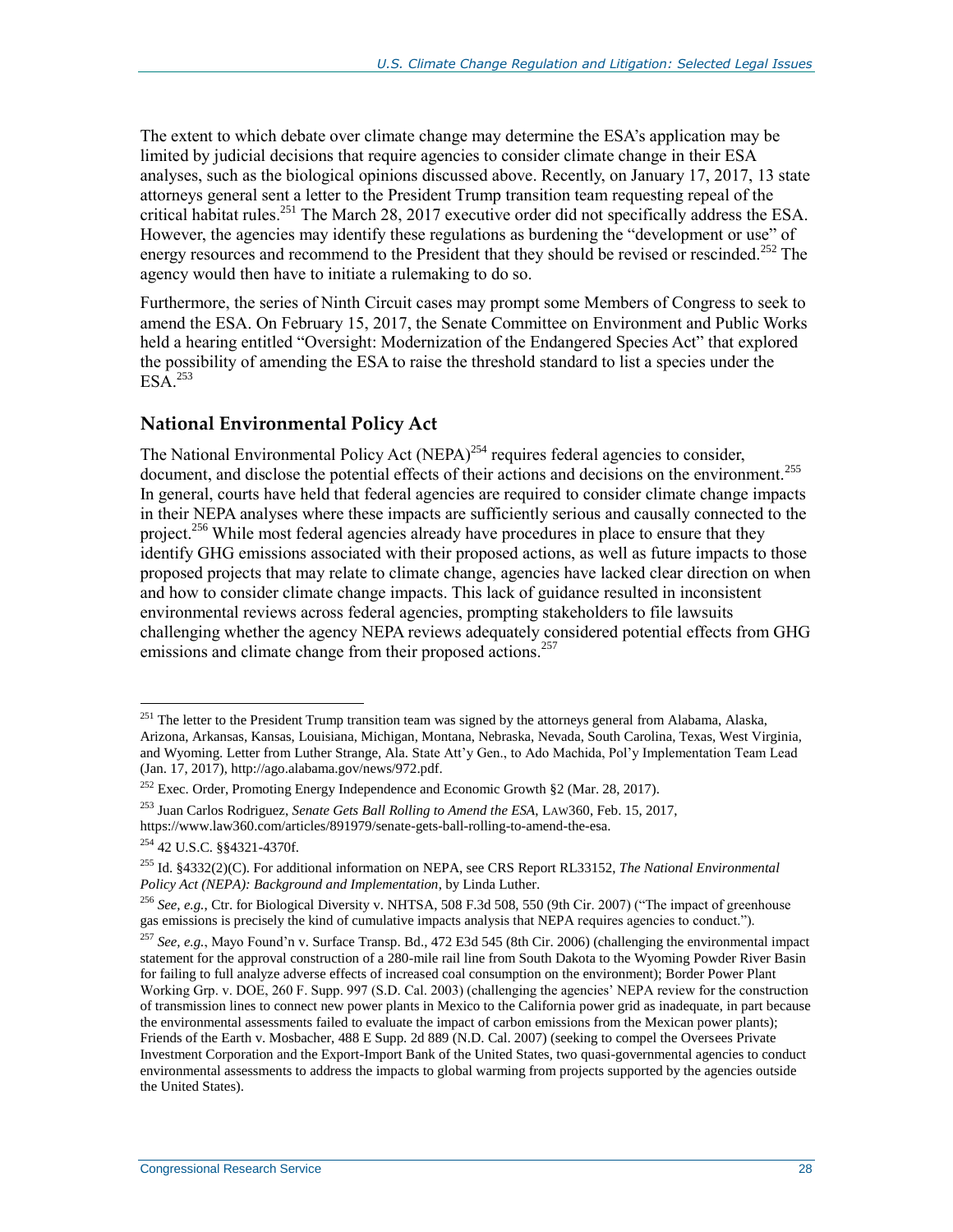In order to provide guidance and improve consistency, the White House Council on Environmental Quality (CEQ) issued in August, 2016, its final guidance for federal agencies to assess the impact of their decisions on GHG emissions and also how such decisions may be impacted by a changing climate when conducting NEPA reviews.<sup>258</sup> In the Guidance, CEQ states that "when addressing climate change agencies should consider: (1) The potential effects of a proposed action on climate change as indicated by assessing [direct and indirect] GHG emissions...; and, (2) The effects of climate change on a proposed action and its environmental impacts."<sup>259</sup> The Guidance also recommends that "agencies review their NEPA procedures and propose any updates they deem necessary or appropriate to facilitate their consideration of GHG emissions and climate change."<sup>260</sup>

After the CEQ GHG Guidance was released, agencies began working to update and align their NEPA procedures with the CEQ recommendations. For example, in February 2017, the Federal Energy Regulatory Commission (FERC) issued two volumes of guidance for how its officials should consider direct GHG and climate change impacts in NEPA reviews of proposed gas infrastructure projects. <sup>261</sup> The court may consider the new guidance in pending NEPA GHG litigation over FERC's approval of a proposed \$683 million natural gas pipeline.<sup>262</sup> To date, the court has not issued a decision in the case.

For natural gas exports, the D.C. Circuit determined that DOE, and not FERC, is responsible for considering the broader upstream and downstream climate impacts related to allegedly higher domestic natural gas prices and increased use of coal in its NEPA review in approving the gas export.<sup>263</sup> The court explained that FERC, in approving a terminal's construction, is not responsible for a NEPA environmental review concerning the actual export of the gas. Environmental groups are currently challenging DOE's NEPA review for its gas export approvals in the D.C. Circuit. $2^{64}$ 

President Trump's March 28, 2017 executive order rescinds the CEQ's NEPA GHG guidance. Federal agencies, however, appear to still be required to consider the GHG and climate change impacts of their proposed actions.<sup>265</sup> Even prior to the issuance of CEQ's GHG guidance, courts had faulted federal agencies for insufficiently taking into account climate change in NEPA reviews. For example, in *Center for Biological Diversity v. National Highway Traffic Safety Administration*, the U.S. Court of Appeals for the Ninth Circuit held that "the impact of

<sup>&</sup>lt;sup>258</sup> Final Guidance for Federal Departments and Agencies on Consideration of Greenhouse Gas Emissions and the Effects of Climate Change in National Environmental Policy Act Reviews, 81 Fed. Reg. 51, 866 (Aug. 5, 2016). The CEQ guidance is available at

https://obamawhitehouse.archives.gov/sites/whitehouse.gov/files/documents/nepa\_final\_ghg\_guidance.pdf. For more information on the contents of the Guidance, see CRS Insight IN10554, *Overview of CEQ Guidance on Greenhouse Gases and Climate Change*, by Linda Luther.

<sup>259</sup> *Id.* at 5.

<sup>260</sup> *Id.* at 3.

<sup>261</sup> *See* Notice of Availability of the Final Guidance Manual for Environmental Report Preparation, 82 Fed. Reg. 12,088 (Feb. 28, 2017). The guidance is available at https://www.ferc.gov/industries/gas/enviro/guidelines.asp.

<sup>262</sup> *See, e.g.*, Catskill Mountainkeeper Inc. et al. v. FERC, No.16-345 (2d Cir. filed Feb. 5, 2016); Stop the Pipeline v. FERC, No. 16-361 (2d Cir. filed Feb. 5, 2016) (challenging FERC's approval of a proposed natural gas pipeline, arguing that FERC failed to adequately considered the project's indirect impacts on increased gas drilling and its cumulative effects on GHG emissions and climate change).

<sup>263</sup> *See* Sierra Club v. FERC, 827 F.3d 59 (D.C. Cir. 2016) (holding that the decision to allow liquid natural gas to be exported rests exclusively with DOE).

<sup>264</sup> Sierra Club v. DOE, No. 16-1252 (D.C. Cir. filed July 26, 2016).

<sup>&</sup>lt;sup>265</sup> Exec. Order, Promoting Energy Independence and Economic Growth §3(c) (Mar. 28, 2017).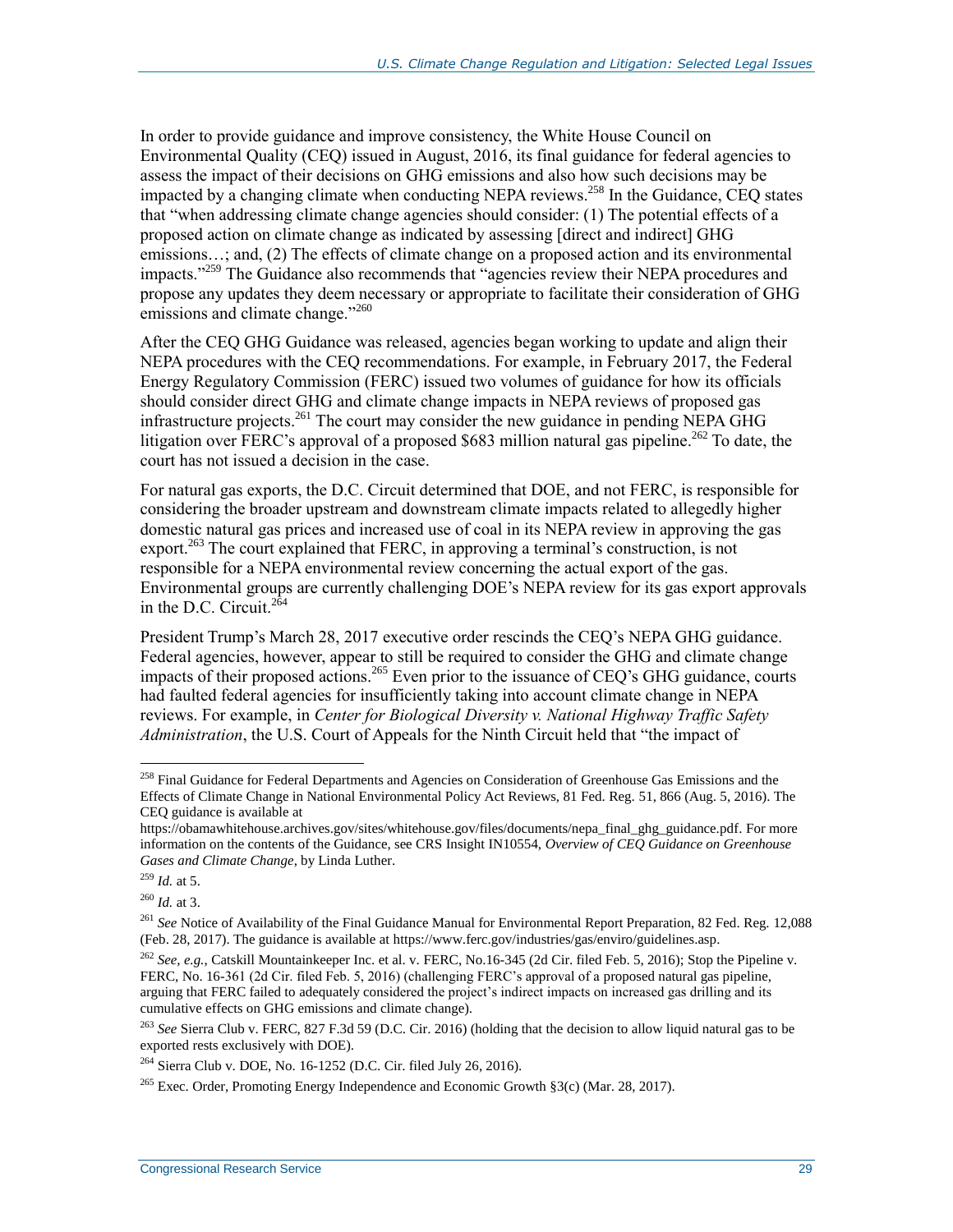greenhouse gas emissions on climate change is precisely the kind of cumulative impacts analysis that NEPA requires agencies to conduct," and remanded an agency action for further NEPA analysis.<sup>266</sup>

#### <span id="page-32-0"></span>**Social Cost of Carbon**

The Social Cost of Carbon (SCC) is a monetary estimate of economic damages associated with an incremental increase in carbon dioxide  $(CO_2)$  emissions.<sup>267</sup> The net present value of these damages is calculated by multiplying future costs by an appropriate discount factor and summing across all affected years.<sup>268</sup> The estimate is intended to include (but is not limited to) changes in net agricultural productivity, human health, property damages from increased flood risk, and the value of ecosystem services due to climate change.<sup>269</sup> Federal agencies have used the SCC in numerous [final rulemakings](http://www.gao.gov/assets/670/665016.pdf) and environmental reviews.<sup>270</sup>

There are a few court decisions that address the specific use of the SCC in federal agency rulemakings and environmental reviews. In general, courts have focused on an agency's justification (or lack thereof) regarding the use of the SCCvalues in its rulemaking or environmental review. Most recently, in August 2016, a federal court for the first time in *Zero Zone, Inc. v. Department of Energy (DOE)* upheld the use of the (SCC) in a cost-benefit analysis by a federal agency with regard to energy efficiency standards.<sup>271</sup>

The Energy Policy and Conservation Act of 1975 (EPCA) directs DOE to develop mandatory energy conservation standards for specific types of equipment and appliances.<sup>272</sup> EPCA requires, among other things, that these standards must be designed to "increase[] the maximum improvement in energy efficiency" and be "technologically feasible and economically justified."<sup>273</sup> In 2014, DOE established new energy efficiency standards for 49 classes of commercial refrigeration equipment (CRE) and clarified the testing procedures that DOE uses to implement those standards. $^{274}$ 

In *Zero Zone, Inc.,* petitioners claimed that DOE abused its discretion by considering environmental factors when determining whether these new energy efficiency standards were "economically justified" and, in the alternative, that the use of the SCC was arbitrary and capricious.<sup>275</sup> In rejecting the petitioners' claims, the U.S. Court of Appeals for the Seventh Circuit held that "the expected reduction of environmental costs needs to be taken into account" in DOE's cost-benefit analysis, and that it had "no doubt that Congress intended that DOE have

 $266$  Ctr. for Biological Diversity v. NHTSA, 508 F.3d 508, 550 (9th Cir. 2007).

<sup>&</sup>lt;sup>267</sup> INTERAGENCY WORKING GROUP ON SOCIAL COST OF GREENHOUSE GASES, TECHNICAL SUPPORT DOCUMENT: TECHNICAL UPDATE OF THE SOCIAL COST OF CARBON FOR REGULATORY IMPACT ANALYSIS UNDER EXECUTIVE ORDER 12866 (2016), https://www.epa.gov/sites/production/files/2016-12/documents/sc\_co2\_tsd\_august\_2016.pdf. <sup>268</sup> *Id.* at 3.

<sup>269</sup> *Id.*

<sup>270</sup> See CRS Report R44657, *Federal Citations to the Social Cost of Greenhouse Gases*, by Jane A. Leggett. Agencies began using the social cost of methane (SC-CH<sub>4</sub>) in 2015, and the social cost of nitrous oxide (SC-N<sub>2</sub>O) in 2016. Collectively, these are the social costs of greenhouse gases (SC-GHG). *Id.*

 $271$  Zero Zone, Inc. v. DOE, 832 F.3d 654, 664, 667 (7th Cir. 2016).

 $272$  42 U.S.C. §§6295(a); 6313.

 $^{273}$  *Id.* §6295(o)(2).

<sup>274</sup> *Zero Zone, Inc.*, at 664, 667.

<sup>275</sup> *Id.* at 677.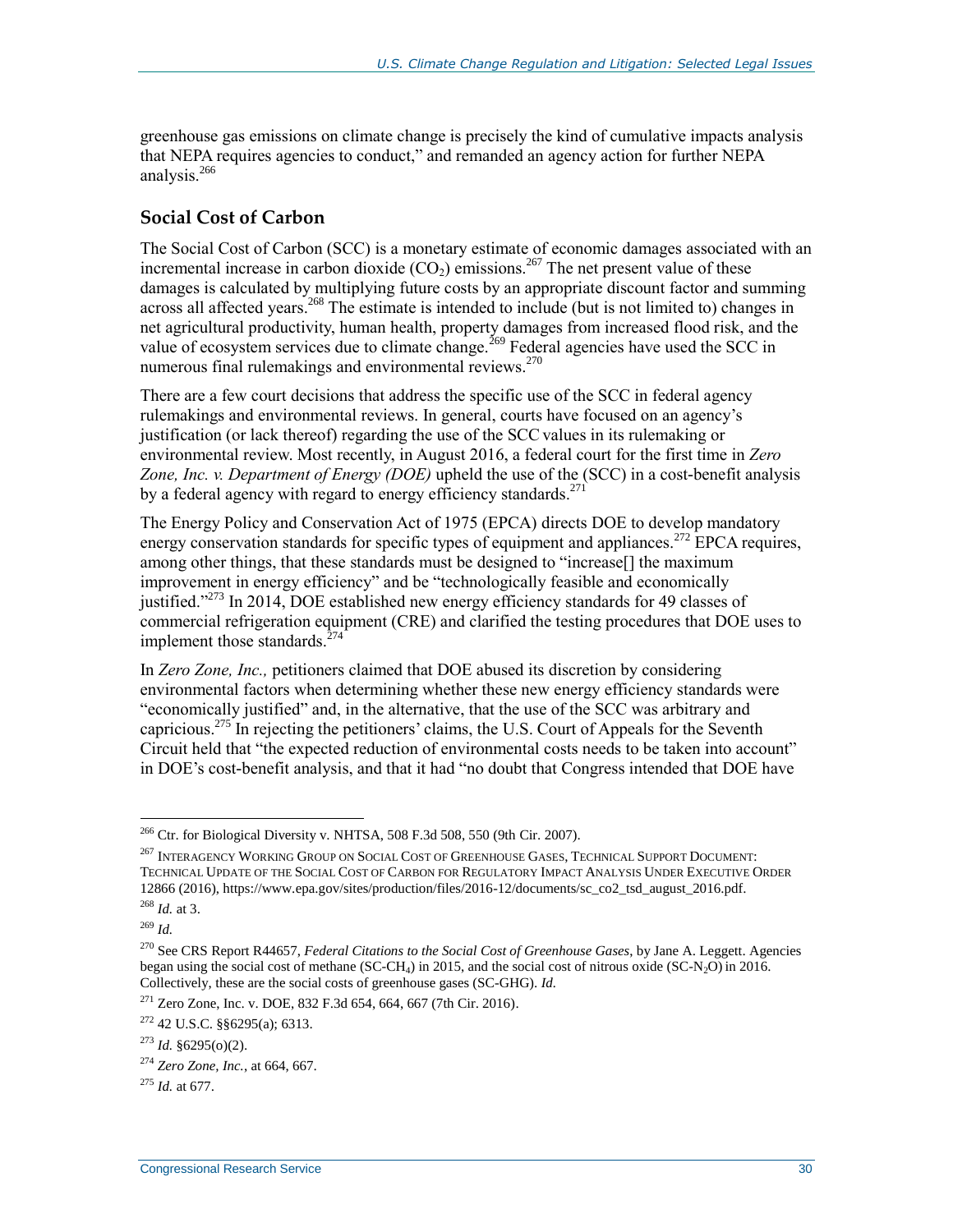the authority under the [EPCA] to consider the reduction in SCC."<sup>276</sup> In addition, the court concluded that the use of the SCC was not arbitrary and capricious because DOE had addressed concerns regarding the SCC in the final rule by acknowledging the limitation of the SCC, referencing multiple entities that support that SCC values, and clarifying that despite those concerns, DOE could use the SCC in its cost-benefit analysis.<sup>277</sup>

Previous judicial decisions have faulted agencies for failing to use the SCC or other types of tools to account for costs related to carbon emissions in their cost-benefits analysis. For example, in 2008, the Ninth Circuit addressed the National Highway Traffic Safety Administration's (NHTSA's) refusal to include the SCC in setting average fuel economy standards for light trucks, model years 2008 through 2011. <sup>278</sup> In *Center for Biological Diversity v. NHTSA*, the Ninth Circuit held that it was arbitrary and capricious for an agency to fail to assess the impacts of GHG emissions in its cost-benefit analysis, even when there is uncertainty about those impacts, stating that "while the record shows there is a range of values [for the SCC], the value of carbon emissions reduction is certainly not zero."<sup>279</sup> The court concluded that the scientifically supported values presented by the petitioners show that "it is possible to monetize the benefit of carbon emission reduction."<sup>280</sup>

A few courts have also reviewed the use of the SCC in environmental reviews of proposed agency actions under the NEPA. $^{281}$  Agencies have used the SCC to evaluate potential GHG impacts associated with federal actions in order to comply with NEPA's environmental review requirements. A 2014 district court decision, *[High Country Conservation Advocates v. U.S. Forest](http://earthjustice.org/sites/default/files/files/91%20-%20Order%20on%20Merits%20(2).pdf)  [Service](http://earthjustice.org/sites/default/files/files/91%20-%20Order%20on%20Merits%20(2).pdf)*, vacated the BLM's approval of a coal exploration plan for failure to justify why the SCC was not used to quantify the costs associated with the mining exploration.<sup>282</sup> The court held that it was arbitrary and capricious to quantify the *benefits* of the mining exploration but fail to quantify the *costs* when the SCC factor was available and used in the draft EIS; the agencies might have been able to offer "non-arbitrary reasons" why the protocol was not included in the final EIS, but did not.<sup>283</sup> And as in *Center for Biological Diversity*, above, the court held that it was unacceptable to treat the cost of carbon as zero when the SCC estimates, though covering a wide range, did not include the possibility that the cost was zero.<sup>284</sup>

BLM's environmental reviews continue to be challenged in court. On August 25, 2016, WildEarth Guardians and Physicians for Social Responsibility filed a complaint asking the U.S. District

 $\overline{a}$ 

<sup>279</sup> *Id.*

<sup>284</sup> *Id.*

<sup>276</sup> *Id.*

<sup>277</sup> *Id.*

 $278$  Ctr. for Biological Diversity v. NHTSA, 538 F.3d 1172 (9th Cir. 2008).

<sup>&</sup>lt;sup>280</sup> *Id.* As further support for ruling against NHTSA, the court noted that (1) NHTSA gave no reasons why it believed the range of values in the studies was "extremely wide," given that several commentators on the proposed rule recommended the *same* value—\$50 per ton of carbon; (2) NHTSA has monetized other uncertain benefits such as the reduction of other pollutants, crash, noise, and construction costs; (3) the evidence contradicted NHTSA's conclusion that commentators on the proposed rule did not reliably show that monetizing the value of carbon reduction would have affected the stringency of the CAFE standard; and (4) NHTSA failed to support its claim that had it accounted for the benefit of carbon reduction, it would have had to account for the adverse safety effects of manufacturers making lighter vehicles, and the two would have balanced out. *Id.* at 1200-03. As remedy for NHTSA's failure to monetize the value of carbon emissions in setting the CAFE standard, the court remanded the standard to NHTSA in order for it to promulgate a new CAFE standard as expeditiously as possible. *Id.* at 1203.

<sup>281</sup> *See supra* ["National Environmental Policy Act"](#page-30-0) section.

<sup>282</sup> *High Country Conservation Advocates v. U.S. Forest Serv.*, 52 F. Supp. 2d 1174 (D. Colo. 2014).

<sup>283</sup> *Id.* at 1191-92.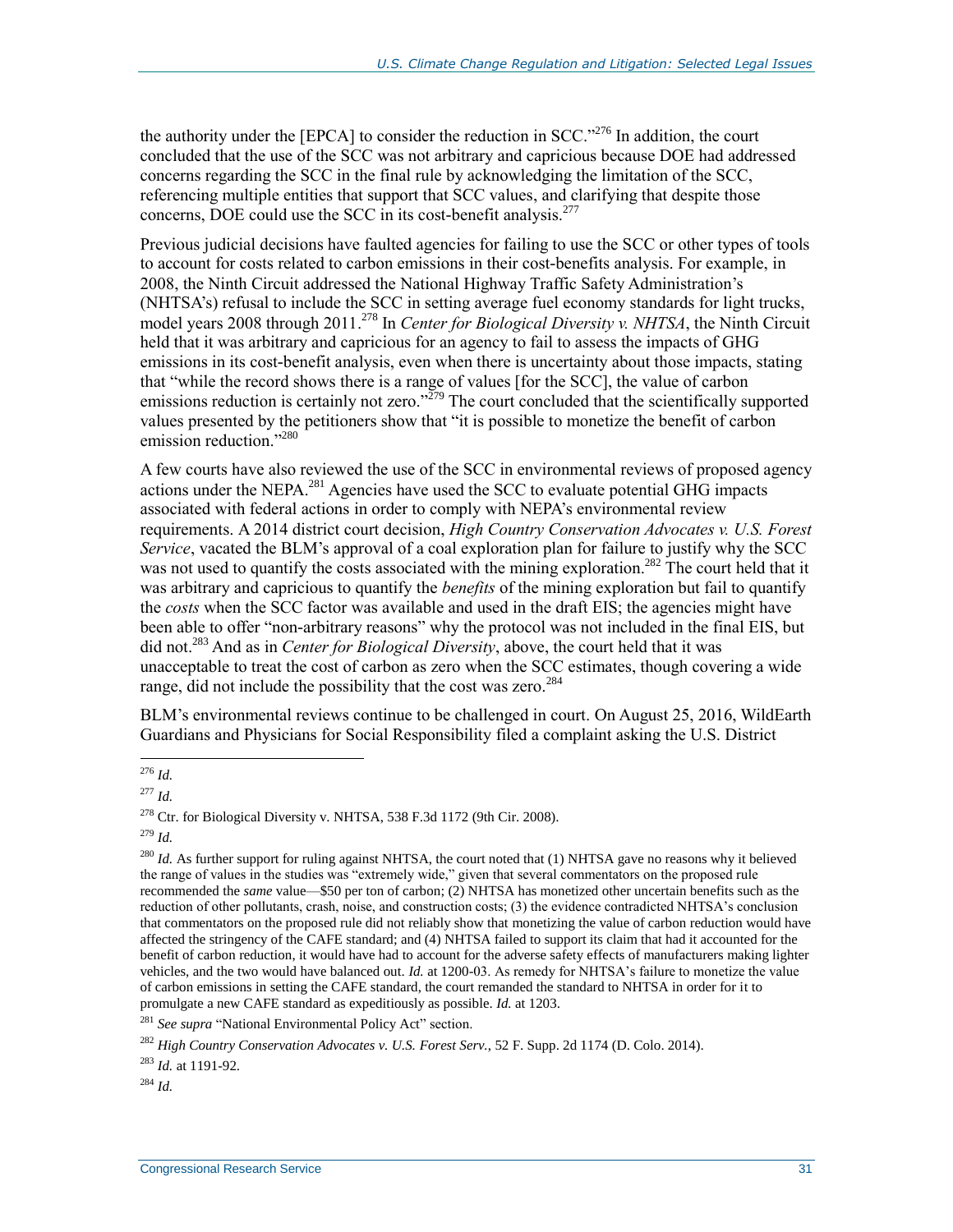Court for the District of Columbia to vacate authorizations for 397 oil and gas leases on public lands in three states on the grounds that the BLM violated NEPA by failing to use the SCC or any other economic or scientific tools to assess the climate impacts of these leases.<sup>285</sup> The plaintiffs contend that BLM did not use the SCC protocol, or any other economic or scientific tools, to assess the potential impacts of challenged BLM lease authorizations on the climate.<sup>286</sup> The parties have not filed their briefs with the court yet.

In contrast, the D.C. Circuit upheld an agency's environmental review under NEPA that did not use the SCC to quantify potential GHG impacts from a project in *[EarthReports, Inc. v.](https://www.cadc.uscourts.gov/internet/opinions.nsf/F6D0EA77728EE24F85257FF100520203/$file/15-1127-1624926.pdf) Federal [Energy Regulatory Commission](https://www.cadc.uscourts.gov/internet/opinions.nsf/F6D0EA77728EE24F85257FF100520203/$file/15-1127-1624926.pdf) (FERC)*. <sup>287</sup> Unlike *High Country Conservation Advocates*, where BLM provided no explanation on why it did not use the SCC, FERC acknowledged the availability of the SCC tool but explained that it would not be "appropriate" or "informative" because of significant variation in output and lack of incremental impact measurement—criteria related to NEPA environmental reviews.<sup>288</sup> The court concluded that FERC acted reasonably in finding that the SCC was "inadequately accurate" to use in its environmental review of a liquid natural gas facility conversion project.<sup>289</sup>

These judicial opinions illustrate how these courts focused on an agency's justification (or lack thereof) to determine whether the agency acted reasonably in using or not using the SCC in its rulemaking or environmental review. Although each of the agencies was faced with the same uncertainties inherent in the SCC tool, the courts faulted those agencies that failed to articulate why the SCC was not an appropriate tool to quantify the potential impacts of GHG emissions associated with the agencies' actions.

The D.C. Circuit may have another opportunity to address the use of the SCC in the CPP litigation, if it moves forward.<sup>290</sup> One of the issues raised in the petitions for review of the CPP is whether EPA's regulatory impact analysis is flawed because it "assesses domestic costs against global benefits" and relies on the SCC.<sup>291</sup> In a letter to the court, EPA cites *Zero Zone, Inc. v. DOE*, arguing that similar to DOE in *Zero Zone, Inc.*, EPA reasonably explained why its monetized benefit-cost analysis accounted for global benefits.<sup>292</sup> In response, petitioners distinguish *Zero Zone, Inc.*, claiming that the EPCA specifically allows DOE to consider other relevant factors, including international factors, unlike Section 111 of the CAA which they argue does not contain an analogous provision and does not authorize EPA to consider foreign benefits.<sup>293</sup>

<sup>289</sup> *Id*.

<sup>285</sup> Compl. for Decl. J. & Inj. Relief at 1-2, WildEarth Guardians v. Jewell*,* No. 1:16-cv-01724 (D.D.C, filed Aug. 25, 2016).

<sup>286</sup> *Id.* at 32.

 $^{287}$  EarthReports, Inc. v. FERC, 828 F.3d 949 (D.C. Cir. 2016).

<sup>&</sup>lt;sup>288</sup> *Id.* at 956. (internal quotations omitted).

<sup>290</sup> *See supra* ["Power Plants"](#page-15-0) section.

<sup>&</sup>lt;sup>291</sup> Opening Br. of Pet'rs on Procedural and Record-Based Issues at 69-70, West Virginia, et al v. EPA, No. 15-1363 (D.C. Cir. Feb. 19, 2016); Reply Br. of of Pet'rs on Procedural and Record-Based Issues at 31-32, West Virginia, et al v. EPA, No. 15-1363 (D.C. Cir. Apr. 15, 2016).

<sup>&</sup>lt;sup>292</sup> Letter from Brian Link, Counsel of Record, Dept. of Justice, to Mark Langer, Clerk of the Court, D.C. Cir. (Aug. 17, 2016).

<sup>&</sup>lt;sup>293</sup> Letter from Adam Gustafson, Counsel of Record, Boyden Gray & Assoc. PLLC, to Mark Langer, Clerk of the Court, D.C. Cir. (Aug. 25, 2016).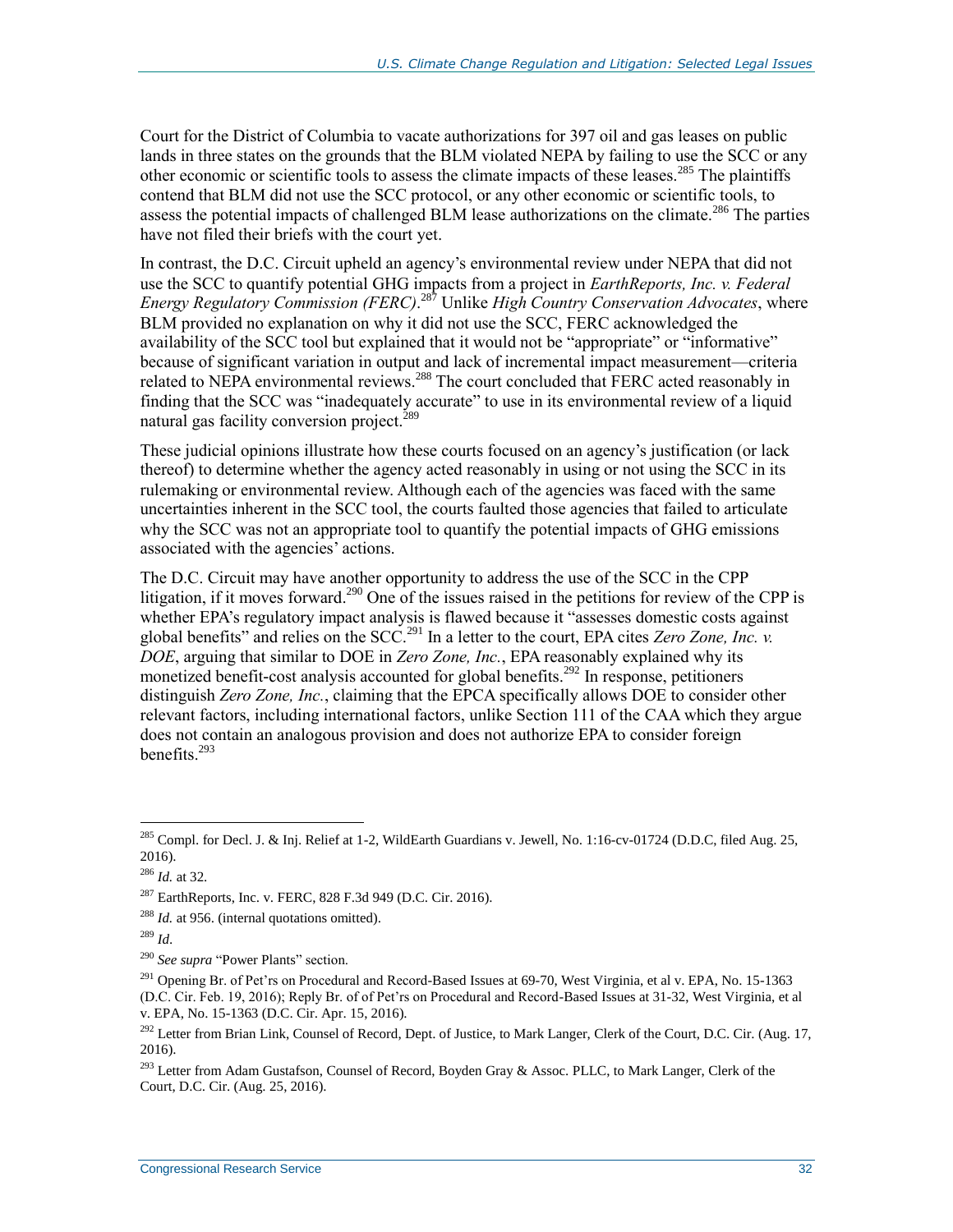Similar to the CEQ NEPA GHG guidance discussed above, the Trump Administration has withdrawn "as no longer representative of governmental policy" all SCC guidance and documents and disbanded the Interagency Workgroup on Social Cost of Greenhouse Gases that developed the SCC metric.<sup>294</sup> Nevertheless, as the cases discussed above illustrate, it appears that federal agencies may potentially still be required to take into account costs of carbon in their rulemakings and environmental reviews. <sup>295</sup> The executive order directs agencies to follow the guidance contained in OMB Circular A-4, dated September 17, 2003, when monetizing the value of changes in GHG emissions resulting from regulations.<sup>296</sup> Although the OMB Circular A-4 provides guidance on how to conduct cost-benefit analysis, it mentions climate change costs only once, with respect to addressing "uncertain knowledge of how some economic activities might affect future climate change."<sup>297</sup>

## **Threshold Barriers to Litigation**

Federal courts often do not reach the merits of a climate change suit due to threshold procedural barriers, such as whether a plaintiff or petitioner has the right to bring a lawsuit in the first place or whether the court has jurisdiction over a type of claim.<sup>298</sup> To proceed to the merits of a case, a plaintiff must establish standing, a procedural threshold that has, at times, posed a difficult hurdle to overcome.

### <span id="page-35-0"></span>**Standing Doctrine**

 $\overline{a}$ 

The standing doctrine is derived from Article III of the Constitution, which limits the jurisdiction of federal courts to "cases" or "controversies."<sup>299</sup> To satisfy the constitutional standing requirements in Article III, the Supreme Court imposes three requirements: (1) the plaintiff must allege a personal injury-in-fact, which is actual or imminent, concrete, and particularized; (2) injury must be "fairly traceable to the defendant's allegedly unlawful conduct; and (3) the injury must be "likely to be redressed by the requested relief."<sup>300</sup> A plaintiff or petitioner that fails to satisfy any of these elements lacks standing, and the court will dismiss the suit.

The issue of a state's standing to bring a climate change suit was central to two landmark climate change decisions, *Massachusetts v. EPA* in the Supreme Court<sup>301</sup> and *American Electric Power* 

 $^{294}$  Exec. Order, Promoting Energy Independence and Economic Growth §5 (Mar. 28, 2017).

<sup>295</sup> Doug Obey, *Advocates Warn Trump May Find It Challenging To Scrap Carbon 'Cost' Tool*, INSIDEEPA.COM, Nov. 28, 2016, https://insideepa.com/daily-news/advocates-warn-trump-may-find-it-challenging-scrap-carbon-cost-tool.

<sup>&</sup>lt;sup>296</sup> Exec. Order, Promoting Energy Independence and Economic Growth  $\S5(c)$  (Mar. 28, 2017).

<sup>&</sup>lt;sup>297</sup> Off. of Management & Budget, Circular A-4, at 38 (Sept. 17, 2003).

<sup>&</sup>lt;sup>298</sup> As a threshold matter, a plaintiff challenging federal agency action in court must have a legal right to a judicial determination of the issues raised in its complaint. *See* Flast v. Cohen, 392 U.S. 83, 99 (1968). Whether a court has jurisdiction is often informed by constitutional, prudential, and statutory considerations. *See* Lujan v. Defs. Wildlife, 504 U.S. 555, 560 (1992); Bennett v. Spear, 520 U.S. 154, 162 (1997). A court may be called upon to determine, for example, whether the case presents a nonjusticiable political question. *See* Baker v. Carr, 369 U.S. 186, 217 (1962).  $299$  U.S. CONST. art iii, §2.

<sup>300</sup> *See, e.g*., Lujan v. Defenders of Wildlife, 504 U.S. 555, 560 (1992). When it is an organization that sues on behalf of its members, rather than an individual, the standing requirements are (1) the members (or some of them) must have standing to sue in their own right; (2) the interests the organization seeks to protect in the suit are germane to the organization's purpose; and (3) neither the claim asserted nor the relief requested requires the participation of individual members in the lawsuit. Hunt v. Washington State Apple Advertising Comm'n, 432 U.S. 333, 343 (1977). <sup>301</sup> 549 U.S. 497 (2007).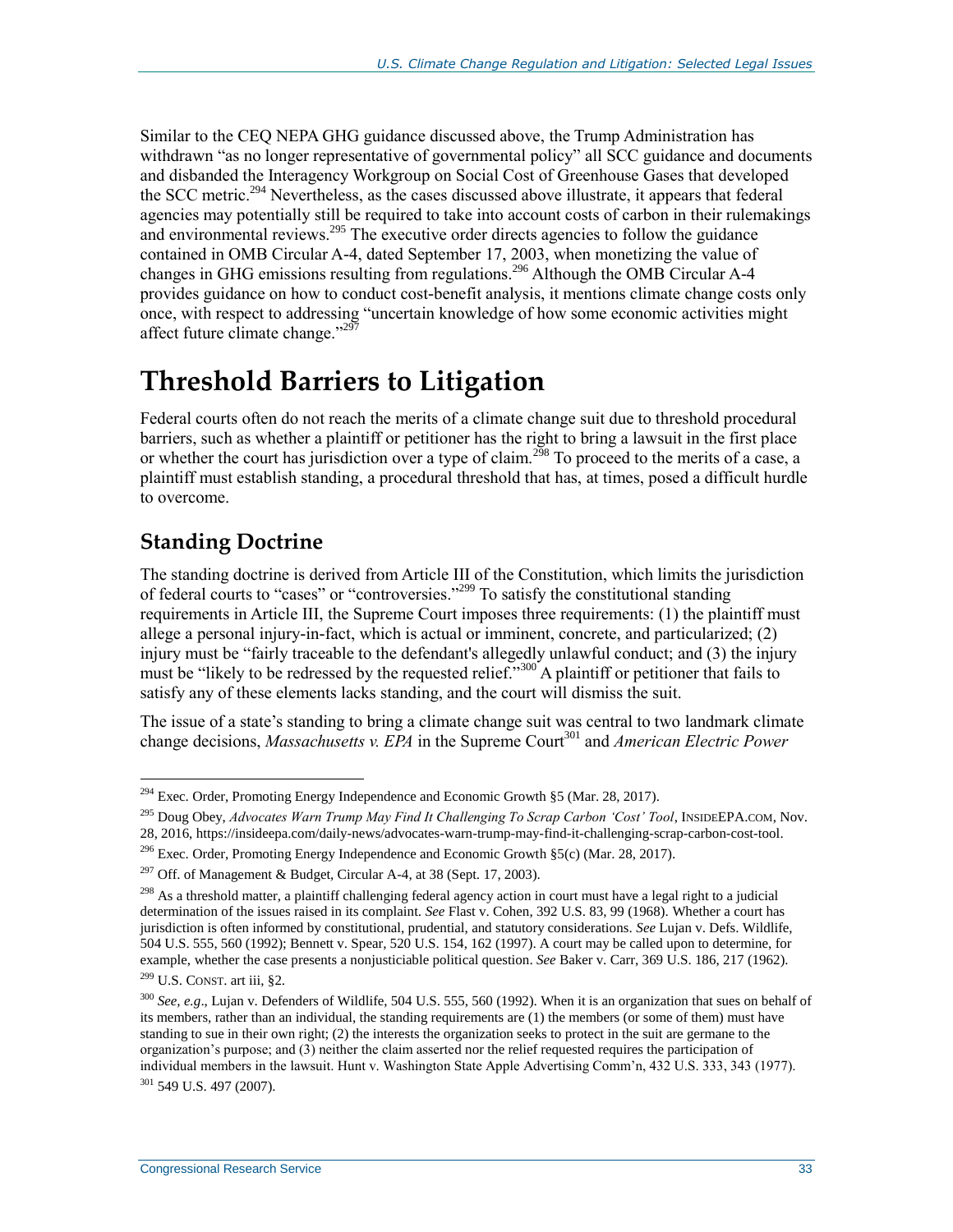*Co. v. Connecticut* (*AEP*) in the U.S. Court of Appeals for the Second Circuit (Second Circuit). 302 Both decisions noted that Article III standing is satisfied when a state brings suit as *parens patriae* (literally, father of the country) on behalf of its citizens.<sup>303</sup> *Parens patriae* doctrine allows a state to sue in its sovereign capacity to protect its citizenry, rather than being limited, as Article III would normally require, to asserting traditional particularized injuries to state interests.<sup>304</sup>

Most of the Supreme Court's decision in *Massachusetts v. EPA* is devoted to whether plaintiffs had standing to sue.<sup>305</sup> At the outset, the Court asserted that states are entitled to "special solicitude" when seeking to establish standing.<sup>306</sup> The Court found that the state met all three factors to establish standing—injury-in-fact, causation, and redressability of the injury. For the first factor, the Court determined that the current and potential future loss of Massachusetts shore land from sea level rise was an injury-in-fact. That this injury may be widely shared with other coastal states does not disqualify this injury, said the Court; it is nonetheless particular and concrete.<sup>307</sup>

The second prong of the standing test is causation, requiring that the alleged injury be fairly traceable to the defendant.<sup>308</sup> EPA did not dispute the existence of a causal relationship between GHG emissions and climate change. It did argue, however, that any reduction in GHG emissions achieved through the current litigation would be too tiny a fraction of worldwide GHG emissions to make a cognizable difference in climate change.<sup>309</sup> In an important ruling that may benefit environmental plaintiffs in other contexts, the Court held that even an agency's refusal to take a "small incremental step" that would result in only a modest reduction in worldwide GHG emissions, is enough for standing purposes. $310$ 

The third and final factor is whether the remedy sought by the plaintiff is likely to redress the injury. In this case, Massachusetts sought as a remedy a regulation of GHG emissions from new

<sup>302</sup> 582 F.3d 309 (2d Cir. 2009), *rev'd on other grounds*, 131 S. Ct. 2527 (2011) (affirming the Second Circuit's finding of standing by equally divided vote). *See generally* Kirsten Engle, *State Standing in Climate Change Lawsuits*, 26 J. LAND USE & ENVTL. L. 217 (2011).

<sup>303</sup> *Massachusetts*, 549 U.S. at 518-520; Connecticut v. American Elec. Power Co., 582 F.3d 309, 338-339 (2d Cir. 2009), *rev'd on other grounds,* 131 S. Ct. 2527 (2011). That is, Article III is satisfied when a state brings suit as *parens patriae* on behalf of its citizens. *Massachusetts*, 549 U.S. at 519-521.

<sup>&</sup>lt;sup>304</sup> The modern origins of the *parens patriae* doctrine lie in two century-old nuisance cases brought by states in federal court alleging interstate pollution: *Missouri v. Illinois*, 180 U.S. 208 (1901), and *Georgia v. Tennessee Copper Co*., 206 U.S. 230 (1907). In both cases, state standing was found. The current test for *parens patriae* standing is found in *Snapp & Son, Inc. v. Puerto Rico*, 458 U.S. 592 (1982), though there is some question whether traditional Article III standing requirements have to be met as well by the citizens of the state asserting *parens patriae* standing. *See generally*, Sara Zdeb, *From* Georgia v. Tennessee Copper *to* Massachusetts v. EPA; *Parens Patriae Standing for State Global Warming Plaintiffs*, 96 Geo. L. J. 1059 (2008).

<sup>305</sup> *Massachusetts v. EPA*, 549 U.S. at 515-29.

<sup>&</sup>lt;sup>306</sup> 549 U.S. at 520. The petitioners had two factors in their favor. First, the CAA specifically authorizes challenges to agency action unlawfully withheld, such as in the *Massachusetts* suit. 42 U.S.C. §7607(b)(1). A litigant to whom Congress has accorded such a procedural right, said the Court, can assert that right without meeting the normal standards for standing. 549 U.S*.* at 517-518. Second, the Court found it "of considerable relevance" that the petitioner's injury—Massachusetts's loss of shore land from global-warming-induced sea level rise—was that of a sovereign state rather than a private entity. *Id.* at 518. States are "not normal litigants for the purposes of invoking federal jurisdiction," said the Court, noting their quasi-sovereign duty to preserve their territory. *Id.*

<sup>307</sup> *Id.* at 522.

<sup>308</sup> *Id.* at 517, 523.

<sup>309</sup> *Id.* at 523.

<sup>310</sup> *Id.* at 524.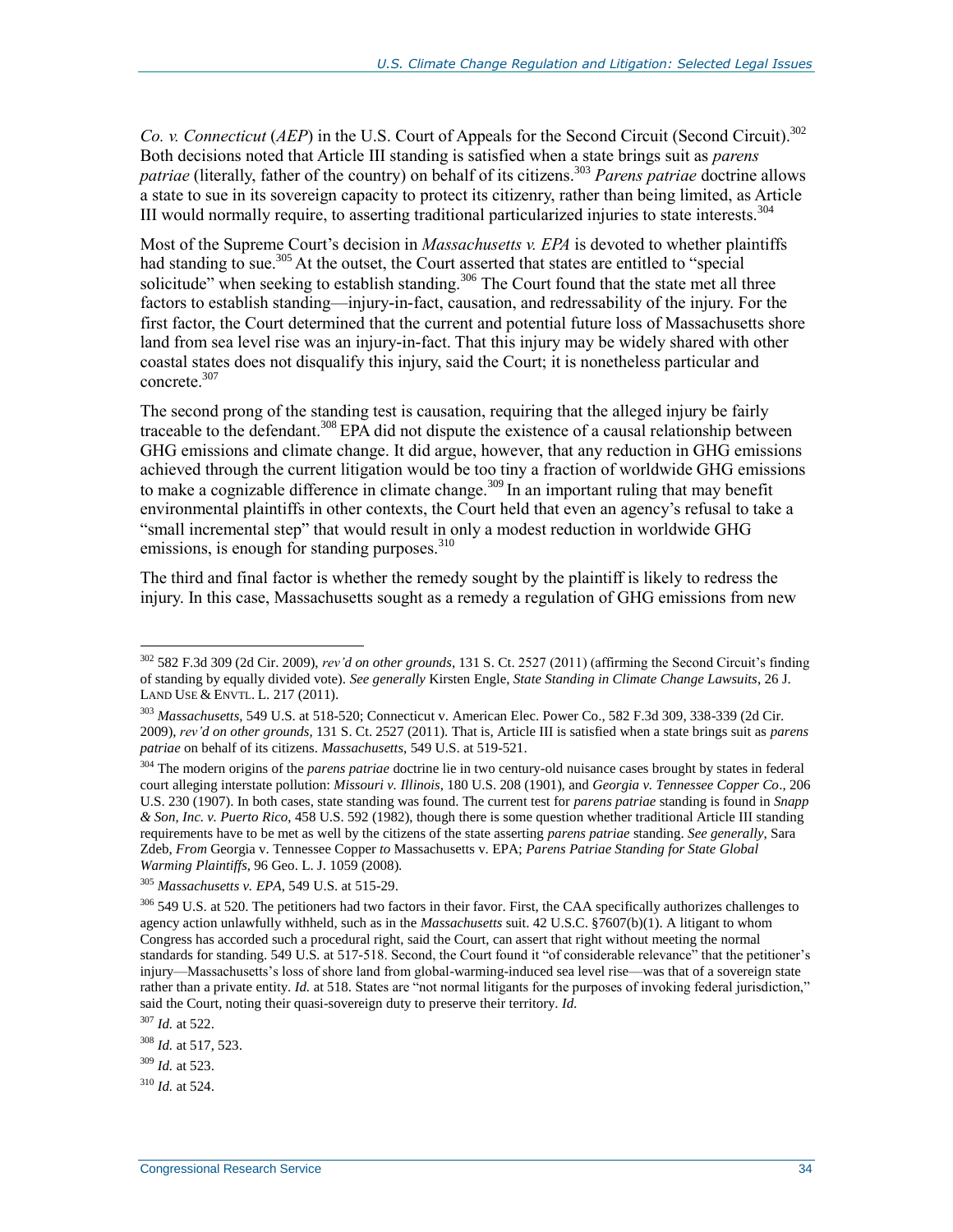motor vehicles.<sup>311</sup> The Court found that this remedy satisfied redressability because while it would not by itself reverse climate change, it would nonetheless slow or reduce it.<sup>312</sup>

After its *Massachusetts v. EPA* decision, the Supreme Court considered the question of the standing of state and non-state parties in climate change suits in *American Electric Power Co. v. Connecticut* (AEP).<sup>313</sup> As discussed above, the Second Circuit held that both state and non-state plaintiffs had standing in a tort suit seeking GHG reductions from five large electric utilities. The Court, by an equally divided vote of four-to-four, affirmed a Second Circuit standing decision but avoided directly addressing the standing of non-state parties in climate change suits.<sup>314</sup> The Court stated that "[flour members of the Court would hold that at least some plaintiffs have Article III standing under *Massachusetts*, which permitted a State to challenge EPA's refusal to regulate [GHG] emissions ... and, further, that no other threshold obstacle bars review."<sup>315</sup> Without further explanation, the *AEP* decision leaves the question of whether non-state petitioners have standing under Article III in climate change suits unresolved.

A related issue to state standing is whether Indian tribes, by virtue of their inherent sovereignty, may establish standing through *parens patriae* status.<sup>316</sup> The argument for tribal *parens patriae* standing was rejected by the district court in *Native Village of Kivalina v. ExxonMobil Corp*. In this case, an Alaskan native village sought damages from energy companies and electric utilities for coastal erosion, alleging that GHG emissions from their operations contribute to climate change, and thus to the village's erosion problem. <sup>317</sup> The court explained that unlike *Massachusetts v. EPA*, the village was not entitled to "special solitude" because they were seeking damages directed against private entities and not enforcing any procedural rights concerning an agency's rulemaking authority.<sup>318</sup> In dismissing the suit, the court held that the village lacked standing because it had not satisfied the "causation" component of standing doctrine—that is, the village had not connected their coastal erosion problem to the specific GHG emissions of the defendants.<sup>319</sup> In addition, the court concluded that the claim was non-justiciable under the political question doctrine, under which lawsuits based on policy questions must be left to the political branches of government.<sup>320</sup>

#### *Standing for Non-State Plaintiffs*

In general, non-state plaintiffs have encountered difficulties in establishing standing in climate change-related litigation.<sup>321</sup> The finding of standing in *Massachusetts* generally did not extend to

<sup>315</sup> *Id.*

 $\overline{a}$ 

<sup>318</sup> *Id.*

<sup>311</sup> *Id.* at 517, 525-26.

<sup>&</sup>lt;sup>312</sup> *See id.* at 525 (explaining that given the "enormity" of the potential effects of climate change, it was not relevant to the Court that the full effectiveness of the remedy would be delayed until existing cars and trucks on the road were largely replaced by new ones).

<sup>313</sup>*American Electric Power Co. v. Connecticut,* 564 U.S. 410 (2011) [hereinafter *AEP*].

<sup>314</sup> *Id.* at 420.

<sup>316</sup> *See generally* Elizabeth Ann Kronk*, Effective Access to Justice: Applying the Parens Patriae Standing Doctrine to Climate Change-Related Claims Brought by Native Nations*, 32 PUB. LAND & RES. L. REV. 1 (2011).

<sup>317</sup> Native Vill. of Kivalina v. ExxonMobil Corp., 663 F. Supp. 2d 863, 882 (N.D. Cal. 2009).

<sup>319</sup> *Id.* at 877-80.

<sup>320</sup> *Id.* at 871-77.

<sup>321</sup> *See, e.g.*, Bradford C. Mank, *Article III Standing for Private Plaintiffs Challenging Greenhouse Gas Regulations,* 53 SAN DIEGO L. REV. 287 (2016) (analyzing standing in *Massachusetts*, *AEP*, and other cases).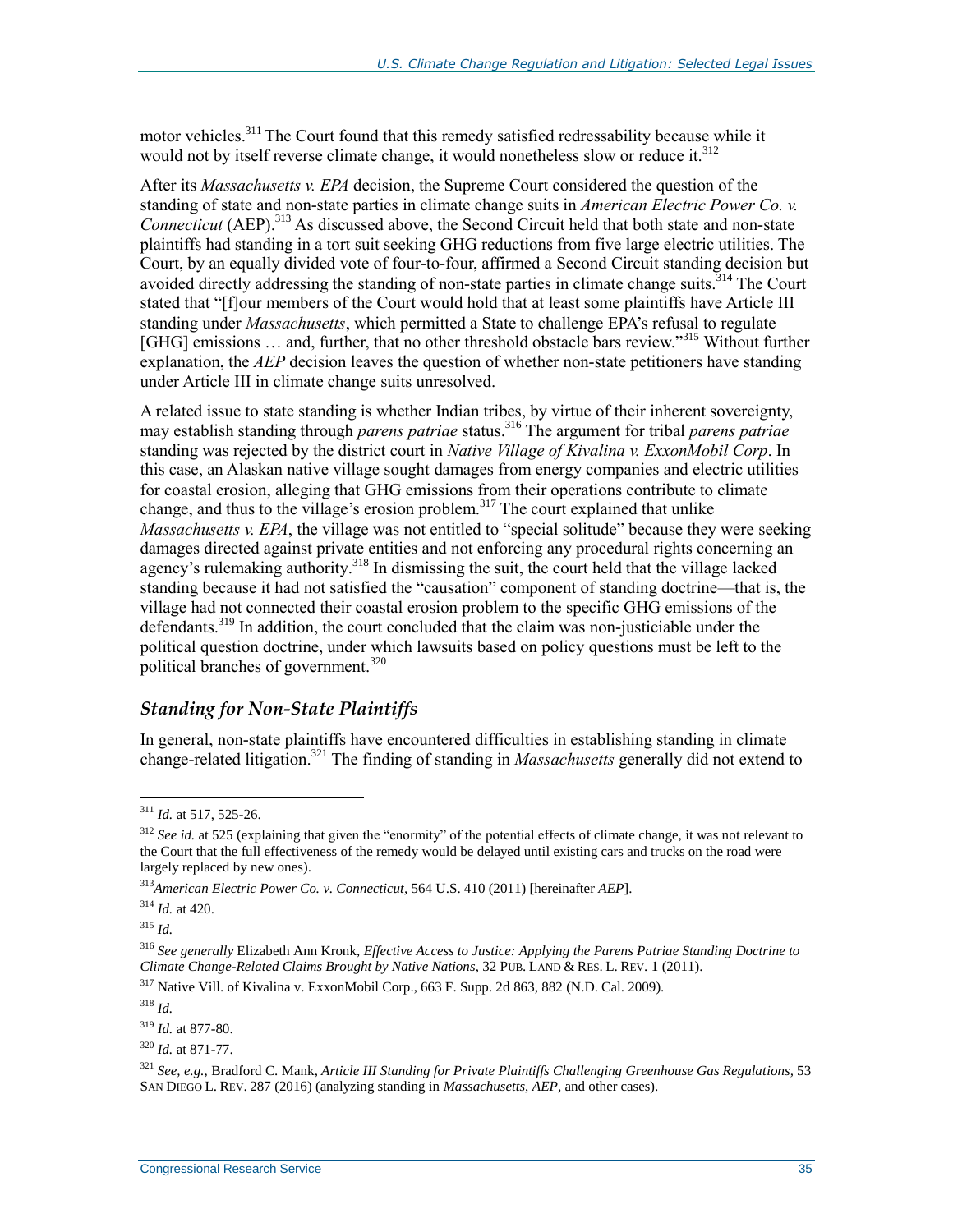non-state plaintiffs seeking to establish standing in non-statutory causes of action (such as common law nuisance), and the split decision in *AEP* failed to provide any further guidance.<sup>322</sup> Courts have largely rejected extending the "special solicitude" standard for standing set forth in *Massachusetts v. EPA* to any non-state.<sup>323</sup> Non-state plaintiffs have had some success in establishing standing in cases challenging an agency's failure to consider climate change impacts in their regulatory actions.<sup>324</sup>

### **Barriers to Common Law Claims**

Other threshold barriers to litigation often involve whether federal courts have jurisdiction over the claim brought to the court. While most of the climate change litigation discussed above has focused on government regulation of GHG emissions, private plaintiffs also have tried to force emitting sources to reduce GHG emissions or to claim damages from emitters for their alleged contributions to climate change.<sup>325</sup> These efforts, however, have been largely unsuccessful.<sup>326</sup>

The few cases that have brought common law nuisance claims seeking injunction or damages have failed based on the court's lack of jurisdiction to hear the claims.<sup>327</sup>This section will review jurisdictional barriers involved in these common law nuisance suits.

#### <span id="page-38-0"></span>**Common Law Nuisance and Political Question Doctrine**

Several common law nuisance claims have been dismissed at the trial court level because they raised non-justiciable questions according to the political question doctrine. While standing asks whether there is a proper *plaintiff* before the court, the political question doctrine asks whether there is a justiciable *claim*. The doctrine is rooted in the separation of powers principles, and acts to restrain courts from interfering in policy questions and decisions made by the political branches of government.<sup>328</sup> The Supreme Court in *Baker v. Carr* in 1962 held that some cases are non-justiciable because they are constitutionally committed to other branches of the government, impossible to decide without an initial policy determination, or otherwise imprudent for judicial review.<sup>329</sup>

<sup>&</sup>lt;sup>322</sup> See supra ["Common Law Nuisance and Political Question Doctrine"](#page-38-0) section.

<sup>323</sup> *See, e.g*., Comer v. Murphy Oil USA, Inc., 839 F. Supp. 2d 849 (S.D. Miss. 2012) (finding of Article III standing for state sovereign in *Massachusetts v. EPA* does not support standing for private plaintiffs here), *aff'd on other grounds*, 718 F.3d 460 (5th Cir. 2013); Native Vill. of Kivalina v. ExxonMobil Corp., 663 F. Supp. 2d 863, 882 (N.D. Cal. 2009) (same)*, aff'd on other grounds*, 696 F.3d 849 (9th Cir. 2012), *cert. denied*, 133 S. Ct. 2390 (2013); Washington Envtl. Council v. Bellon, 732 F.3d 1131, 1145 (9th Cir. 2013) (same);

<sup>324</sup> *See, e.g.,* WildEarth Guardians v. Jewell, 738 F.3d 298 (D.C. Cir. 2013) (holding that harm to group's members from local pollution caused by federal leasing of coal lands was sufficient injury in fact to allow challenge to *all* of alleged deficiencies in environmental impact statement on proposed lease, including those related to climate change); Ctr. for Biological Diversity v. EPA, 90 F. Supp. 3d 1177, 1187-88 (W.D. Wash. 2015) (holding that members of the plaintiff environmental organization suffered concrete standing injuries from the EPA's approval of Washington's and Oregon's decisions not to identify any waters experiencing ocean acidification as impaired under the Clean Water Act).

<sup>325</sup> *See e.g.*, Comer v. Murphy Oil USA, 839 F. Supp. 2d 849, 862-865 (S.D. Miss. 2012), *aff'd* 718 F. 3d 460 (5th Cir. 2013).

<sup>&</sup>lt;sup>326</sup> See infra ["Common Law Nuisance and Political Question Doctrine"](#page-38-0) and ["Displacement of Federal Common Law"](#page-39-0) sections.

<sup>&</sup>lt;sup>327</sup> See infra ["Displacement of Federal Common Law"](#page-39-0) section.

<sup>&</sup>lt;sup>328</sup> JONATHAN MARTEL ET. AL.,GLOBAL CLIMATE CHANGE AND U.S. LAW 249-50 (Jody Freeman & Michael B Gerrard, eds., 2d ed. 2014).

 $329$  369 U.S. 186, 216 (1962).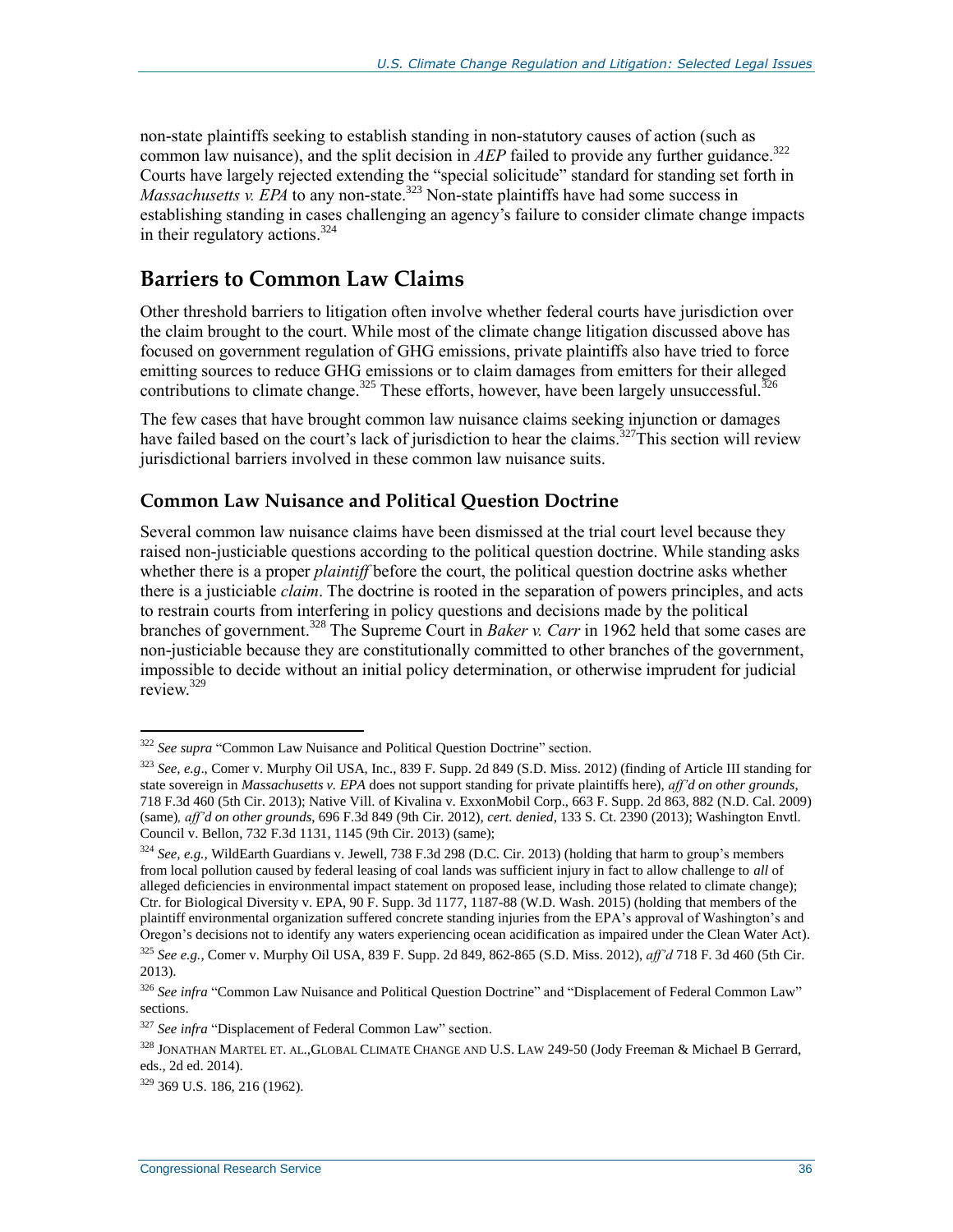The doctrine has been the focal point in several nuisance-based climate change litigation matters, with courts rejecting such claims on that ground. For example, in *Comer v. Murphy Oil USA*, property owners sought money damages, claiming that GHG emissions from oil and energy companies were a "nuisance" that added to the severity of Hurricane Katrina, which damaged their property.<sup>330</sup> The court held, among other things that "the claims presented by the plaintiffs constitute non-justiciable political questions, because there are no judicially discoverable and manageable standards for resolving the issues presented, and because the case would require the Court to make initial policy determinations that have been entrusted to the EPA by Congress."<sup>331</sup> Similarly, in *California v. General Motors Corp*., the State of California brought a nuisance suit again automakers for money damages for their alleged contribution to climate change that was dismissed as a non-justiciable political question.<sup>332</sup> in *Native Village of Kivalina v. ExxonMobil Corp*., in addition to dismissing the case for lack of standing, the district court also held, among other things, that "the allocation of fault—and cost—of global warming is a matter appropriately left for determination by the executive or legislative branch in the first instance."<sup>333</sup> Some of these cases were also dismissed because the claims were displaced by the CAA.<sup>334</sup>

#### <span id="page-39-0"></span>**Displacement of Federal Common Law**

Federal common law may be displaced where "Congress addresses a question previously governed by a decision rested on federal common law."<sup>335</sup> The test of displacement is whether the federal statute speaks directly to the question raised in the lawsuit.<sup>336</sup> In  $2011$ , the Supreme Court's decision in *AEP* (discussed above) barred federal common law claims (such as nuisance) against entities for alleged injuries from GHG emissions.<sup>337</sup> In a unanimous decision, the Court held that under Section 111 of the CAA, EPA's authority to regulate GHG emissions displaces federal common law rights to seek abatement of GHG emissions from power plants.<sup>338</sup>

Though the 2011 *AEP* ruling involved plaintiffs seeking injunctive relief (requiring the GHGemitting defendants to cap and reduce their  $CO<sub>2</sub>$  emissions over time), a court has held the ruling to mean the CAA displaces federal common law actions seeking monetary damages as well.<sup>339</sup> The availability of *state* common law claims for reducing GHG emissions remains an open question although one court has held that state law nuisance claims may also be displaced.

If Congress amends the CAA to remove EPA's authority to regulate GHG emissions under the CAA, which would effectively overturn the Supreme Court's decisions in *AEP* and *Massachusetts v. EPA*, it would appear that common law nuisance claims would possibly no

<sup>330</sup> Comer v. Murphy Oil USA, 839 F. Supp. 2d 849, 862-865 (S.D. Miss. 2012), *aff'd* 718 F. 3d 460 (5th Cir. 2013). <sup>331</sup> *Id.* at 865.

<sup>332</sup> *See* California v. General Motors Corp., No. C06-05755-MJJ, 2007 U.S. Dist. LEXIS 68547 (N.D. Cal. Sept. 17, 2007) (holding that the "complaint raises non-justiciable political questions, it need not and does not reach the issue of whether the federal common law recognizes Plaintiffs global warming nuisance claim or whether congressional action has otherwise displaced Plaintiff's claim").

<sup>333</sup> Native Vill. of Kivalina v. Exxon Mobil Corp., 663 F. Supp. 2d 863, 877 (N.D. Cal. 2009), *aff'd by* 696 F.3d 849 (9th Cir. 2012). See supra ["Standing Doctrine"](#page-35-0) section discussing the standing issues in this case.

<sup>&</sup>lt;sup>334</sup> *See infra* ["Displacement of Federal Common Law"](#page-39-0) section.

<sup>335</sup> Am. Elec. Power Co. v. Connecticut, 564 U.S. 410, 423 (2011)

<sup>336</sup> *Id.* at 424.

<sup>337</sup> *Id.*

<sup>338</sup> *Id.*

<sup>339</sup> Comer v. Murphy Oil USA, 839 F. Supp. 2d 849 (S.D. Miss. 2012), *aff'd* 718 F. 3d 460 (5th Cir. 2013).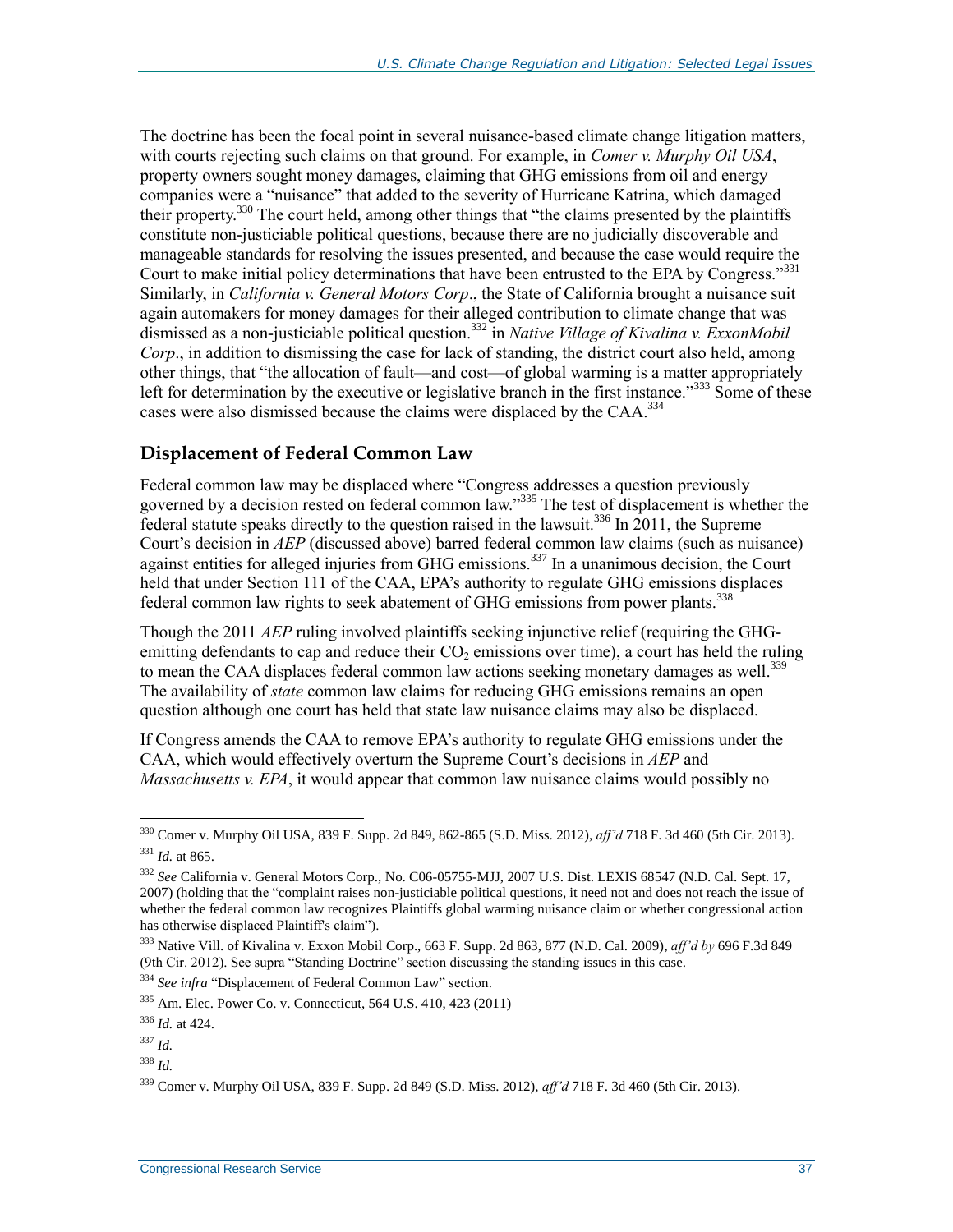longer be displaced by federal actions, which would potentially open the door to a resurgence of these claims. Currently, the House is considering, H.R. 637, the Stopping EPA Overreach Act of 2017, which would exclude GHGs from regulation under the Clean Air Act.<sup>340</sup>

Barring any congressional action removing EPA's authority, the *AEP* decision will continue to displace common-law-based climate change claims, making it unnecessary for courts to reach the standing and political question issues in such cases.<sup>341</sup> However, a recent case in the context of the public trust doctrine is raising those jurisdictional issues anew.

#### **The Public Trust Doctrine**

<span id="page-40-0"></span>In November 2016, an Oregon federal district court judge denied the U.S. government's [motion](https://static1.squarespace.com/static/571d109b04426270152febe0/t/576195bd2fe1316f09d2ef81/1466013119008/15.11.17.Fed+MTD+Memo.pdf)  [to dismiss](https://static1.squarespace.com/static/571d109b04426270152febe0/t/576195bd2fe1316f09d2ef81/1466013119008/15.11.17.Fed+MTD+Memo.pdf) a lawsuit brought by a group of 21 individuals, all age 20 or younger, and other plaintiffs seeking to compel the federal government to reduce  $CO<sub>2</sub>$  emissions.<sup>342</sup> The case, *Juliana v. United States*, is part of the so-called ["children's crusade"](http://www.wsj.com/articles/SB10001424052748703509104576329594159554266) —a campaign of state and federal lawsuits and rulemaking petitions related to climate change coordinated by an Oregon nonprofit, Our Children's Trust, on behalf of American youth.<sup>343</sup> While only a preliminary ruling, the opinion has prompted some [media](http://www.cnn.com/2016/11/10/opinions/sutter-trump-climate-kids/) outlets to [speculate](https://www.washingtonpost.com/news/energy-environment/wp/2016/12/01/trump-could-face-the-biggest-trial-of-the-century-over-climate-change/?utm_term=.7049b9b37913) whether the "kids'" lawsuit may potentially force actions to address climate change further through litigation.<sup>344</sup>

The plaintiffs allege that federal officials promoted policies that contribute to climate change, while knowing of the alleged dangers of those policies.<sup>345</sup> The [plaintiffs](https://www.ourchildrenstrust.org/meet-the-youth-plaintiffs) ask the court to order the federal government to "implement an enforceable national remedial plan to phase out fossil fuel emission" and "stabilize the climate system," among other requests for relief.<sup>346</sup> There are multiple causes of action in the complaint, which the district court organized into two categories: (i) alleged violations of plaintiffs' [substantive due process rights](https://www.congress.gov/content/conan/pdf/GPO-CONAN-REV-2016-10-6.pdf) to life, and liberty, and property in the Constitution and  $(i)$  common law violations of the public trust doctrine.<sup>347</sup> The district court did not rule on the merits of these claims, nor did it issue a finding that the government bears legal or factual responsibility for increased carbon dioxide emissions. But the court did conclude that it has subject matter jurisdiction over the case and that the plaintiffs' alleged facts that, if proven to be true, could entitle them to relief.<sup>348</sup>

In addition to raising standing and political question issues similar to those discussed above,  $349$ the court's treatment of the plaintiffs' public trust claim may also represent a unique ruling in the

<sup>344</sup> http://www.cnn.com/2016/11/10/opinions/sutter-trump-climate-kids/;

 $\overline{a}$ <sup>340</sup> H.R. 637, 115th Cong. (2017).

 $341$  *See e.g.*, Native Vill. of Kivalina v. ExxonMobil Corp., 696 F.3d 849 (9th Cir. 2012) (rejecting the federal common law nuisance claim solely on the basis of the CAA displacement argument announced by the Supreme Court in *AEP*).

<sup>342</sup> Juliana v. United States, No. 6:15-cv-01517-TC, 2016 U.S. Dist. LEXIS 156014 (D. Or. Nov. 10, 2016) [hereinafter *Juliana*]. For more information, see CRS Legal Sidebar WSLG1715, *UPDATE: Climate Change Litigation Update: "Children's Crusade" Case Against the United States Goes Forward*, by Stephen P. Mulligan.

<sup>343</sup> For further information about Our Children's Trust, see https://www.ourchildrenstrust.org/.

https://www.washingtonpost.com/news/energy-environment/wp/2016/12/01/trump-could-face-the-biggest-trial-of-thecentury-over-climate-change/?utm\_term=.7049b9b37913; http://www.businessinsider.com/kids-suing-government-forclimate-change-2016-11

<sup>345</sup> *Juliana*, at \*7-\*8.

<sup>346</sup> *Id.* at \*42-\*44.

<sup>347</sup> *Id.* at \*46-\*58.

<sup>348</sup> *Id.* at \*87.

<sup>349</sup> *Id.* at \*11-\*58.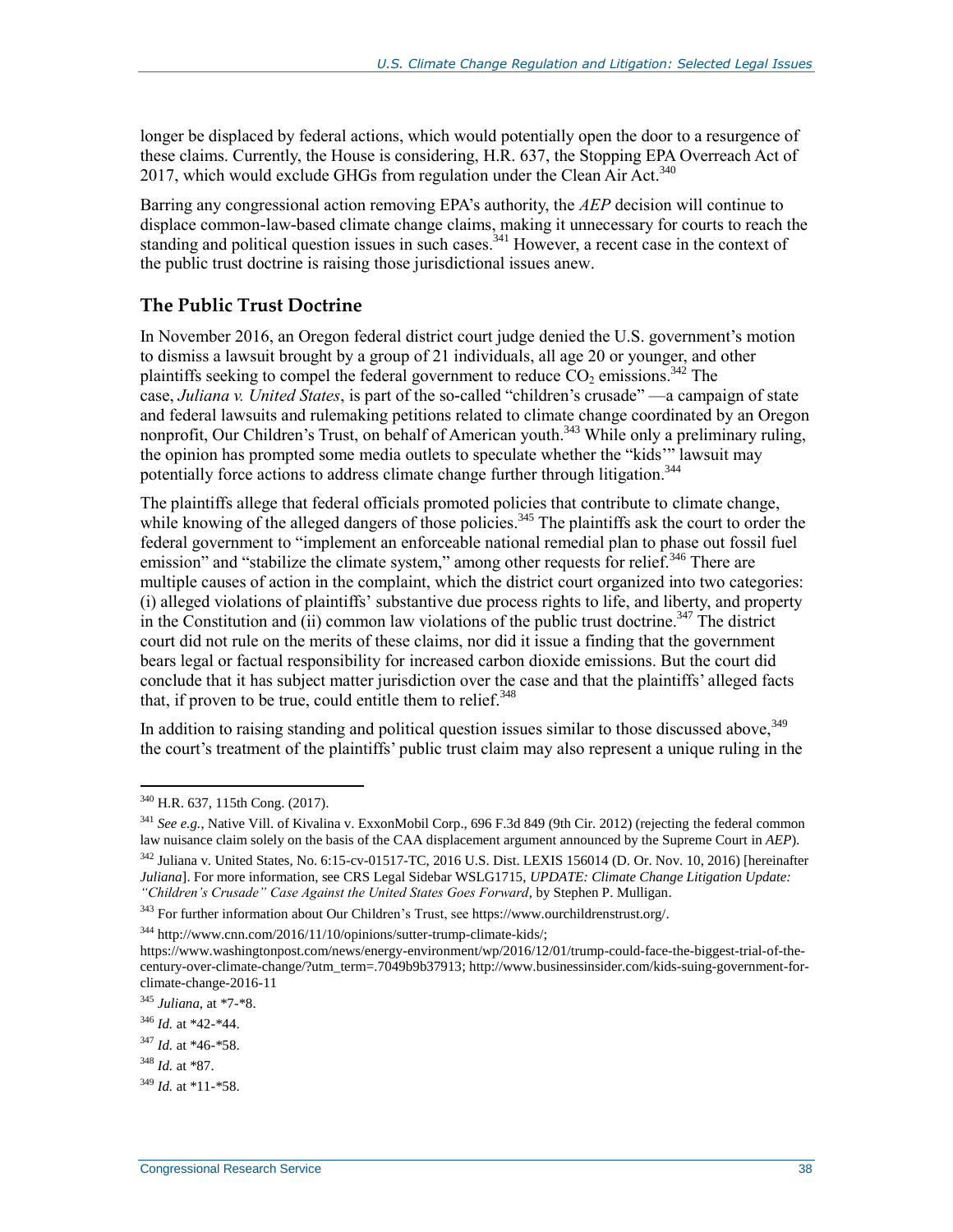context of climate change litigation. The public trust doctrine is a common law principle [with](http://droitromain.upmf-grenoble.fr/Anglica/just2_Moyle.htm)  [ancient origins](http://droitromain.upmf-grenoble.fr/Anglica/just2_Moyle.htm) whereby the government has a duty to safeguard certain natural resources for the benefit of the public.<sup>350</sup> The public trust doctrine is traditionally associated with tidelands and the [beds of navigable waterways,](https://supreme.justia.com/cases/federal/us/146/387/case.html) and the government argued that the doctrine should not be extended to create a duty to preserve the earth's atmosphere.<sup>351</sup> While the *Juliana* court stopped short of deciding that the atmosphere is part of the public trust, instead focusing on alleged rising sea levels and harm to the territorial sea, it left open the possibility of a future ruling that the public trust doctrine creates a federal government duty to protect the atmosphere.<sup>352</sup> Thus far, no court has ruled on the merits of an "atmospheric public trust" claim against the federal government, and state [courts](http://www.leagle.com/decision/In%20MNCO%2020121001199/ARONOW%20v.%20STATE) have [taken](https://static1.squarespace.com/static/571d109b04426270152febe0/t/576814cac534a5de4e069ecb/1466438860847/Opinion_NM+ATL+Appeal.pdf) divergent [views](http://www.courts.wa.gov/opinions/pdf/697102.pdf) on the viability such a claim against state governments under their respective state constitutions and laws.<sup>353</sup>

The litigation is now moving forward starting with discovery over the coming months. On January 31, 2017, the court denied the plaintiffs' efforts to depose Secretary of State, Rex Tillerson, regarding his work related to climate change while at ExxonMobil and the American Petroleum Institute, among other issues.<sup>354</sup> The Trump Administration is seeking a late appeal of the denial of the motion to dismiss and to delay trial with the Ninth Circuit.<sup>355</sup> Industry groups, including the American Fuel & Petrochemical Manufacturers and the American Petroleum Institute, joined the Trump Administration last week and filed a similar motion for appeal on March 10, 2017.<sup>356</sup>

## **Conclusion**

Congress faces a number of questions regarding climate change regulation, policy, and litigation. Some early actions by the Administration indicate it may seek additional time during the litigation process to consider how best to move forward in court.<sup>357</sup> Agency actions resulting from compliance with the March 28, 2017 executive order, including delaying the effective date of rules or withdrawing previous determinations, will directly affect on-going litigation.<sup>358</sup> Resolution of the climate change lawsuits and legislation from Congress have the potential to reshape GHG regulation in the United States and, with it, American environmental law.

<sup>&</sup>lt;sup>350</sup> See *id.* at \*58-\*68 (discussing the origins of the public trust doctrine).

<sup>351</sup> *Id.*

<sup>352</sup> *Id.*

<sup>353</sup> For more information related state claims and other similar suits, see CRS Legal Sidebar WSLG1715, *UPDATE: Climate Change Litigation Update: "Children's Crusade" Case Against the United States Goes Forward*, by Stephen P. Mulligan.

<sup>354</sup> Keith Goldberg, *Tillerson Won't Have To Testify In Kids' Climate Suit*, LAW360, Jan. 30, 2017, https://www.law360.com/articles/886115.

<sup>355</sup> Motion for Leave to Appeal, *Juliana*, *supra* not[e 342](#page-40-0) (D. Or. Mar. 7, 2017).

<sup>356</sup> Intervenor-Defendants' Motion for Certification of Order for Interloctory Appeal, *Juliana*, *supra* note [342](#page-40-0) (D. Or. Mar. 10, 2017).

<sup>357</sup> *See, e.g.,* Respondents' Motion for Extension of Time to Respond to Motion to Sever and Consolidate, West Virginia, et al. v. EPA, No. 15-1363 (D.C. Cir. Mar. 1, 2017) (seeking additional time to respond to petitioners' motion to consolidate petitions for review of EPA's denial of petitions for reconsideration).

<sup>&</sup>lt;sup>358</sup> For example, EPA's withdrawal and reconsideration of the Mid-Term Evaluation determination prompted Auto Alliance to dismiss their lawsuit challenging the determination. *See supra* ["Light-Duty Motor Vehicles"](#page-7-2) section.